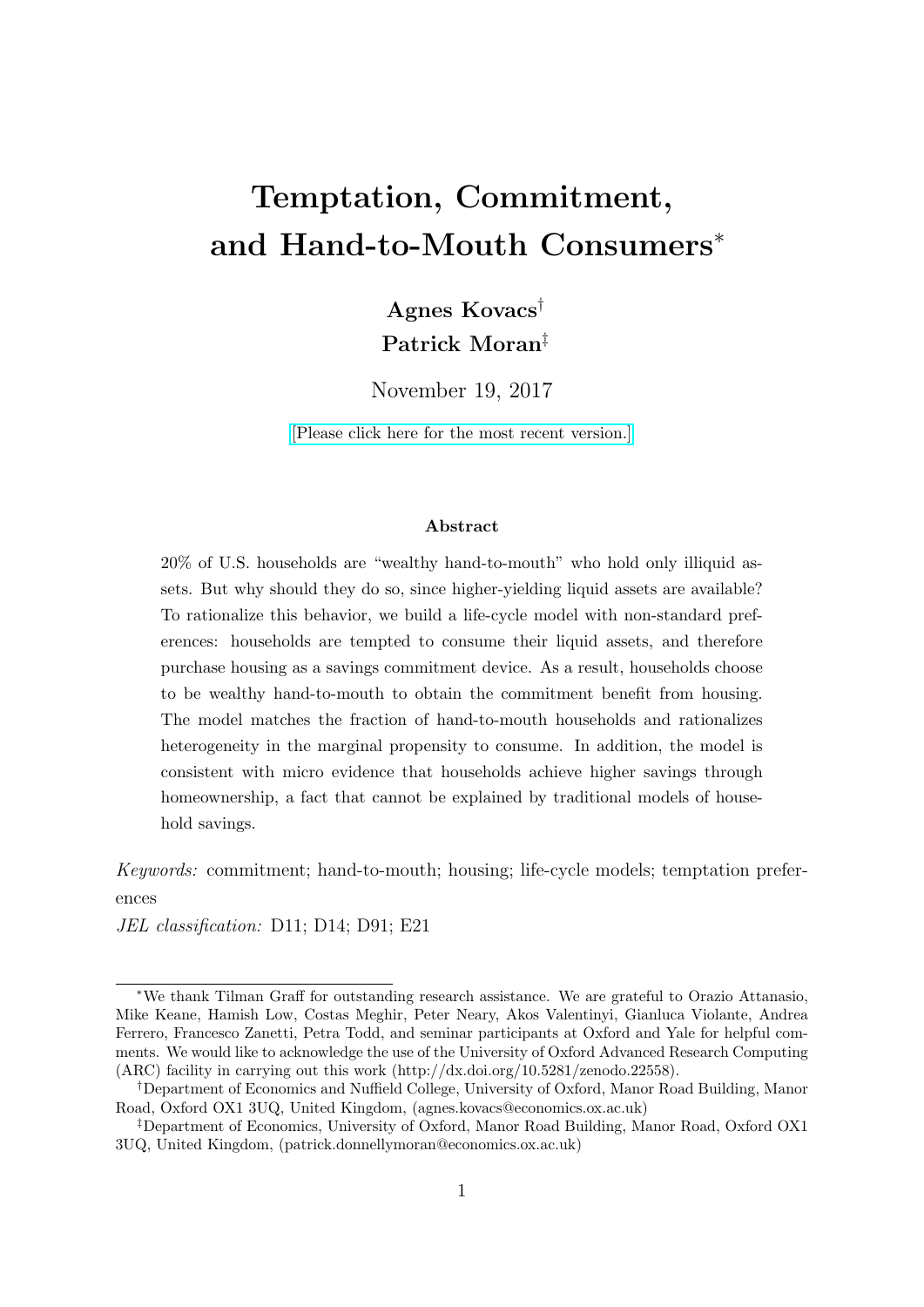## 1 Introduction

A large fraction of U.S. households hold almost no liquid assets, despite owning sizeable illiquid assets, primarily housing. [Kaplan, Violante, and Weidner](#page-44-0) [\(2014\)](#page-44-0) provide empirical evidence that this group of households, which they call the "wealthy handto-mouth", amount to roughly 20% of the U.S. population. Households' overwhelming preference for housing is puzzling for two reasons: first, households limit their ability to respond to adverse shocks by concentrating their wealth in illiquid housing; second, this desire for illiquidity arises even though housing has a lower risk-adjusted return than liquid assets like stocks.

In this paper, we give a new explanation for the preference for housing and consequently the existence of the wealthy hand-to-mouth. We develop a structural life-cycle model where households are tempted to consume their liquid assets, following [Gul and](#page-44-1) [Pesendorfer](#page-44-1) [\(2001\)](#page-44-1), and therefore purchase housing as a savings commitment device. Housing acts as a commitment device due to the need to make regular mortgage payments, gradually building wealth in the form of home equity. We demonstrate that this model is able to match the empirical evidence that 20% of households are wealthy hand to mouth, despite the presence of a high return liquid asset. We then evaluate the model's ability to match macroeconomic evidence on heterogeneity in the marginal propensity to consume (MPC) across the distribution of households' resources and microeconomic evidence that homeownership leads to greater wealth accumulation. First, our model is able to match the empirical evidence that the MPC declines relatively slowly with wealth, a finding that cannot be explained by traditional heterogeneous agent models. Second, our model is consistent with the evidence that households achieve higher savings through homeownership, a finding that helps identify the role of temptation and commitment relative to alternative explanations.

An important feature of our model is that it provides an explanation of wealthy handto-mouth households, despite the presence of a liquid asset with higher returns than housing. Our model builds upon [Kaplan and Violante](#page-44-2) [\(2014\)](#page-44-2), who explain the presence of wealthy hand-to-mouth households and demonstrate their importance for fiscal policy. Their model relies upon the assumption that housing delivers excess returns relative to all available liquid assets. As a result, households invest primarily in housing, which limits their ability to consumption smooth over income shocks. But, as we demonstrate in our analysis, housing delivers lower risk-adjusted returns than stocks, even when accounting for imputed rents and other benefits to homeownership, a finding that is consistent with a wide body of empirical literature.<sup>[1](#page-1-0)</sup> Given the presence of a high-return liquid asset such

<span id="page-1-0"></span><sup>1</sup>For instance, [Flavin and Yamashita](#page-43-0) [\(2002\)](#page-43-0) and [Piazzesi, Schneider, and Tuzel](#page-45-0) [\(2007\)](#page-45-0) both find that housing delivers lower risk adjusted returns than stocks.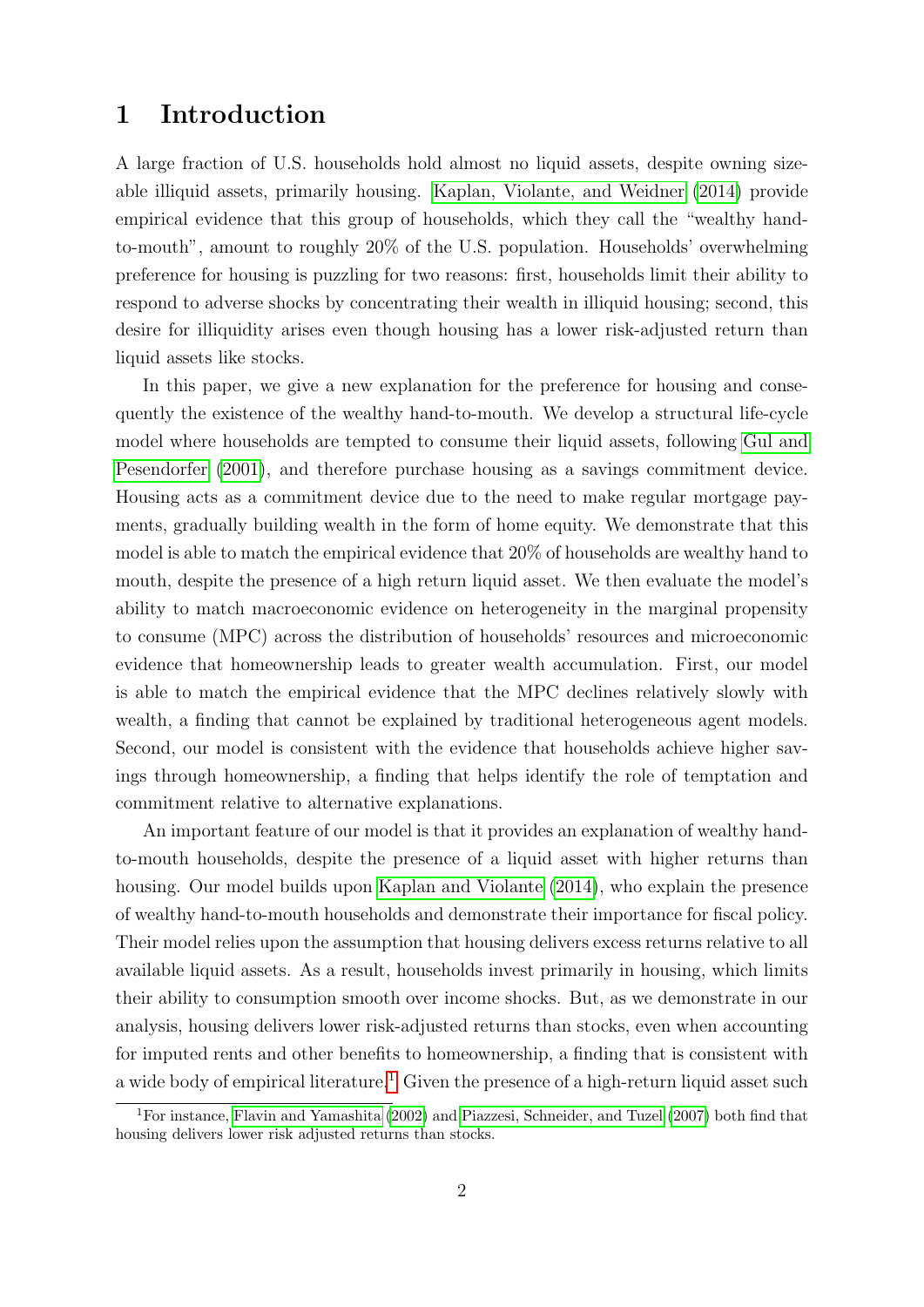as stocks, how can we explain the existence of wealthy hand-to-mouth households? In our framework, households purchase housing not only for its future returns, but also for its "commitment benefit," as the illiquid nature of housing helps households commit to a self-imposed savings plan, where they gradually repay their mortgage and accumulate wealth in the form of home equity. As a result, we are able to relax the key assumption from [Kaplan and Violante](#page-44-2) [\(2014\)](#page-44-2), and still provide a micro-foundation for the empirical finding that 20% of households are wealthy hand-to-mouth.

Our model incorporates a number of realistic features of real-world housing and mortgage markets. Households both choose whether or not to own a home, and can also decide on the size of their home in each period of their lives. Home- size adjustments are subject to both a fixed financial cost and a utility cost; it is because of these transaction costs that housing serves as a commitment device. The house price process is calibrated from the data and enters the model exogenously. Housing is assumed to be a leveraged investment, reflecting the fact that households typically buy a home with a mortgage: households borrow a fraction of the value of their homes. Finally, households cannot extract a fraction of their home equity; only full extraction when the house is sold is allowed.

In our quantitative exercise, we match a number of empirical observations on U.S. households: the share of liquid assets, the fraction of households with zero net wealth ("poor hand-to-mouth"), and the fraction of households with no liquid wealth but substantial illiquid wealth (wealthy hand-to-mouth). The model also provides a microfounded explanation for the slow decline of average MPCs by net wealth, a finding that is now widely recognized in the empirical literature, [Jappelli and Pistaferri](#page-44-3) [\(2014\)](#page-44-3) and [Fagereng, Holm, and Natvik](#page-43-1) [\(2016\)](#page-43-1), among others, but cannot be explained by traditional heterogenous agent models. In addition we document that liquid wealth is more important in explaining MPC heterogeneity across households than net wealth: we find a 40 percentage point decline in MPCs between the top and the bottom quartiles of liquid wealth.

In the empirical section of the paper, we present micro evidence that homeownership leads to higher wealth accumulation, evidence that is consistent with our model of housing as a savings commitment device. We compare the aggregate wealth accumulation of homeowners and renters using the Dutch Household Survey (DHS). Through the lens of our theory homeowners are households who commit to a future savings plan that obliges them to repay their mortgage in each future period. By contrast, renters are the ones that choose not to commit. Our strategy is to use propensity score matching (PSM) to compare the savings behavior of renters and homeowners. Using the DHS Survey, which contains a wide range of psychological questions related to planning horizons and finan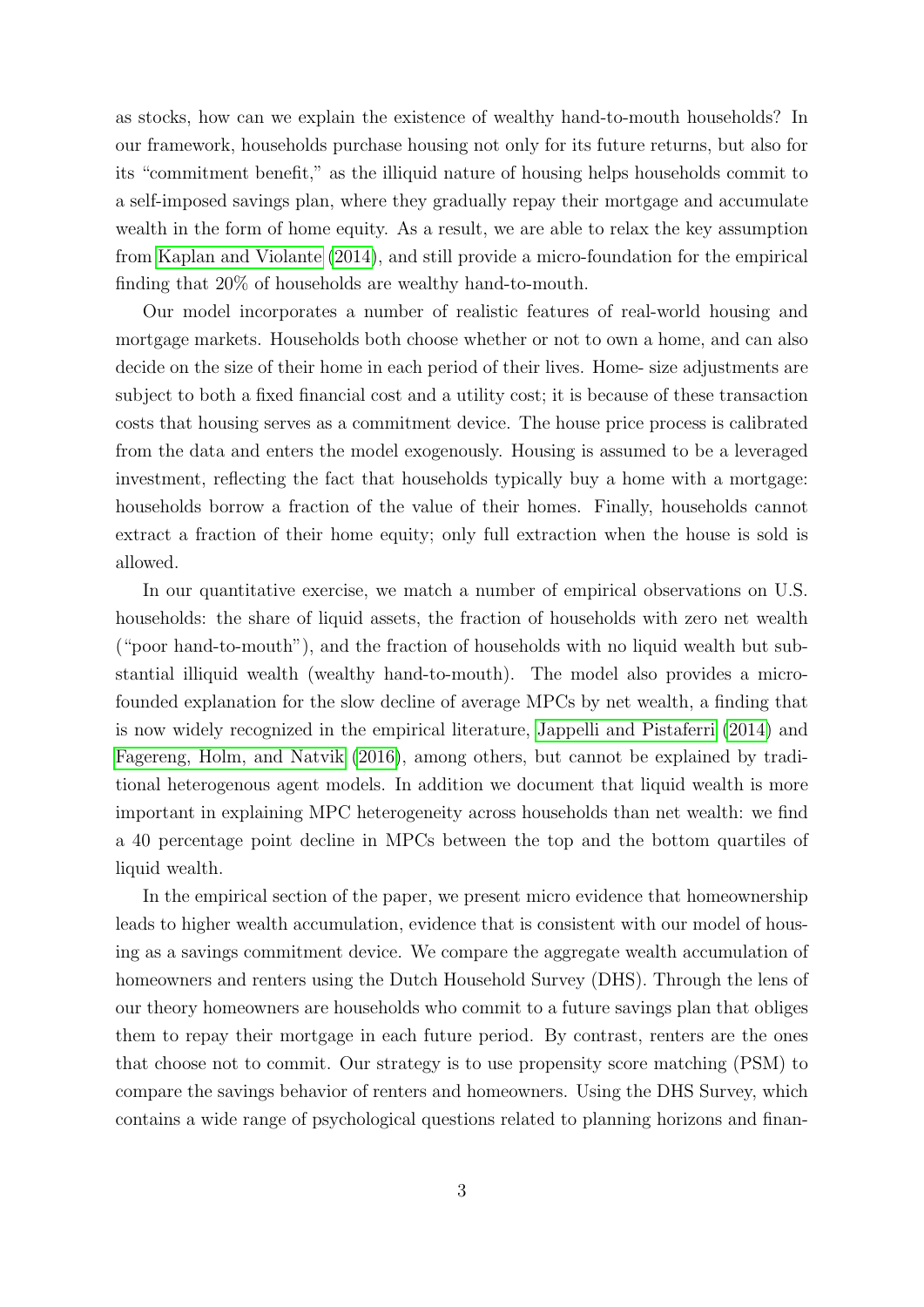cial literacy, we match households based on preferences, in addition to more standard measures such as demographics, wealth, income, and household composition. We find that renters who become homeowners increase their net savings by approximately 6,600 euros per year, which is over a quarter of their average net annual income, while their net savings in liquid assets do not change significantly. We demonstrate that our model is able to rationalize the empirical evidence that homeownership leads to higher savings, a finding that cannot be explained by standard housing models thus highlighting the commitment benefit of housing.

This paper contributes to two strands of literature related to the marginal propensity to consume and to housing. First, there exists a large body of literature that attempts to explain large and heterogeneous MPCs. Understanding the behaviour of MPCs is of crucial importance for many macroeconomic questions, including how fiscal stimuli, stabilization and redistributive policies should be implemented. Traditionally this heterogeneity is rationalized as a reflection of exogenous differences in tastes, a tradition which can be traced back to [Kaldor](#page-44-4) [\(1955\)](#page-44-4), who assumed that workers have a higher MPC than capital owners. In a similar vein, [Mankiw](#page-45-1) [\(2000\)](#page-45-1) considers some households to have long time horizons, while others have short ones, leading them to react differ-ently to income shocks (spenders-savers model). Galí, López-Salido, and Vallés [\(2004\)](#page-43-2) introduce non-Ricardian (rule-of-thumb) households into an otherwise standard New Keynesian model to show the importance of non-zero consumption response to shocks on monetary policy rules. More recently, [Carroll et al.](#page-43-3) [\(2017\)](#page-43-3) assume that MPC differences reflect differences in households' discount factors. While the previous literature models hand-to-mouth households exogenously, [Kaplan and Violante](#page-44-2) [\(2014\)](#page-44-2) have turned the attention to providing micro foundations for such heterogeneities. We build upon this literature by proposing a model of wealthy hand-to-mouth households who display large MPCs out of transitory shocks.

Second, our paper contributes to the micro literature that asks whether homeownership leads to greater wealth accumulation. Knowing how households' savings behaviour responds to their portfolio choices is important when the goal of the fiscal policy is to increase average savings. [Di, Belsky, and Liu](#page-43-4) [\(2007\)](#page-43-4) and [LeBlanc and Schmidt](#page-45-2) [\(2017\)](#page-45-2) both find that homeowners accumulate more wealth than renters. Our study is most similar to the latter, who also compare the savings behavior of homeowners to otherwise similar renters. We innovate upon their method by using a variety of psychological measures related to savings preferences and financial sophistication, which improves identification. In addition, we use household panel data rather than cross-sectional data, which allows us to match households based on lagged net wealth, an important determinant of homeownership. We find evidence that homeownership leads to greater savings and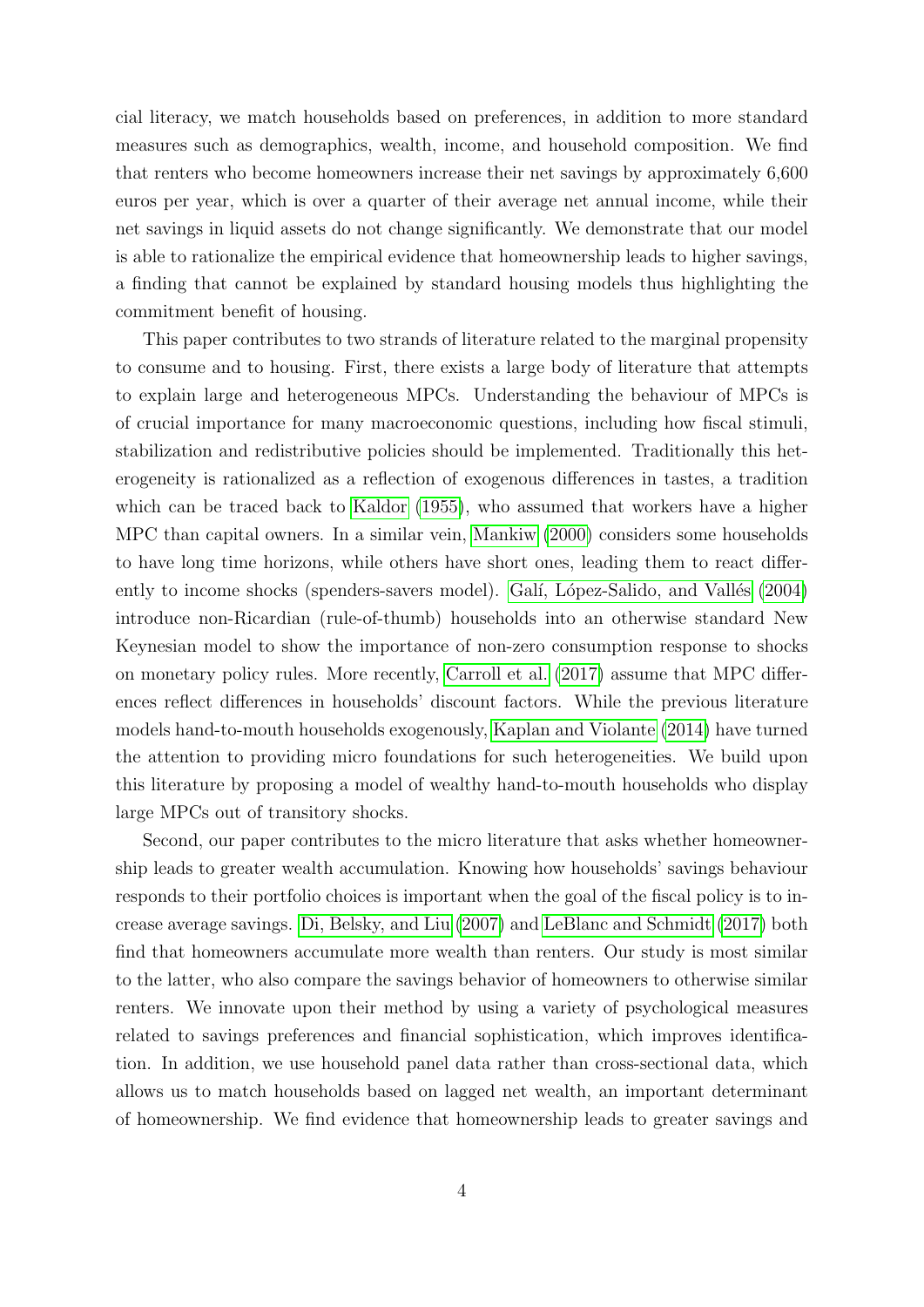wealth accumulation, evidence that is consistent with our explanation of the wealthy hand-to-mouth.

The rest of the paper proceeds as follows. Section 2 describes the model. Section 3 provides an insight on the role of temptation and commitment in homeownership. Section 4 describes the parametrization of the model and reports the key results on handto-mouth households and the marginal propensity to consume. Section 5 documents the commitment benefit of homeownership, using micro evidence on the savings behaviour of homeowners and renters. Section 6 concludes the paper.

## 2 Model

In this section, we develop our life-cycle model with temptation preference building on [Gul and Pesendorfer](#page-44-1)  $(2001)$ . Households live for T periods as adults, of which W periods are spent as workers and  $T - W$  periods as retirees. They maximise their present discounted lifetime utility, which depends on nondurable consumption and housing service flow. Households can reallocate resources between periods by saving in a fully liquid asset or in less liquid housing. There are two sizes of housing available: apartment and house. Buying an apartment or a house comes with a mortgage equal to the price of the home minus the necessary downpayment. Those households who do not own a home are renters. The only source of uncertainty in the model comes from labor income.

### 2.1 Model Structure

#### Temptation Preferences

Households with standard preferences have no demand for commitment devices because they are ex-post fully committed to their ex-ante choices. In order to generate demand for commitment, households have to exhibit some sort of present-biased behavior. In this section, we introduce the temptation preferences of [Gul and Pesendorfer](#page-44-1) [\(2001\)](#page-44-1) that represent preferences for immediate gratification. Households with temptation preferences, similarly to those with standard preferences, want to maximize the sum of their expected, discounted lifetime utility, which can be written as:

$$
\max \mathbb{E}_t \sum_{t=0}^T \beta^t U_t. \tag{1}
$$

In contrast to standard preferences, the instantaneous utility function representing temptation preferences depend not only on the chosen consumption bundle, but also on the most desirable consumption bundle in the feasible choice set: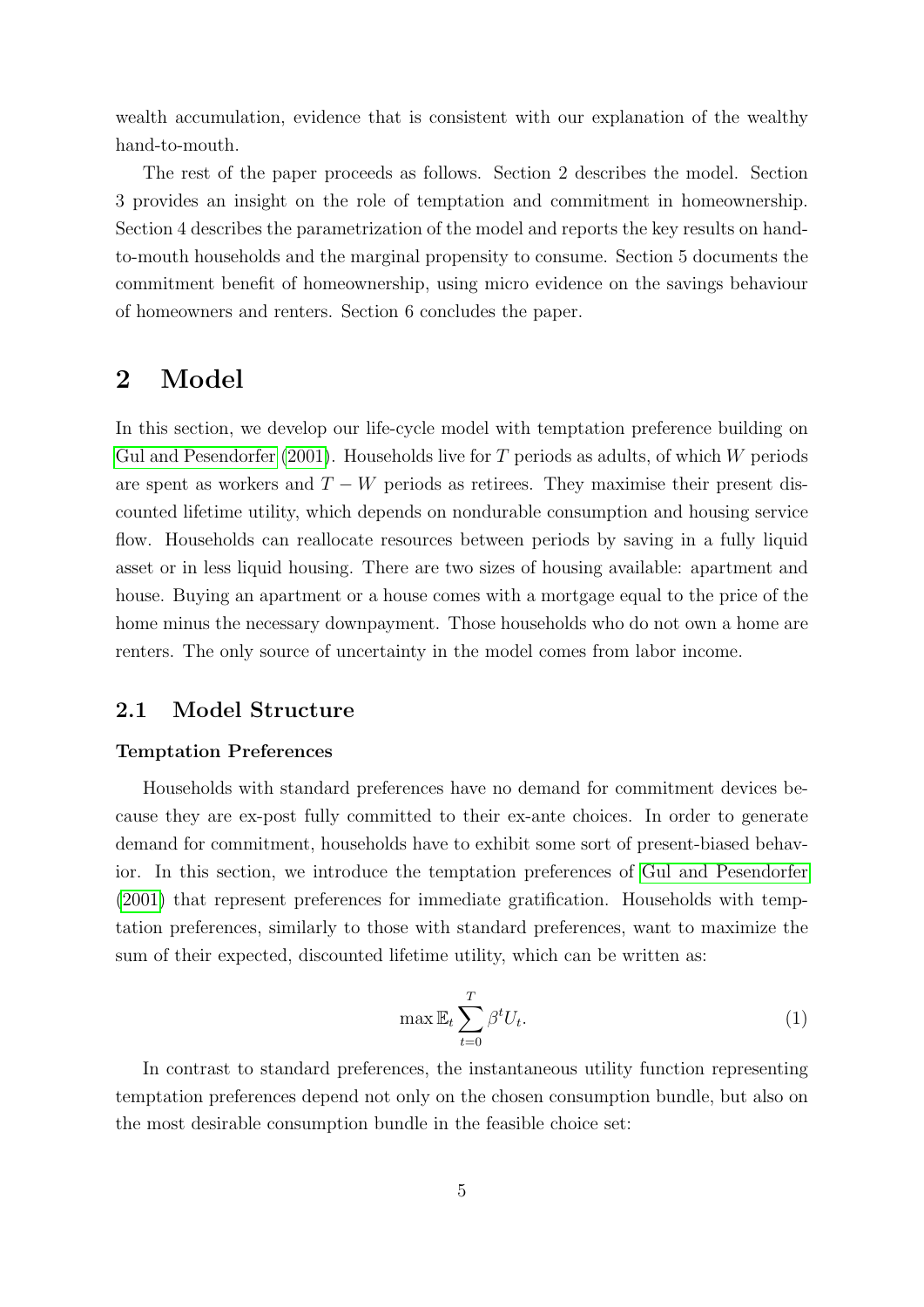<span id="page-5-0"></span>
$$
U(c_t, h_t, \tilde{c}_t, \tilde{h}_t) = u(c_t, h_t) - \lambda \left[ u(\tilde{c}_t, \tilde{h}_t) - u(c_t, h_t) \right]
$$
\n(2)

where u is a concave function, which is increasing both in  $c_t$  and  $h_t$  and is specified later.  $c_t$  and  $h_t$  are the chosen level of nondurable consumption and housing status, while  $\tilde{c}_t$  and  $\tilde{h}_t$  are the most desirable nondurable consumption and housing status. Households may be tempted to maximise their current period utility instead of maximising their discounted lifetime utility. In particular, they may wish to spend all of their available liquid resources on nondurable consumption and housing, since that is the most tempting alternative of all. Therefore the most tempting alternative,  $(\tilde{c}_t, \tilde{h}_t)$  maximises their immediate utility:

$$
[\tilde{c}_t, \tilde{h}_t] = \arg \max_{c_t, h_t \in \mathscr{A}_t} u(c_t, h_t), \tag{3}
$$

where  $\mathscr{A}_t$  represents the liquid budget set of the households, to be defined later. The term in square brackets in equation [\(2\)](#page-5-0) represents the temptation motive of the households. It is the utility cost of not choosing the most tempting consumption alternative: the difference between the temptation values of the most tempting and of the chosen consumption bundles. When exposed to temptation, households can decide to exercise self- control or succumb to temptation. If they exercise self-control they have to pay the utility cost of temptation resistance. If, on the other hand, households succumb to temptation the cost of self-control becomes zero and the utility function simplifies to its standard form.

Turning to the choice of functional form for the utility function, u, we follow [Attanasio](#page-42-0) [et al.](#page-42-0) [\(2012\)](#page-42-0) and let home ownership affect the utility function flexibly.

<span id="page-5-1"></span>
$$
u(c_t, h_t) = \begin{cases} \frac{c_t^{1-\gamma}}{1-\gamma} \exp(\theta \phi(h_t)) + \mu \phi(h_t) - \chi I_{h_t \neq h_{t-1}} \end{cases}
$$
(4)

and

<span id="page-5-2"></span>
$$
\phi = \begin{cases} 0, & \text{if } h_t = 0 \\ 0 \le \phi \le 1, & \text{if } h_t = 1 \\ 1, & \text{if } h_t = 2 \end{cases} \tag{5}
$$

where  $\gamma$  is the risk aversion parameter, and  $\theta$  and  $\mu$  are housing preference parameters. Home ownership affects immediate utility both directly and via the marginal utility of consumption. The direct effect represented by  $\mu \phi(h_t)$  makes the utility function non-homothetic in consumption and housing. Moreover, the effects of housing on utility depend on the type of housing,  $h$ , which can take three values in each period: 0 if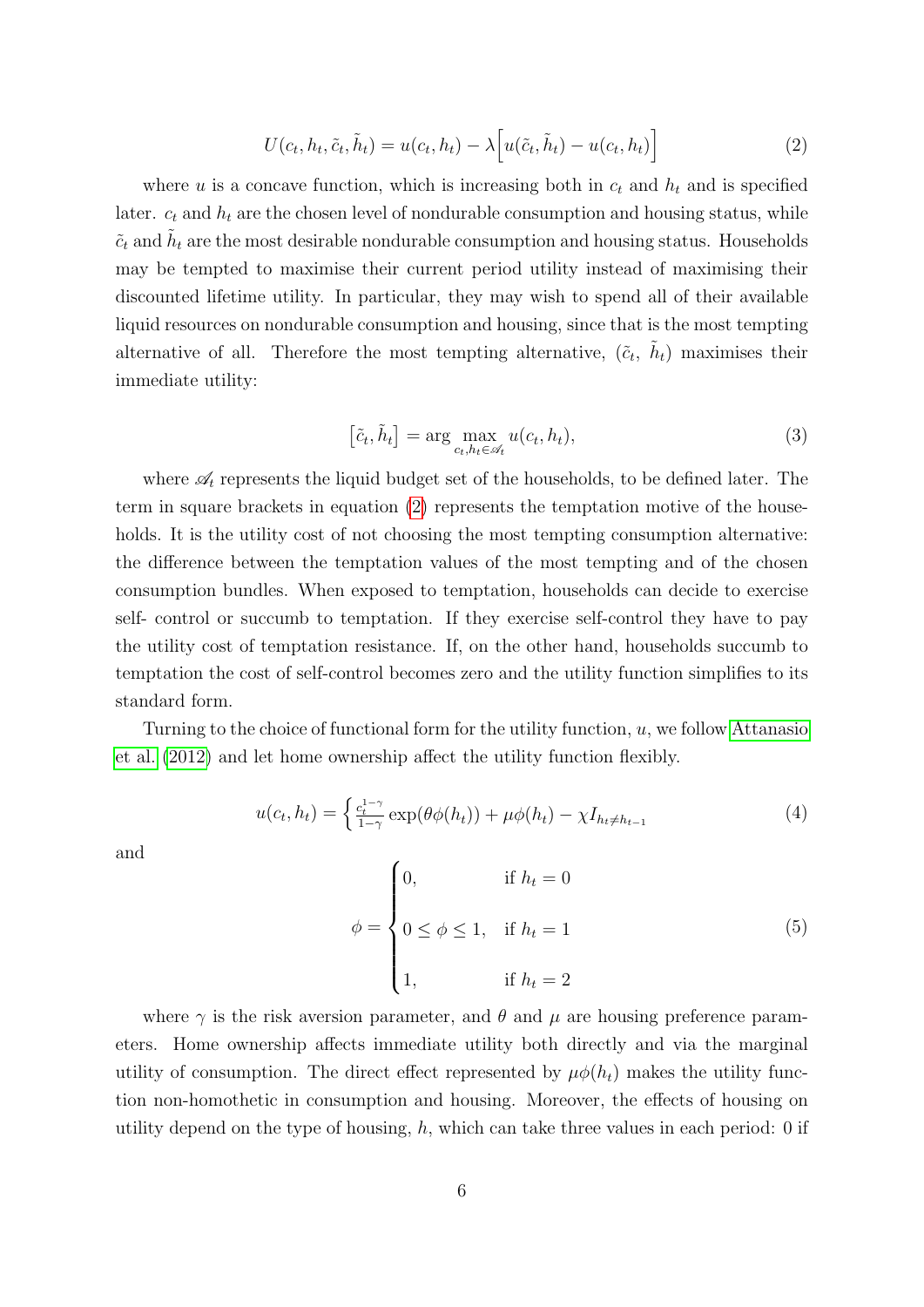the household is a renter, 1 if it is an apartment owner, while 2 when it is a house owner. Parameter  $\phi$  determines the relative utility from owning an apartment versus owning a house. It takes a value of zero if the household rents, implying the exponential term becomes 1 and the additive term becomes zero in equation [\(4\)](#page-5-1). Consequently renters only derive utility from nondurable consumption and not from housing. We assume that whenever a household adjusts its housing (whenever  $I_{h_t \neq h_{t-1}}$  equals one in equation [\(4\)](#page-5-1)), it has to pay a utility cost,  $\chi$ . The utility cost plays an important role in our model, as it increases the illiquiodity of housing, thus making housing useful as a commitment device. This cost is different from the financial cost of a move, which we also introduce later.

#### Assets.

Households who wish to save can invest in two types of assets: a fully liquid financial asset,  $a_t$ , and a less liquid housing asset,  $h_t$ . The financial asset,  $a_t$ , yields a certain return, r, in each period, therefore the gross return on assets is  $R = 1 + r$ . Households can buy a house at a given price,  $p_t$  or an apartment at price  $\eta p_t$ , where  $\eta$  is smaller than 1. House prices grow at a constant rate,  $R^H$ , over time, representing a fixed gross return on the housing asset:

$$
p_t = p_{t-1} R^H. \qquad \forall t \tag{6}
$$

Buying or selling a home always incurs a fixed cost, which is proportional to the price of the home,  $fp_t$  for houses and  $fp_t$  for apartments. Also, buying a home automatically comes with a mortgage equal to a fraction  $1 - \psi$  of the home price, where  $\psi$  is the downpayment requirement. The only exception is when households downsize in housing, i.e. sell their house and buy an apartment instead: we assume that these households do not take out new mortgages. Households pay a fixed interest rate,  $r^M$  on their mortgage, which is higher than the rate of return on the liquid asset.

When households do not own a home, they are renters. Without loss of generality, we assume that the cost of renting is zero. This can be thought of as a normalization: decisions are not affected by the levels of the costs and benefits attached to different housing choices, but by the relative sizes of these costs and benefits.

#### Mortgages.

The most widely used contract in the U.S. is the 30-year fixed-rate mortgage. Therefore we assume that mortgages are 30-year contracts with fixed repayments,  $rp$ , in every period. Therefore the law of motion for mortgages is:

$$
m_{t+1} = R^M m_t - rp \tag{7}
$$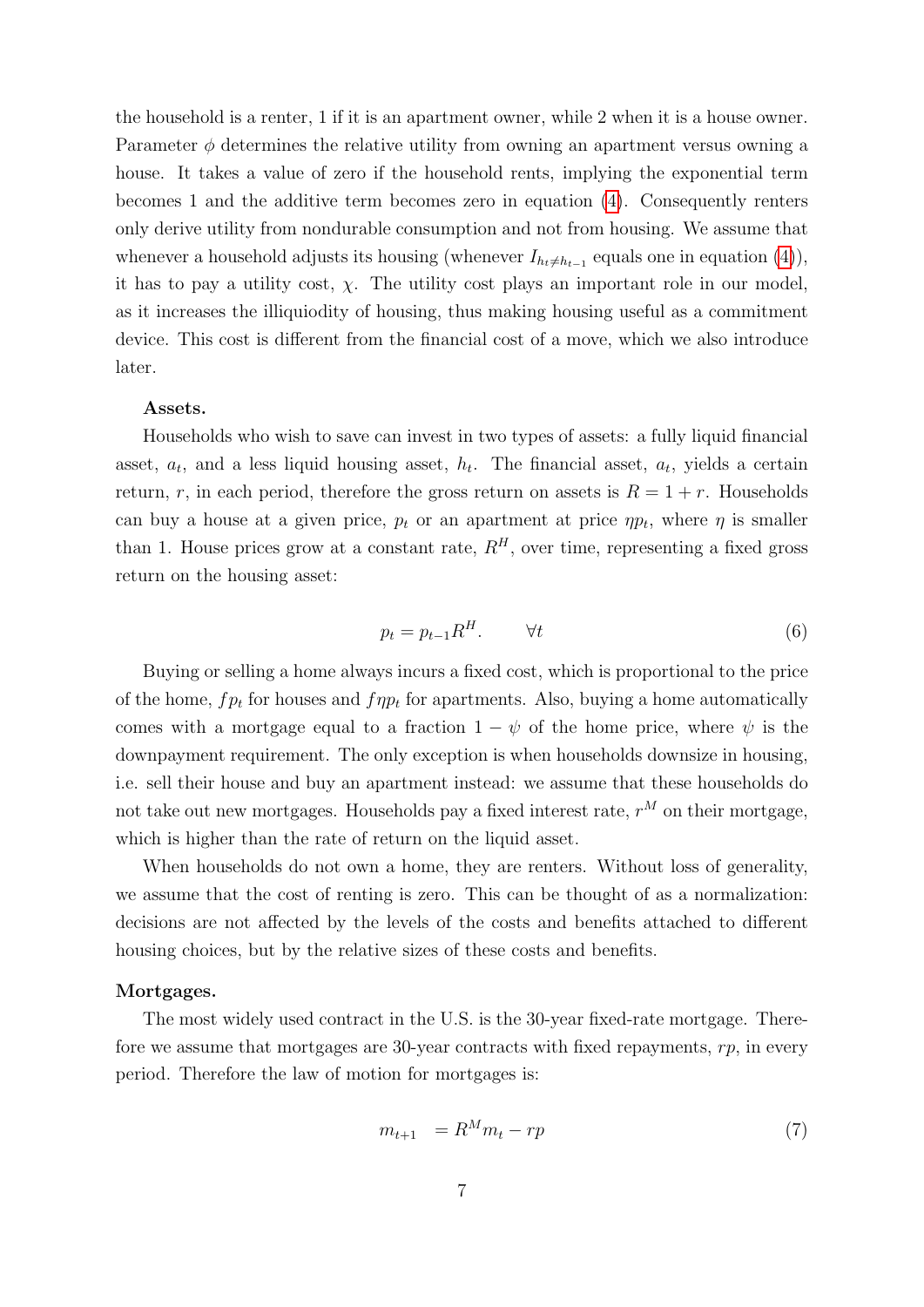The initial mortgage for households who buy a house at time  $t$  is

$$
m_1 = p_t(1 - \psi) \tag{8}
$$

and for those who buy an apartment is

$$
m_1 = \eta p_t (1 - \psi). \tag{9}
$$

If there exists a positive mortgage balance  $m_t > 0$  at the time a house is sold, the value of the house is used to repay the mortgage and the remaining home equity goes to the household. In addition, we assume that a household who downsizes from a house to an apartment cannot take out a mortgage when buying its apartment. As households are restricted to pay back their mortgages within 30 years, the following terminal condition is satisfied:

$$
m_{31} = 0 \tag{10}
$$

It implies the following fixed mortgage repayment for house owners:

$$
rp = \frac{R_M^{30} p_t (1 - \psi)}{\sum_{j=1}^{29} R_M^j},\tag{11}
$$

while fraction  $\eta$  of this repayment for apartment owners:

$$
\eta r p = \frac{R_M^{30} \eta p_t (1 - \psi)}{\sum_{j=1}^{29} R_M^j},\tag{12}
$$

Note that mortgage repayments only depend on the home price at the time the mortgage is taken out. This implies that once the mortgage is taken out, the repayment does not vary over time.

#### Income.

Household *i* receives labor income,  $y_{i,t}$ , in every period before retirement,  $t \leq W$ , which is assumed to evolve according to the following:

$$
\ln y_{i,t} = g_t + \alpha_i + z_{i,t} \tag{13}
$$

where  $g_t$  is a deterministic age profile,  $\alpha_i$  is a household-specific fixedeffect, and  $z_{i,t}$ is an idiosyncratic shock to log income that is described by an AR(1) Markov process:

$$
z_{i,t} = \rho z_{i,t-1} + \varepsilon_{i,t}.\tag{14}
$$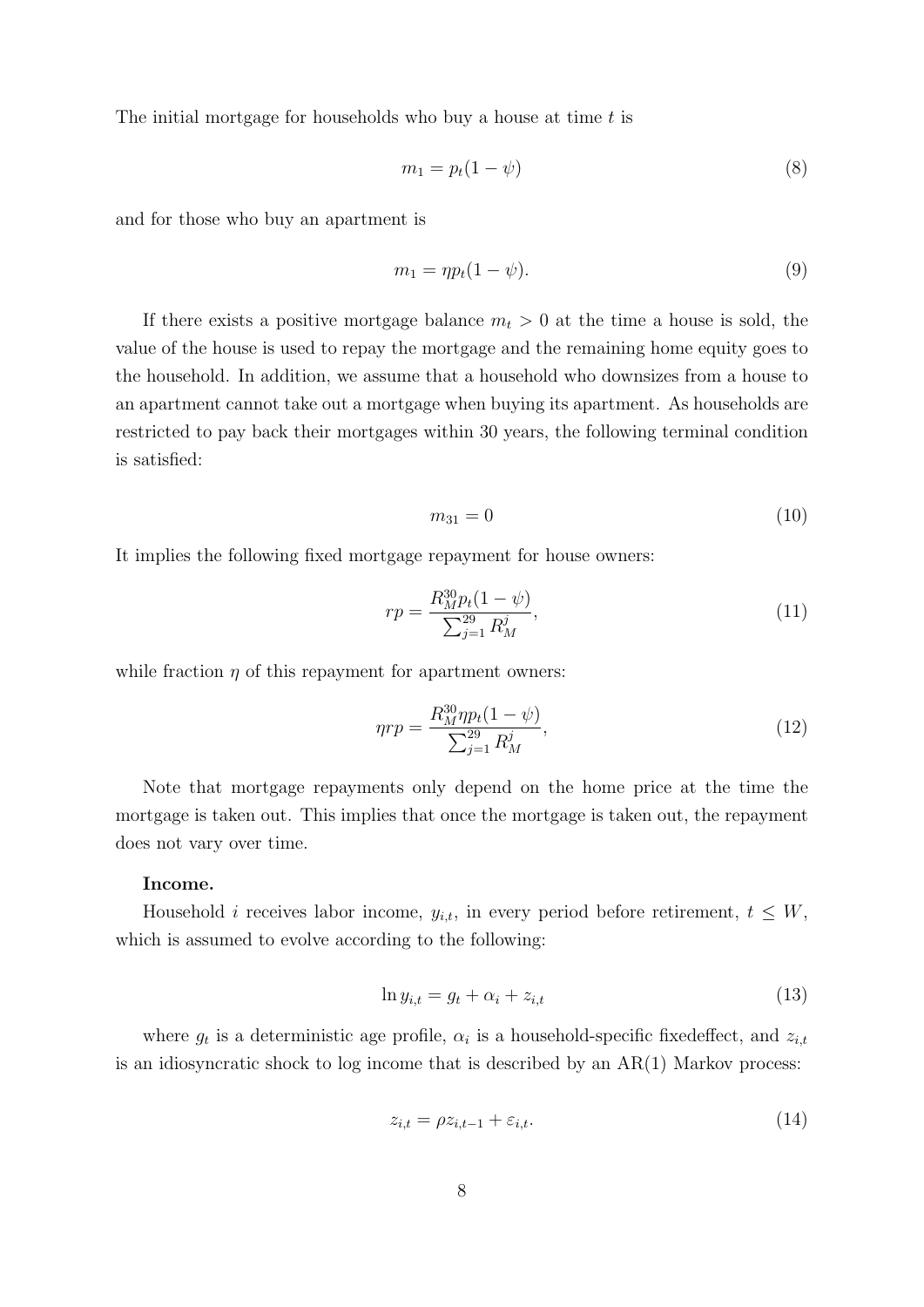Income after retirement,  $t > W$ , is a constant fraction,  $\omega$ , of the last working period's labor income.

$$
y_{i,t} = \omega y_{i,W} \tag{15}
$$

#### Liquid Budget Set.

In order to close the model we need to define the liquid budget set,  $\mathscr{A}_t$ , which is the constraint households face when they only optimize for the current period. Tempted households take into account their liquid budget set whenever they evaluate their most tempting alternatives.

<span id="page-8-0"></span>
$$
\mathscr{A}_t = \begin{cases}\nx_t \in R^+ : x_t \le a_t + y_t, & \text{if } h_{t-1} = 0 \\
x_t \in R^+ : x_t \le a_t + y_t + \eta \left[ p(1-f) - R^M m_t \right], & \text{if } h_{t-1} = 1 \\
x_t \in R^+ : x_t \le a_t + y_t + \left[ p(1-f) - R^M m_t \right], & \text{if } h_{t-1} = 2\n\end{cases}\n\tag{16}
$$

where  $\mathbb{I}_{h_t\neq h_{t-1}}$  is an index which takes a value of one whenever households adjust their housing assets between periods  $t - 1$  and t.

#### Recursive Formulation.

Having all the details of the theoretical model specified, we can define the vector of state variables,  $\Omega_t = (a_t, h_{t-1}, m_t, z_t, \alpha)$  and formulate the households' value function in period  $t$  in recursive form as follows:

$$
V_t(\Omega_t) = \max_{\{c_t, h_t, a_{t+1}\}} u(c_t, h_t) - \lambda \big[ u(\tilde{c}_t, \tilde{h}_t) - u(c_t, h_t) \big] + \beta \mathbb{E}_t V_{t+1}(\Omega_{t+1}), \tag{17}
$$

subject to the functional form for the utility function, as defined in equations [\(4\)](#page-5-1)-[\(5\)](#page-5-2), the liquid budget set defined by equation [\(16\)](#page-8-0) and the following constraints: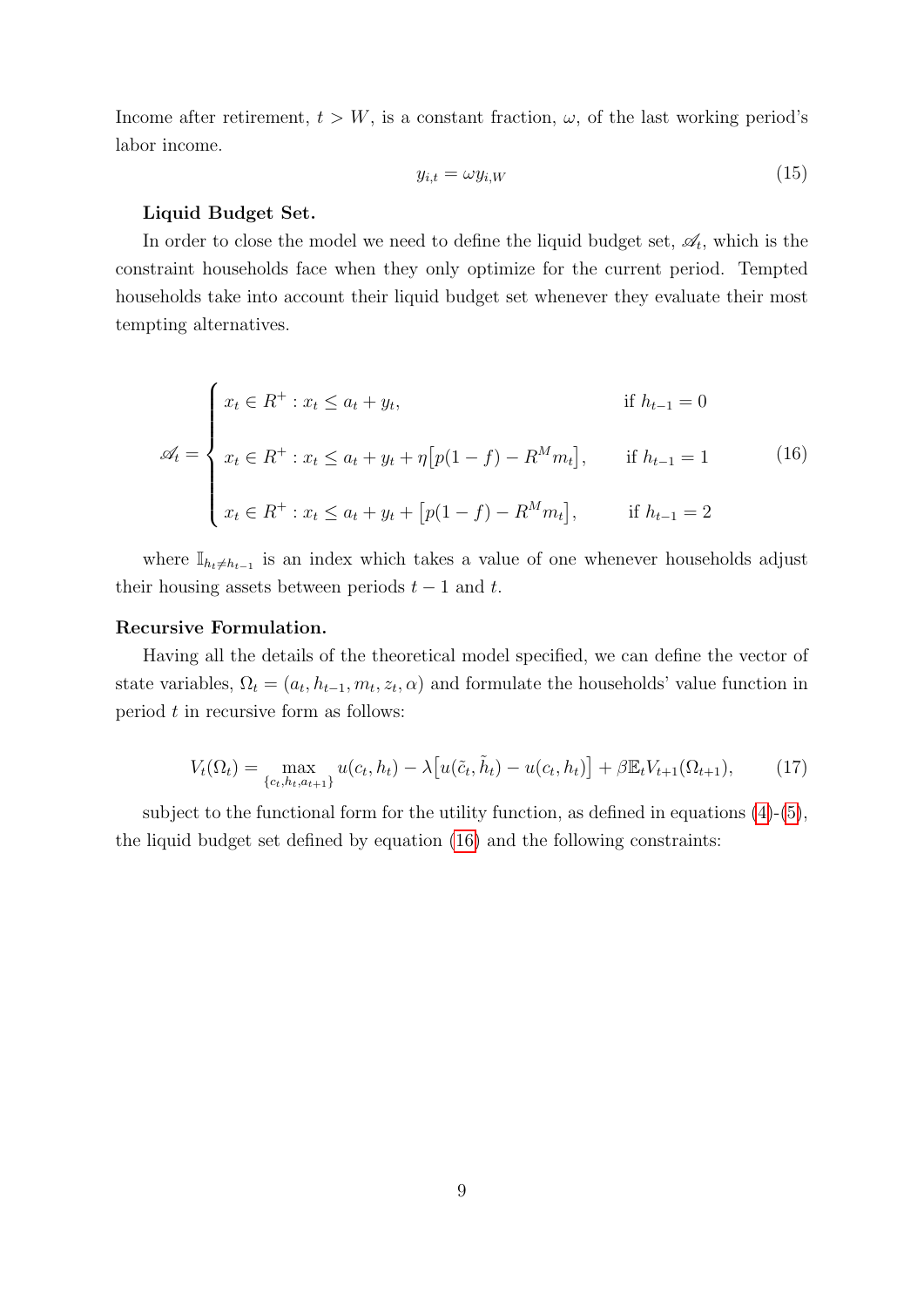$$
a_{t} + y_{t} - c_{t} - p(\psi + f) (\eta \mathbb{I}_{h_{t-1}} + \mathbb{I}_{h_{t-2}})
$$
  
\n
$$
a_{t+1} = R \begin{cases} a_{t} + y_{t} - c_{t} + \eta (p(1-f) - R^{M} m_{t}) \mathbb{I}_{h_{t} \neq 1} - \eta r p_{t} \mathbb{I}_{h_{t} = 1} - p(f + \psi) \mathbb{I}_{h_{t} = 2} \\ \text{if } h_{t-1} = 1 \\ a_{t} + y_{t} - c_{t} + (p(1-f) - R^{M} m_{t}) \mathbb{I}_{h_{t} \neq 2} - r p_{t} \mathbb{I}_{h_{t} = 2} - \eta p(1-f) \mathbb{I}_{h_{t} = 1} \\ \text{if } h_{t-1} = 2 \\ c_{t} > 0, \quad h_{t} \in \{0, 1, 2\}, \quad a_{t+1} \ge 0, \\ y_{t} = \begin{cases} \exp(g_{t} + \alpha + z_{t}), & \text{if } t \le W \\ \omega y_{W}, & \text{if } t > W \end{cases} \\ z_{t} = \rho z_{t-1} + \varepsilon_{t}. \end{cases}
$$

In the Appendix we show the computations we use in order to solve the problem defined by this recursive formulation.

## 3 Key Model Insights

In this section, our aim is to show two implications of our model, which differ from those of the standard model. In order to do so, we focus on a simple version of the baseline model described previously in order to make our points as clearly as possible. In Table [1](#page-10-0) we present the parameter restrictions imposed in the simplifiedmodel.

Specifically, we assume that housing does not enter the utility function, labor income is deterministic, and that the returns on liquid and housing assets are the same. All the other benchmark parameter values are taken from the existing literature and justified later in Section [4.](#page-14-0) A full list of all parameters is given in Appendix [A.1.](#page-37-0)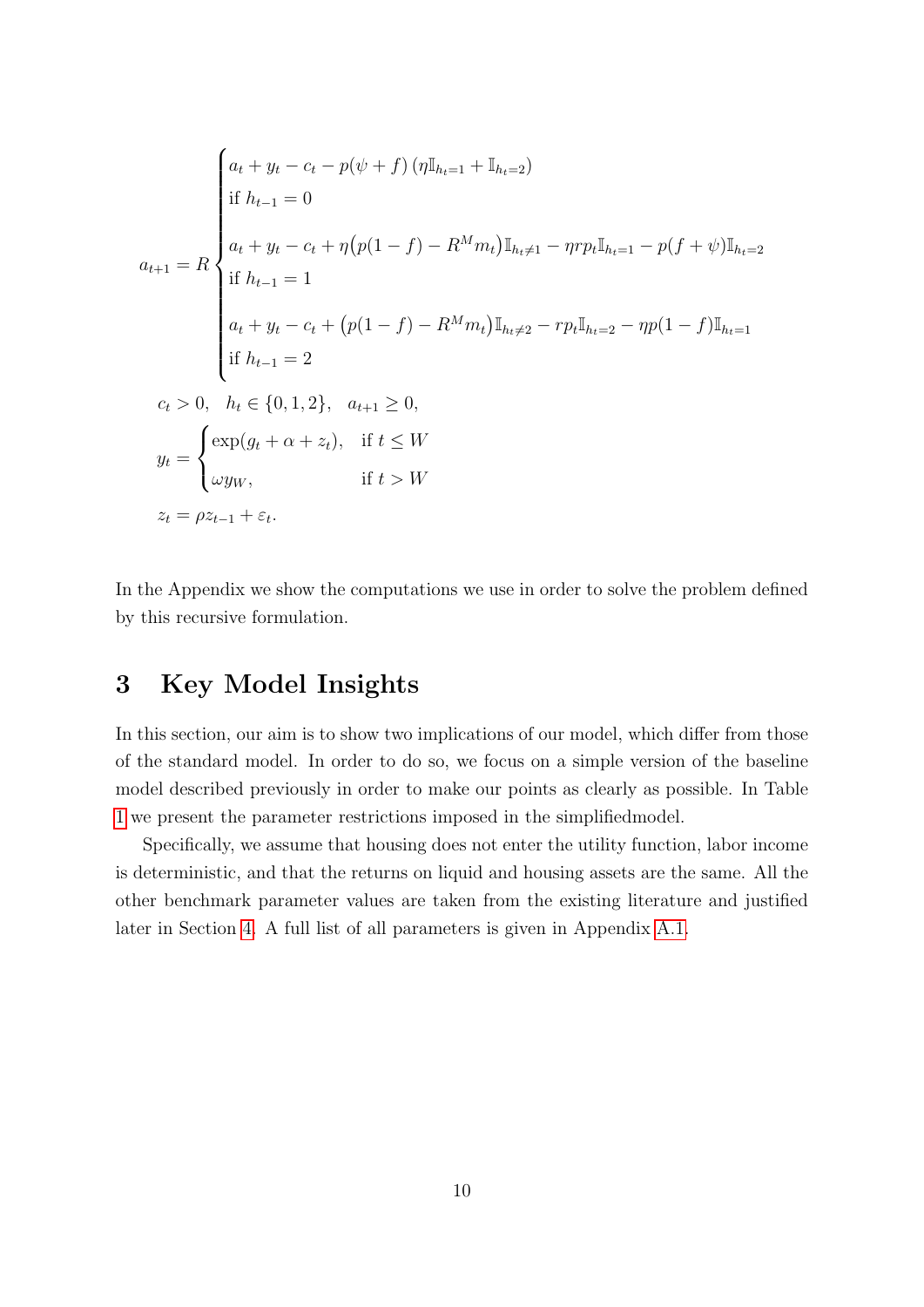<span id="page-10-0"></span>

| Parameter   |                                        | Value |
|-------------|----------------------------------------|-------|
|             | Housing preference (MU of consumption) |       |
| $\mu$       | Housing preference (non-homotheticity) |       |
| $\tilde{z}$ | Idiosyncratic shock to log income      |       |
| R           | Return on liquid asset                 | 2.10  |
| $R^H$       | Return on housing                      | 2.10  |

Table 1: Parameters in the Simplified Model

### 3.1 Demand for Illiquidity and Homeownership

In this simplified model, households with standard preferences  $\lambda = 0$  have no demand for housing. Homeownership comes with sizeable transaction costs, yet delivers no benefits in either utility or returns. This is demonstrated in Figure [1,](#page-11-0) which presents the life cycle profile for one household. The left panel presents asset accumulation, which reaches a peak at age 65 when the household retires. The household saves only in liquid assets and never purchases a home. The right panel presents income and consumption over the life cycle. We see that income rises in a hump shape, before dropping drastically at the time of retirement. Despite this hump shaped income process, the household is able to perfectly smooth consumption between the early 30s and the end of life.

Our simulation results for tempted households are shown in Figure [2.](#page-11-1) Households with temptation preferences purchase homes despite having to pay the sizeable transaction costs. This is a rational choice of households with temptation preferences, since they not only buy housing for its future return, but more importantly for its illiquidity, its commitment value. Keeping their savings in the illiquid housing asset decreases their cost of temptation and at the same time allows them to accumulate greater wealth for retirement. As a result, the effect of lower housing return on the demand for housing is offset by the effect of the illiquidity of housing.

Panel (a) of Figure [2](#page-11-1) shows that tempted households begin to accumulate liquid assets quite late in their life, at around age 60.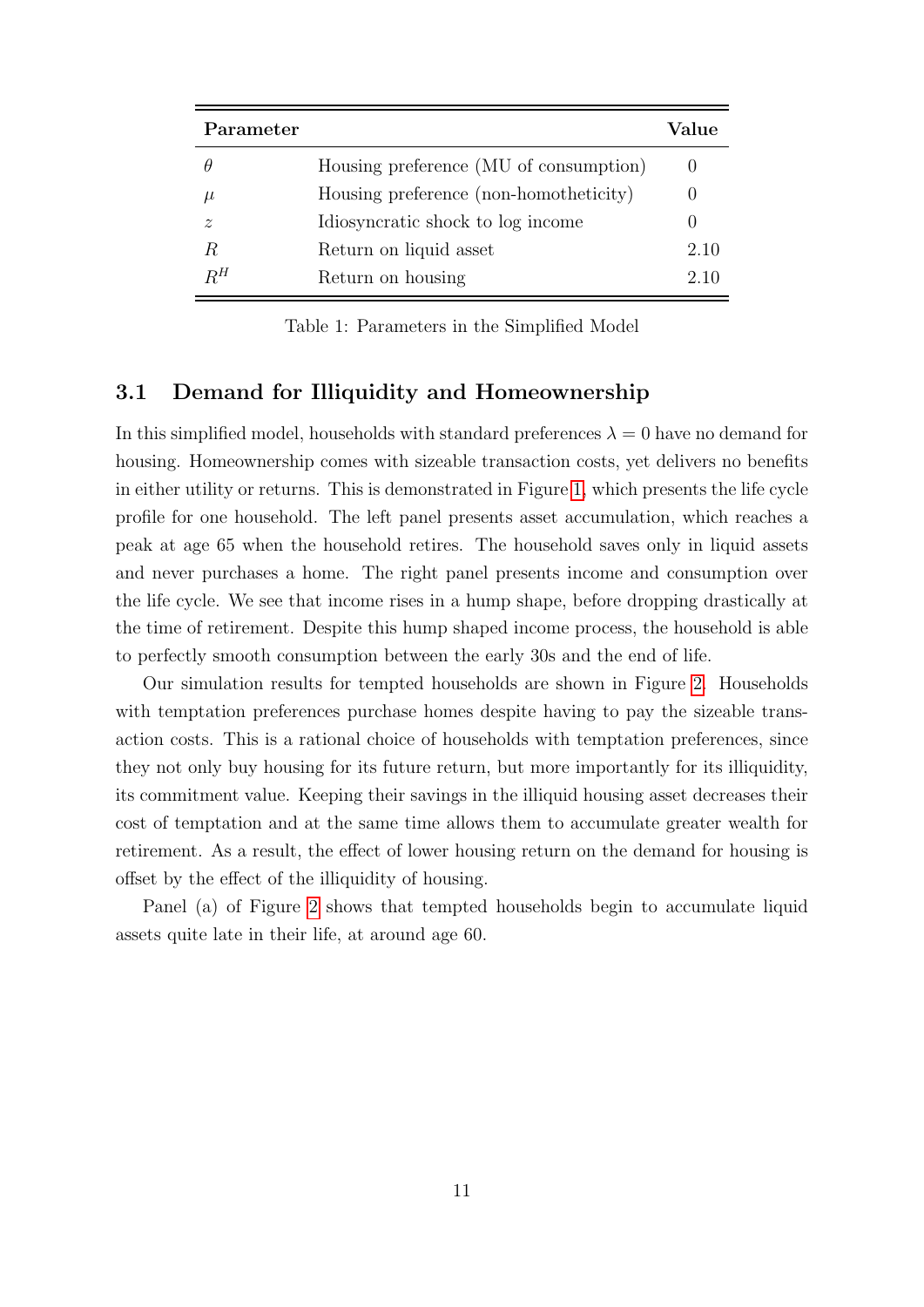<span id="page-11-0"></span>

Figure 1: Lifecycle Profiles for Standard Households  $R = R^H = 1.021, p_1 = 4$ 

The reason is that accumulating wealth in liquid form is costly in the presence of temptation: households have to exercise self-control since otherwise they optimize for the current period only and spend their liquid assets immediately. By contrast, tempted households buy homes relatively early in their life, at around age 38. As a result of the temptation and commitment motives in our model, households spend a significant part of their lives as wealthy hand-to-mouth: they hold no liquid wealth while owning a sizeable illiquid, housing asset.

<span id="page-11-1"></span>

Figure 2: Lifecycle Profiles for Tempted Households  $R = R^H = 1.021, p_1 = 4$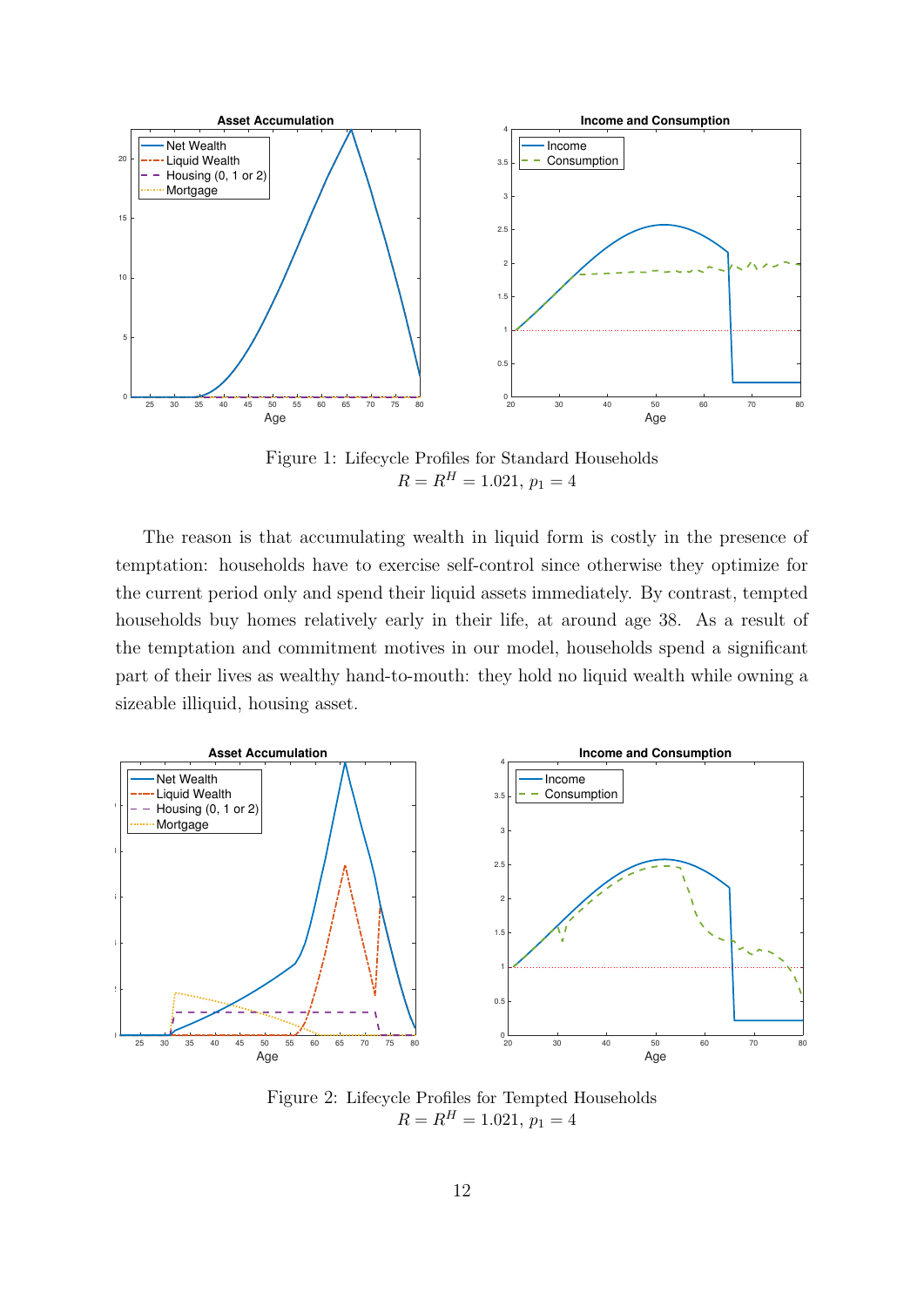Panel (b) of Figure [2](#page-11-1) shows the implications of households' asset portfolio decisions for their consumption, relative to their labor income. Since tempted households do not accumulate liquid wealth at the beginning of their lives, their consumption coincides with their labor income up to the point when they invest in housing. This implies that the downpayment requirement for mortgages has an immediate effect on their consumption when they buy their homes. This is why consumption drops significantly for one period during the early 30s. After buying the home, consumption follows labor income closely: the difference between the two is the per period mortgage repayment. After age 60, when households start accumulating liquid wealth, consumption drops steadily. This is the consequence of temptation: households do not accumulate enough wealth for retirement when their labor income is high. As a result, facing decreasing labor income after age 55, households' consumption cannot be smoothed.

### 3.2 Homeownership is a Savings Commitment Device

The other important implication of our model with temptation preferences is that the savings behavior of households changes with the availability of the commitment device. Let us first consider the case when the liquid asset is the only available option for savings. On the one hand, rational, tempted households want to accumulate wealth for their retirement. On the other hand, accumulation of liquid wealth is costly, which disincentivizes savings. Therefore, on aggregate households may be better off facing the welfare loss of not being able to support retirement consumption, rather than accumulating high levels of liquid wealth, which entails a high cost of temptation in each period.

Households' saving incentives change substantially if they are allowed to invest in illiquid housing. This is because adjusting housing comes with sizeable utility and financial transaction costs. Therefore, keeping savings in the form of housing asset makes households less likely to be tempted to spend their accumulated wealth. As a result, the availability of housing helps households save more. For this reason, housing plays a role as a savings commitment device.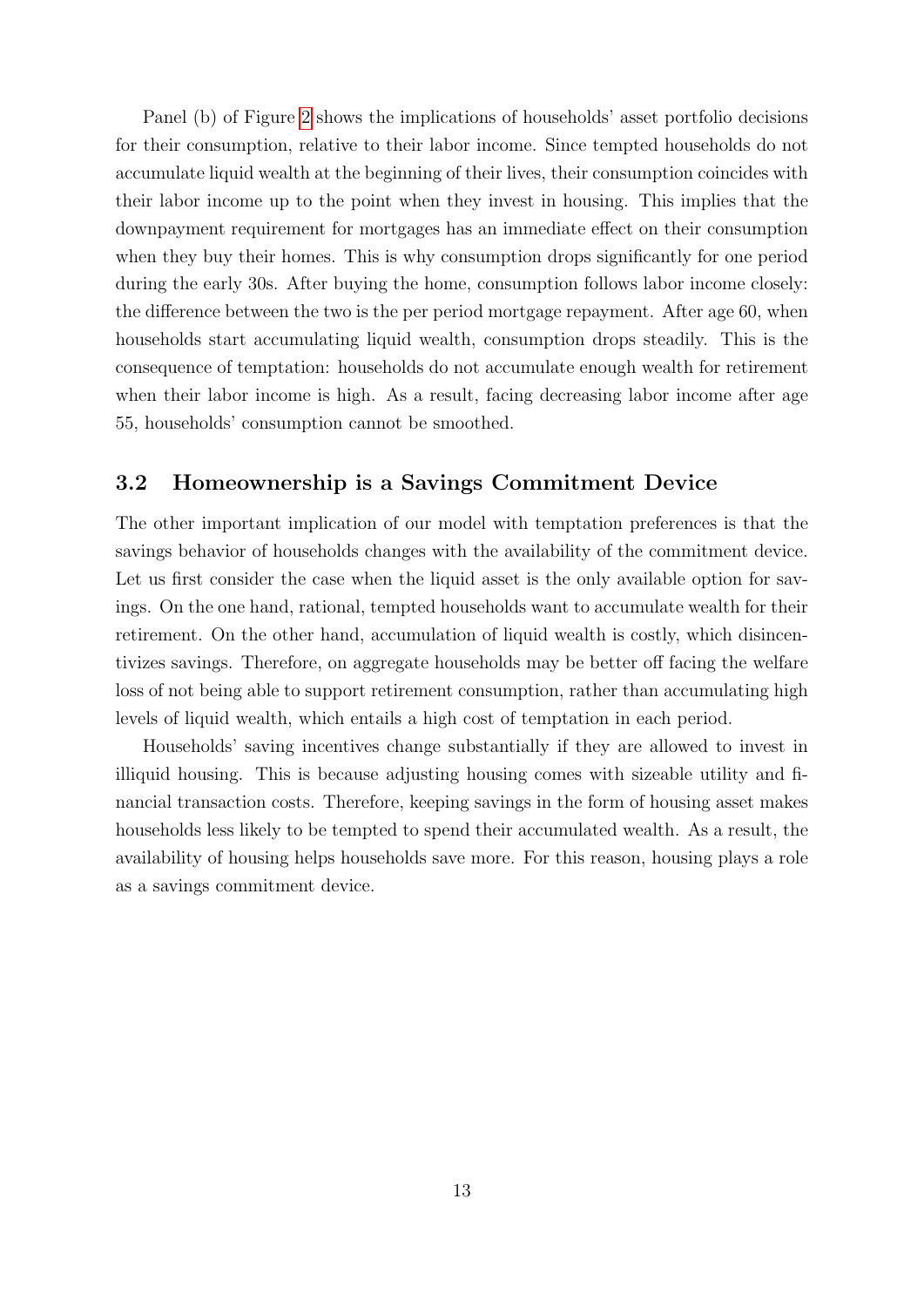<span id="page-13-0"></span>

Figure 3: The Effect of Commitment on Savings

Figure [3](#page-13-0) presents the effect of homeownership on savings. The blue dotted line shows the difference in net wealth for a tempted household that has access to housing, relative to an identical household that does not have access to housing. The line is increasing over the duration of home ownership, indicating that the presence of housing changes the savings behavior of the tempted households. After buying a home, households are required to repay the mortgage in each period, which acts as a self-imposed commitment device that forces them to accumulate home equity. When housing is not an available savings option, households save less because keeping their savings in liquid form is costly.

In contrast, the red straight line in Figure [3](#page-13-0) shows the difference between the wealth accumulation of a standard household that has access to housing, relative to an identical household that does not have access to housing. The line is horizontal, indicating that the presence of housing does not change the savings behavior of the standard households. In this model, the type of asset choice does not impact the amount of asset accumulation.

Note that after about twenty-five years of home ownership the wealth difference starts to decrease. As households without access to housing asset get closer to retirement, they drastically increase savings in order to support a basic level of consumption during their retirement. As a consequence, they try to catch up with savings, although this effect is only partial.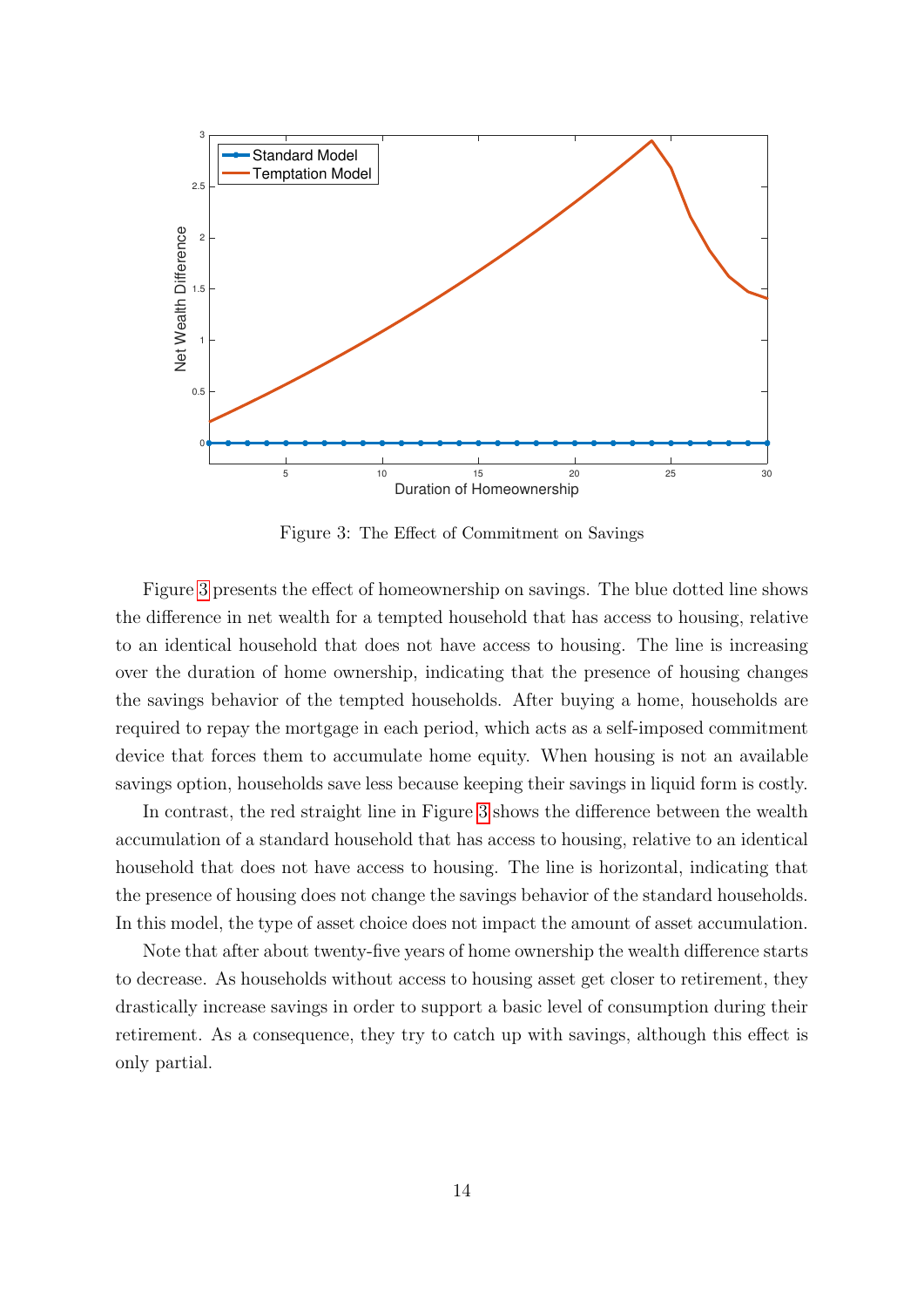## <span id="page-14-0"></span>4 Macroeconomic Results

We now calibrate the model and study its aggregate implications. The model is calibrated so that housing does not deliver excess returns over liquid assets, thus relaxing the key assumption that generates wealthy hand-to-mouth in [Kaplan and Violante](#page-44-2) [\(2014\)](#page-44-2). We demonstrate that this model still generates a large fraction of wealthy and poor hand-to-mouth households, consistent with U.S. data.

We then examine the importance of wealthy hand-to-mouth households in explaining consumption behavior, using the model to replicate observed heterogeneity in the MPC. A wide body of empirical literature finds that the average MPC declines relatively slowly with wealth, a finding that contradicts a large class of traditional heterogeneous agent models<sup>[2](#page-14-1)</sup> We demonstrate that our model is able to match the empirical evidence on MPC heterogeneity, using for comparison the empirical results from [Fagereng, Holm,](#page-43-1) [and Natvik](#page-43-1) [\(2016\)](#page-43-1), who study the consumption response to winning the lottery. We find that the average MPC declines relatively slowly with wealth, but relatively quickly with liquid assets, consistent with the data.

### <span id="page-14-4"></span>4.1 Housing Returns

A key feature of our calibration is that housing does not deliver excess returns relative to liquid assets. In this section, we calculate the return of stock and housing. We start with the consumption-based pricing equation, which expresses asset returns in terms of prices and dividends:

<span id="page-14-2"></span>
$$
r_{t+1} = \frac{p_{t+1} + d_{t+1} - p_t}{p_t} \tag{18}
$$

where  $r_{t+1}$  is the net return on the asset between periods t and  $t + 1$ ,  $p_t$  is the price of the asset in period t, while  $d_{t+1}$  is the dividend in period  $t + 1$ . We use this pricing formula to calculate the return on housing. Households who invest in housing in period t enjoy housing service flows between periods t and  $t + 1$ , but also pay the costs related to home ownership over the same period. More explicitly, we can write the return on housing similarly to equation [\(18\)](#page-14-2) as

<span id="page-14-3"></span>
$$
r_{t+1}^{\mathrm{h}} = \frac{p_{t+1} + s_{t+1} - c_{t+1}^{\mathrm{m}} - c_{t+1}^{\mathrm{i}} - p_t}{p_t}
$$
\n
$$
(19)
$$

with  $p_t$  is the price of the house in period t, while  $s_{t+1}$  and and  $c_{t+1}$  are the housing service flow and the costs that arise between periods t and  $t + 1$ . Maintenance cost is

<span id="page-14-1"></span><sup>2</sup>See for instance [Bewley](#page-42-1) [\(1977\)](#page-42-1), [Aiyagari](#page-42-2) [\(1994\)](#page-42-2), or [Krusell and Smith](#page-45-3) [\(1998\)](#page-45-3).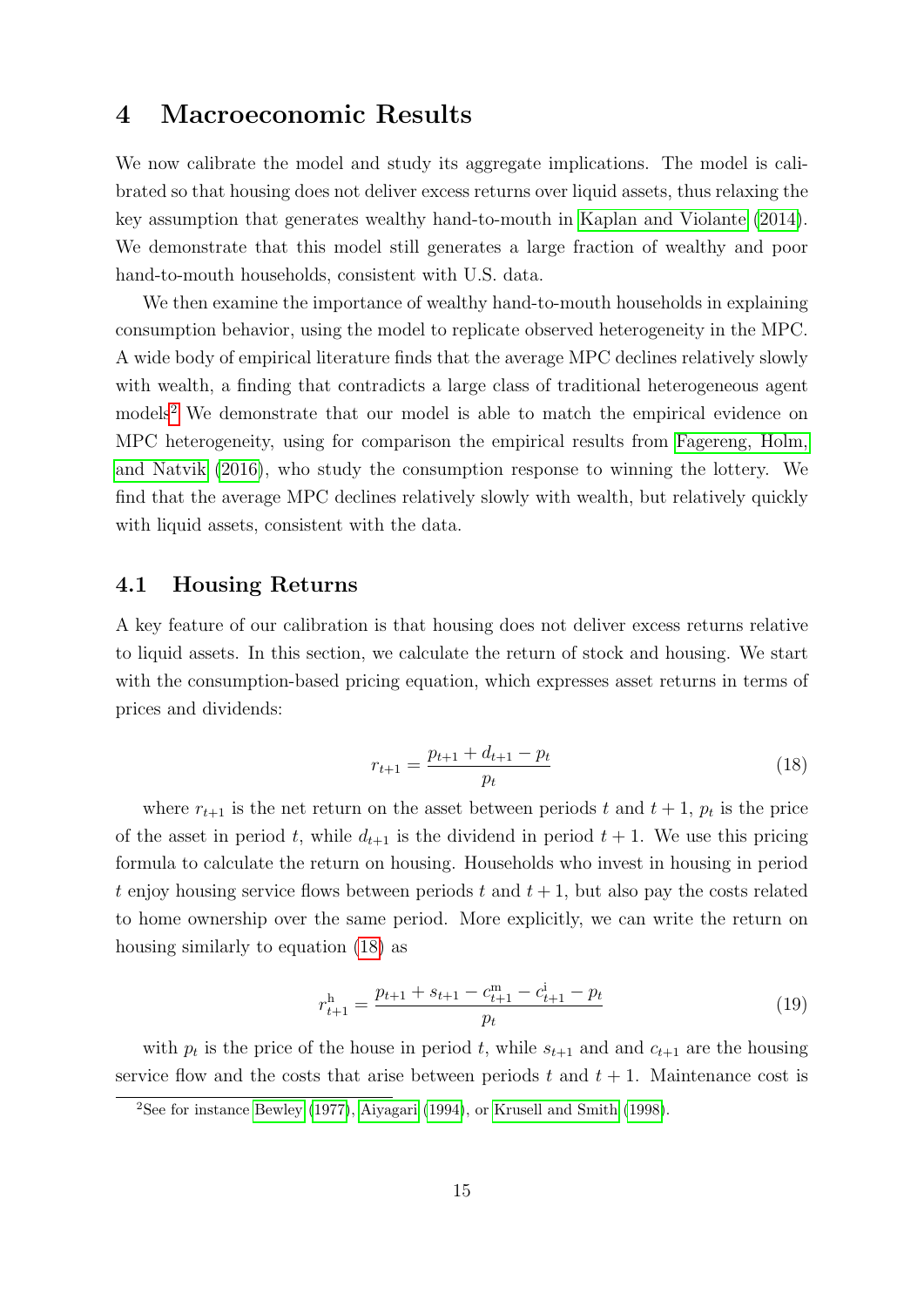<span id="page-15-1"></span>

Figure 4: Real Returns

denoted by  $c^{\mathrm{m}}$ , and the cost of home insurance by  $c^{\mathrm{i}}$ . Note that we implicitly assume that depreciation is roughly equal to the maintenance cost.

In what follows we measure aggregate house prices by the Case-Shiller house price index, while we use data from the Bureau of Economic Analysis (BEA) in order to calculate the average housing service flow. We follow the approach of [Kaplan and Violante](#page-44-2) [\(2014\)](#page-44-2) to calibrate the size of different ownership-related costs. Housing service flow and related costs are all proportional to the value of the house. Given that these costs are relatively constant over time in terms of the value of the house, in the rest of the paper we use constant fractions of changing house value in order to calculate these variables. Under these conditions equation [\(19\)](#page-14-3) can be rewritten as

$$
r_{t+1}^{\mathrm{h}} = \frac{p_{t+1}^{\mathrm{h}} + (s - c^{\mathrm{m}} - c^{\mathrm{i}} - 1)p_t^{\mathrm{h}}}{p_t^{\mathrm{h}}} \tag{20}
$$

where s,  $c^m$  and  $c^i$  are the housing service flows and different costs relative to the value of the house.

We use the housing gross value added at current dollars from the BEA to approximate the housing service flow and use residential fixed assets at current dollars to approximate the housing stock.[3](#page-15-0) The average of gross housing value added over residential fixed assets between 1950 and 2016 is around 8%.

<span id="page-15-0"></span>Following [Kaplan and Violante](#page-44-2) [\(2014\)](#page-44-2), we set the maintenance cost at 1% and the

<sup>3</sup>Gross value added can be found in Table 7.4.5, "Housing Sector Output, Gross Value Added and Net Value Added" in National Income and Product Accounts (NIPA) of the BEA. Residential fixed assets can be found in Table 1.1, "Current-Cost Net Stock of Fixed Assets and Consumer Durable Goods" of the Fixed Asset Tables of the BEA.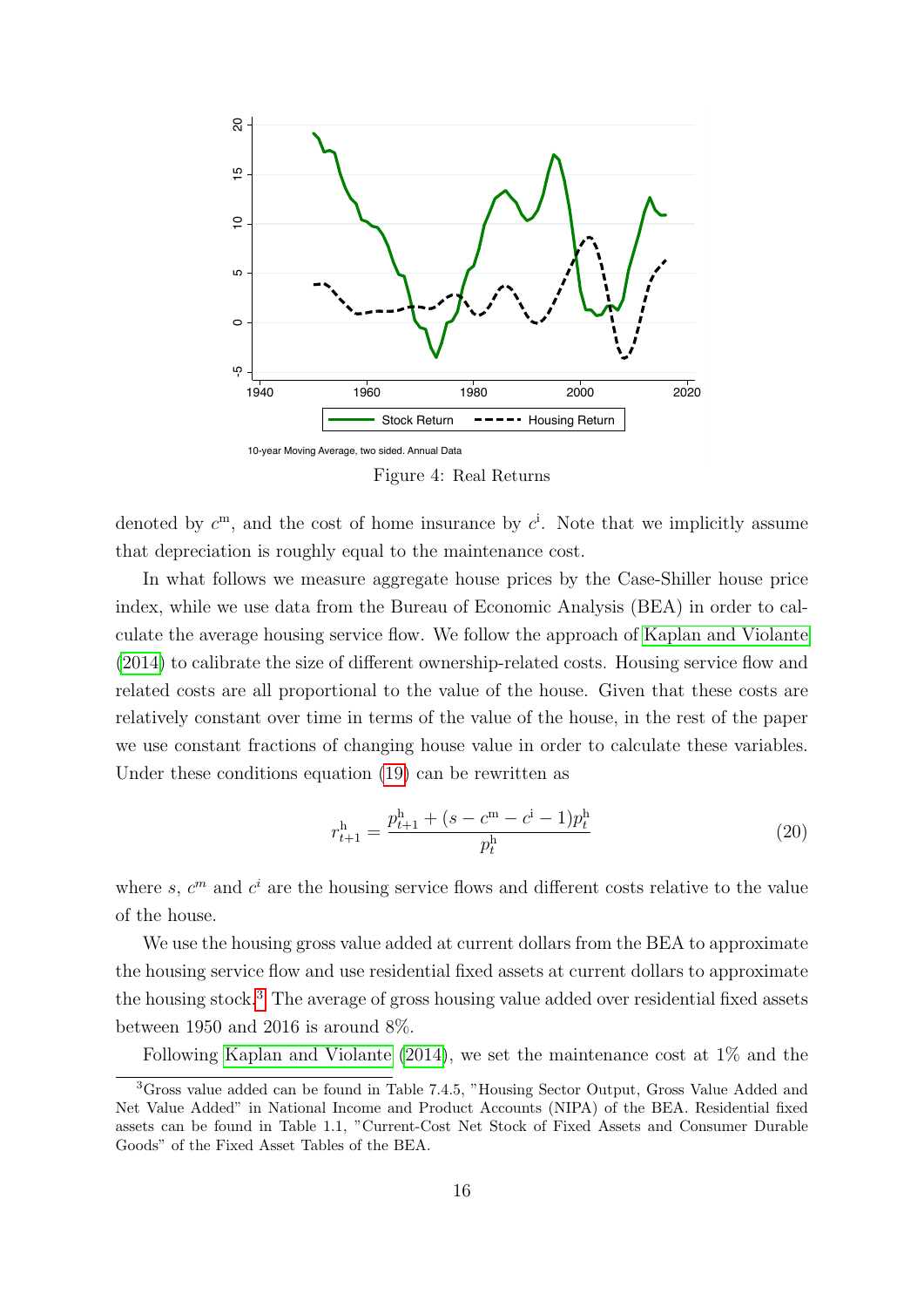insurance cost at 0.35% of the value of housing. In Figure [4](#page-15-1) we plot the calculated return on housing together with the 3 Month Treasury Bill Rate and the returns on the S&P 500 between 1950 and 2016.<sup>[4](#page-16-0)</sup> The most important thing to notice is that stock returns are in general much higher than the return on housing or on the 3 Months T-Bill. There was only a short period of time in the seventies and a couple of years in the early twenties when stocks underperformed housing.

A part of these return differences can obviously be interpreted as reflecting differences in the riskiness of these assets. To allow for this, we calculate the risk-adjusted returns. Following [Kaplan and Violante](#page-44-2) [\(2014\)](#page-44-2) in order to calculate the risk-adjusted returns on the three assets, we subtract the variance of the return from the expected return of the asset.

$$
r_{adj}^i = E(r^i) - var(r^i)
$$
\n<sup>(21)</sup>

where superscript i refers to the type of the asset, i.e. 3 Months T-Bill, S&P500 and housing. Since we are using the variance as a measure of riskiness, we cannot generate a similar graph of risk-adjusted returns as in Figure [4.](#page-15-1) Instead, we have the average, risk-adjusted real returns over the period between 1950 and 2016, which is 0.69% for the T-bill, 5.40% for the stocks, while 2.10% for the housing asset as seen in Table [2.](#page-16-1)

<span id="page-16-1"></span>

|                  |      |       | Mean St.Dev. Risk-adj. Mean | Sharpe Ratio |
|------------------|------|-------|-----------------------------|--------------|
| T-Bill           | 0.74 | 2.12  | 0.69                        |              |
| Stock            | 8.24 | 16.82 | 5.40                        | 0.45         |
| $(S\&P)$         |      |       |                             |              |
| Housing          | 2.34 | 5.06  | 2.10                        | 0.30         |
| $(Case-Shiller)$ |      |       |                             |              |

Table 2: Real Asset Returns

We also report the Sharpe ratios for stocks and housing. The Sharpe ratio measures the expected value of the excess of the asset return over the T-bill return per unit of the standard deviation of the excess return. Therefore, the higher the value of the Sharpe ratio for a given risky asset, the more attractive is the asset, the more of its riskiness is compensated by its excess return. The Sharpe ratios confirm that housing yields a lower risk- adjusted return than stocks.

<span id="page-16-0"></span><sup>4</sup>3 Month T-Bill times series is downloaded from the database of the Federal Reserve Bank of St. Louis (Fred).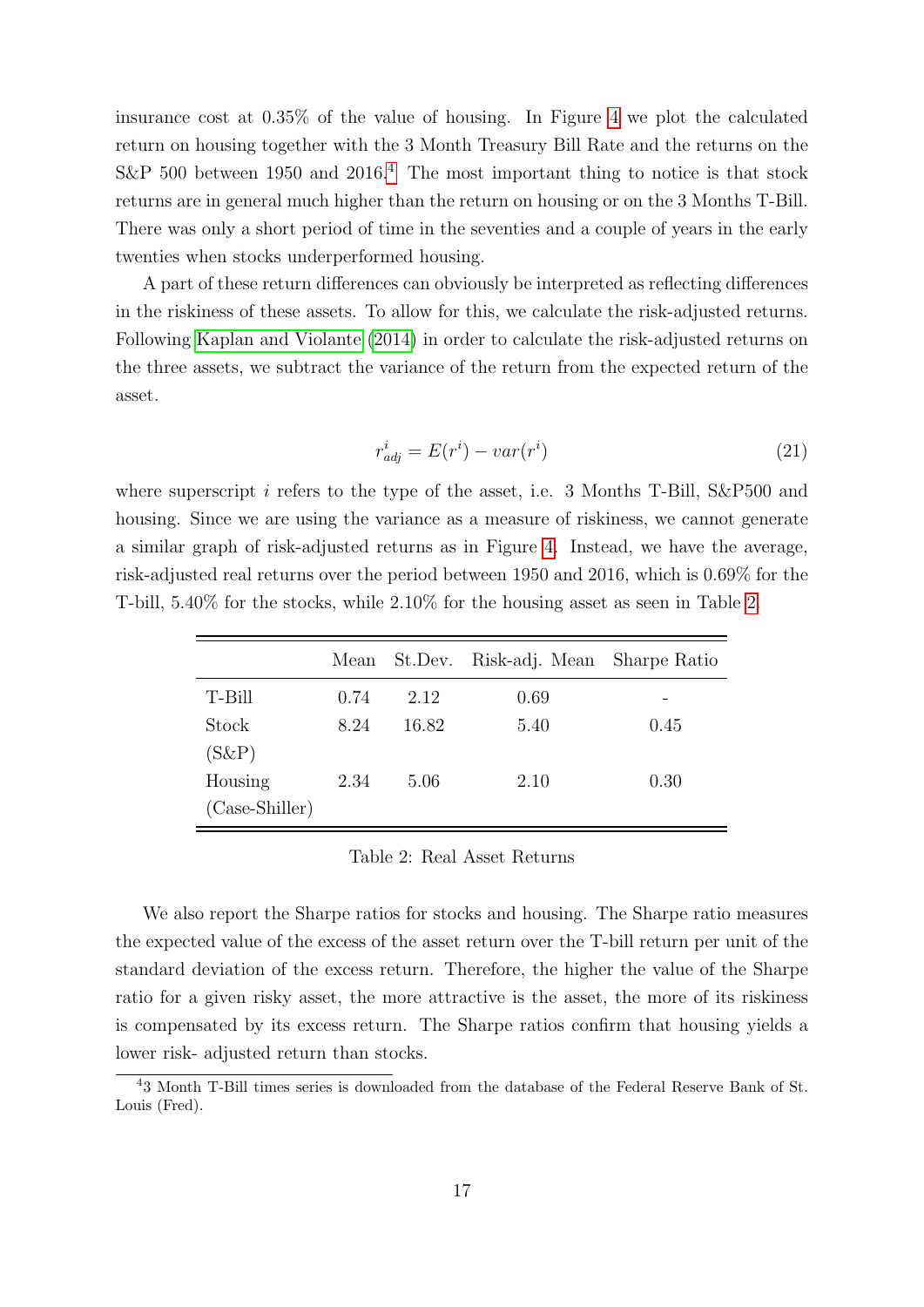## 4.2 Model Calibration

We calibrate the our model in two steps. First, the standard parameters are calibrated based on the existing literature. Second, we estimate the non-standard parameters in order to minimize the distance between key moments in the data and the model. In this section, we describe the calibration of the standard parameters. In Section [4.2.1](#page-18-0) we describe the second step, where we estimate the remaining parameters. The complete list of parameter values can be found in Table [A.1](#page-37-1) in Appendix [A.1.](#page-37-0)

#### Income and initial wealth.

We assume zero initial housing and liquid endowments. The initial distribution of income  $\alpha$  is calibrated to match data on initial earnings dispersion of 20-25 year olds from SCF in 2013. We model retirement as the last 15 years of households' life when their income is not subject to any risk. More precisely, their income after retirement is given by a replacement rate,  $\omega$ , of 60 percent of their last working period income.

#### Housing.

Following [Attanasio et al.](#page-42-0) [\(2012\)](#page-42-0) we set the ratio of the price of an apartment to the price of a house,  $\eta$ , at 0.6.<sup>[5](#page-17-0)</sup> We also impose a 5 % fixed cost of moving, f representing the cost of the real estate agent, lawyers, surveyors, removal companies when moving between homes.

#### Mortgage market.

The cost of servicing the mortgage is fixed at 3%. Therefore the gross mortgage rate,  $R^M$ , is 1.03, which is about one percentage point higher than the risk free rate. We assume that each household borrows 90% of the value of its home, hence we set the downpayment requirement  $\psi$  to be 10%.

#### Utility function.

We set the discount rate,  $\beta$ , to be 0.98. The curvature parameter,  $\gamma$ , is calibrated to match findings in [Blundell, Browning, and Meghir](#page-43-5) [\(1994\)](#page-43-5) and in [Attanasio and Weber](#page-42-3) [\(1995\)](#page-42-3). It corresponds to an inverse elasticity of intertemporal substitution of approximately 1.5. The relative utility of an apartment compared to a house,  $\phi$ , is set at 0.5. The remaining parameters in the utility function are calibrated in Section [4.2.1](#page-18-0) in order to ensure that our model matches key moments related to homeownership.

<span id="page-17-0"></span><sup>&</sup>lt;sup>5</sup>They calculate this parameter by dividing all houses and apartments in the data into two categories by the number of rooms using the British Household Panel Survey (BHPS). The ratio  $\eta$  is the ratio of the average price of a home with less than 5 rooms (incl. kitchens and bathrooms) to the price of a home with more than five rooms.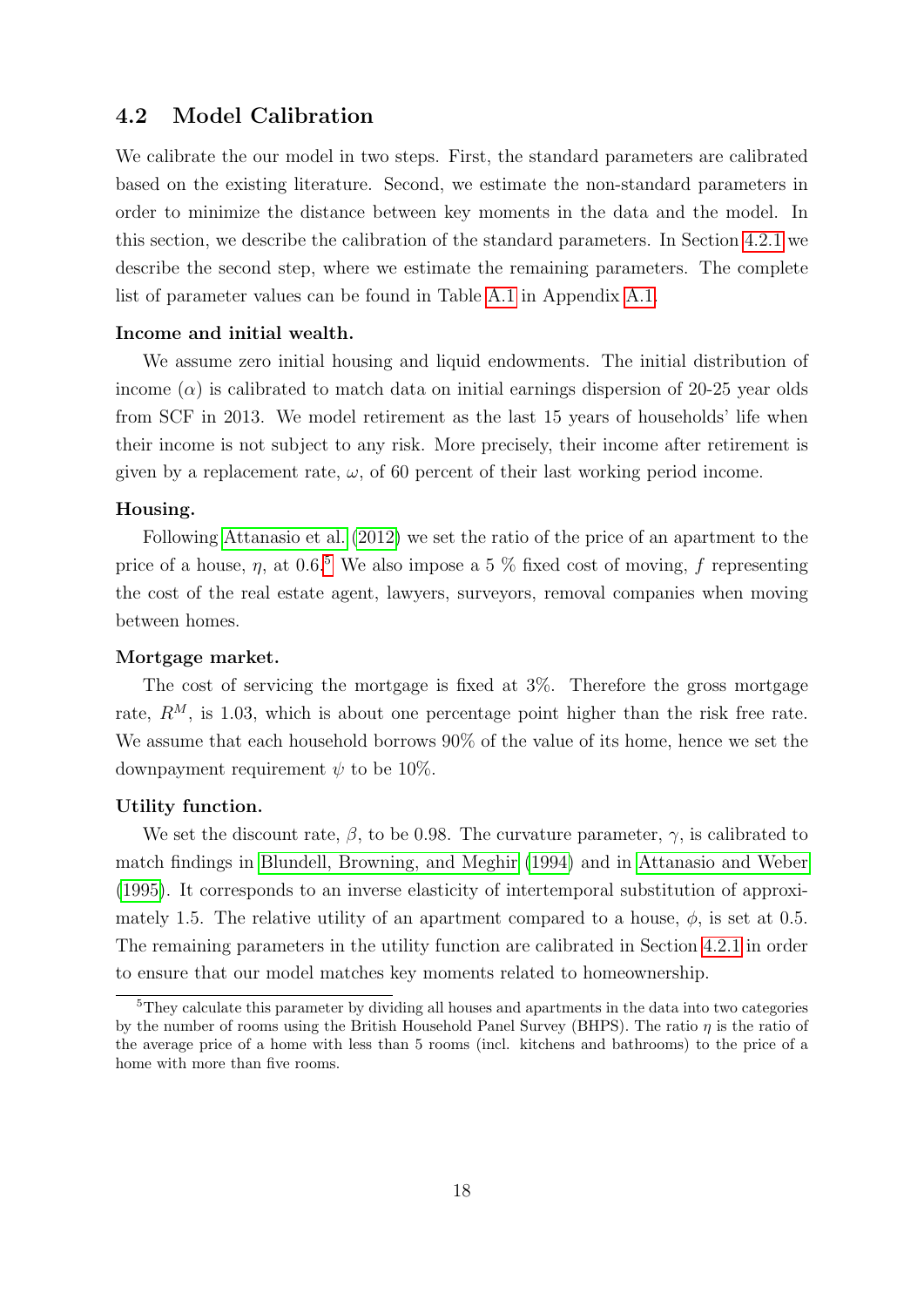| Parameter |                                  | Value  |
|-----------|----------------------------------|--------|
|           | Discount factor                  | 0.98   |
|           | Curvature parameter              | 1.50   |
|           | Relative utility of an apartment | (0.50) |

Table 3: Preference Parameters

#### <span id="page-18-0"></span>4.2.1 Housing Parameters

The remaining parameters in the model  $(\lambda, \chi, p_1, \mu, \theta)$  are calibrated such that the model matches aggregate statistics related to homeownership, asset holdings, and handto-mouth behavior. We select five moments that we match using these parameters.

First, we match the fraction of wealthy hand-to-mouth households (20%), the fraction of poor hand-to-mouth households (10%), and the ratio of household wealth held in liquid assets (25%). These three moments are computed for the United States using the Survey of Consumer Finances. We follow the method of defining wealthy and poor hand-to-mouth households contained in [Kaplan, Violante, and Weidner](#page-44-0) [\(2014\)](#page-44-0) and get very similar results. We believe that all of these moments will be helpful in determining the temptation parameter  $\lambda$  and the housing preference parameters.

Second, we match the average homeownership rate in the United States, which was 68% according to the Survey of Consumer Finances. We choose to match this moment based on the example set by [Attanasio et al.](#page-42-0) [\(2012\)](#page-42-0), who pin down the utility preference parameters in their model by matching homeownership rates in the United Kingdom.

Finally, we match the fraction of the down payment that is held in liquid assets one year before home purchase (51%). We believe that this moment will be especially useful in determining the temptation parameter, as it reflects the ability of the household to accumulate liquid wealth prior to home purchase. This moment reflects the empirical evidence that households accumulate the majority of their down payment in the year before purchasing their home. We compute this statistic using the Dutch Household Survey, which we use extensively in Section [5,](#page-25-0) although we believe that similar holds in the United States. For instance, [Haurin, Hendershott, and Wachter](#page-44-5) [\(1997\)](#page-44-5) find that households save the majority of their down payment in the year prior to home ownership, using U.S. data from the National Longitudinal Survey of Youth. In addition, [Charles](#page-43-6) [and Hurst](#page-43-6) [\(2002\)](#page-43-6) find that the vast majority of mortgage applicants have liquid wealth less than 10% of their predicted house value, using U.S. data from the Panel Study of Income Dynamics (PSID).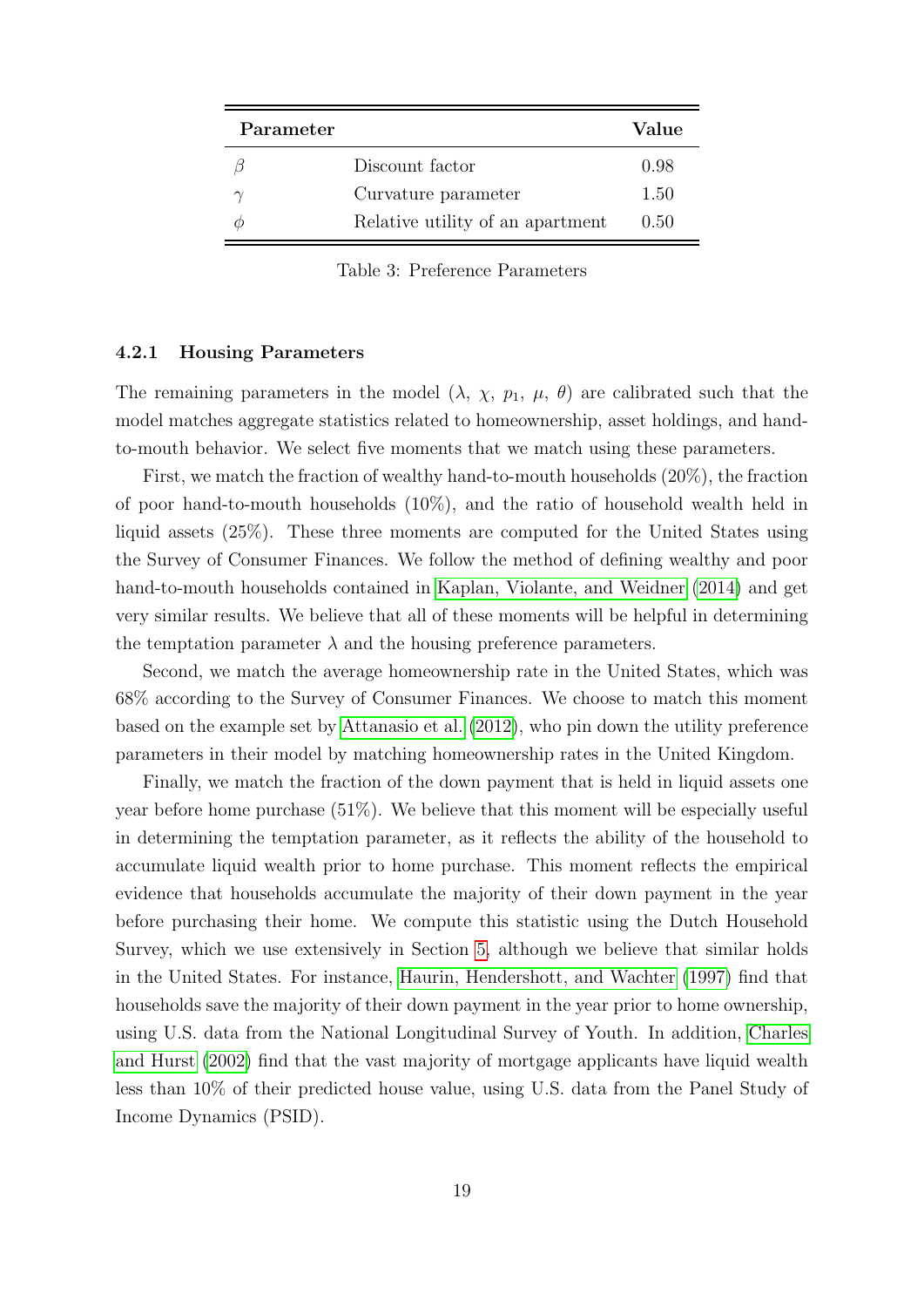It is important to note that there are three ways to generate wealthy hand-to-mouth households in our model. The first is to assume that housing generates substantially higher returns than liquid assets, however, we rule out this option based on the empirical evidence on risk-adjusted returns presented in Section [4.1.](#page-14-4) Second, housing preferences could result in wealthy hand-to-mouth households if the taste for housing  $(\mu$  and  $\theta)$  is sufficiently high such that households are willing to forgo the benefits of consumption smoothing. And third, temptation and commitment could result in wealthy hand-tomouth households, if it is difficult for households to hold wealth in liquid assets. In reality, we believe that the truth lies somewhere in between these different explanations.

We calibrate the remaining model parameters  $(\lambda, \chi, p_1, \mu, \theta)$  by minimizing the quadratic distance between the empirical moments and the simulated model moments using a simple minimization routine to search across parameter values.

<span id="page-19-0"></span>

| Parameter                           |           | Temptation<br>Model<br>$\lambda > 0$ | Standard<br>Model<br>$\lambda = 0$ |
|-------------------------------------|-----------|--------------------------------------|------------------------------------|
|                                     |           |                                      |                                    |
| Temptation                          | $\lambda$ | 0.12                                 |                                    |
| Utility cost of housing adjustment  | $\chi$    | 0.93                                 | 0.00                               |
| Initial house price                 | $p_1$     | 5.79                                 | 5.00                               |
| Housing utility (non-homotheticity) | $\mu$     | 0.26                                 | 0.35                               |
| Housing utility (MU of conumption)  | $\theta$  | $-0.07$                              | 0.03                               |

Table 4: Calibrated parameters from our minimization routine

Table [4](#page-19-0) presents our calibrated parameters. In the first column, we estimate the parameters in the unrestricted temptation model, allowing the temptation parameter  $\lambda$  to be any positive value. In the second column, we estimate the parameters under the restriction that  $\lambda = 0$ , thus turning off the temptation channel in our model. It is interesting to note three differences between the unrestricted and restricted model. First,  $\lambda$  is positive in the unrestricted model, demonstrating that temptation helps explain the presence of hand-to-mouth households and down payment savings. Second, there exists a positive  $\chi$  in the unrestricted model, whereas this parameter becomes zero in the restricted model. This likely reflects the "taste for illiquidity" in the unrestricted model with temptation, where greater transaction costs increase the desirability of housing. And finally, the taste for housing is higher in the restricted model, reflecting the need to have higher taste for housing in order to explain housing preferences in the model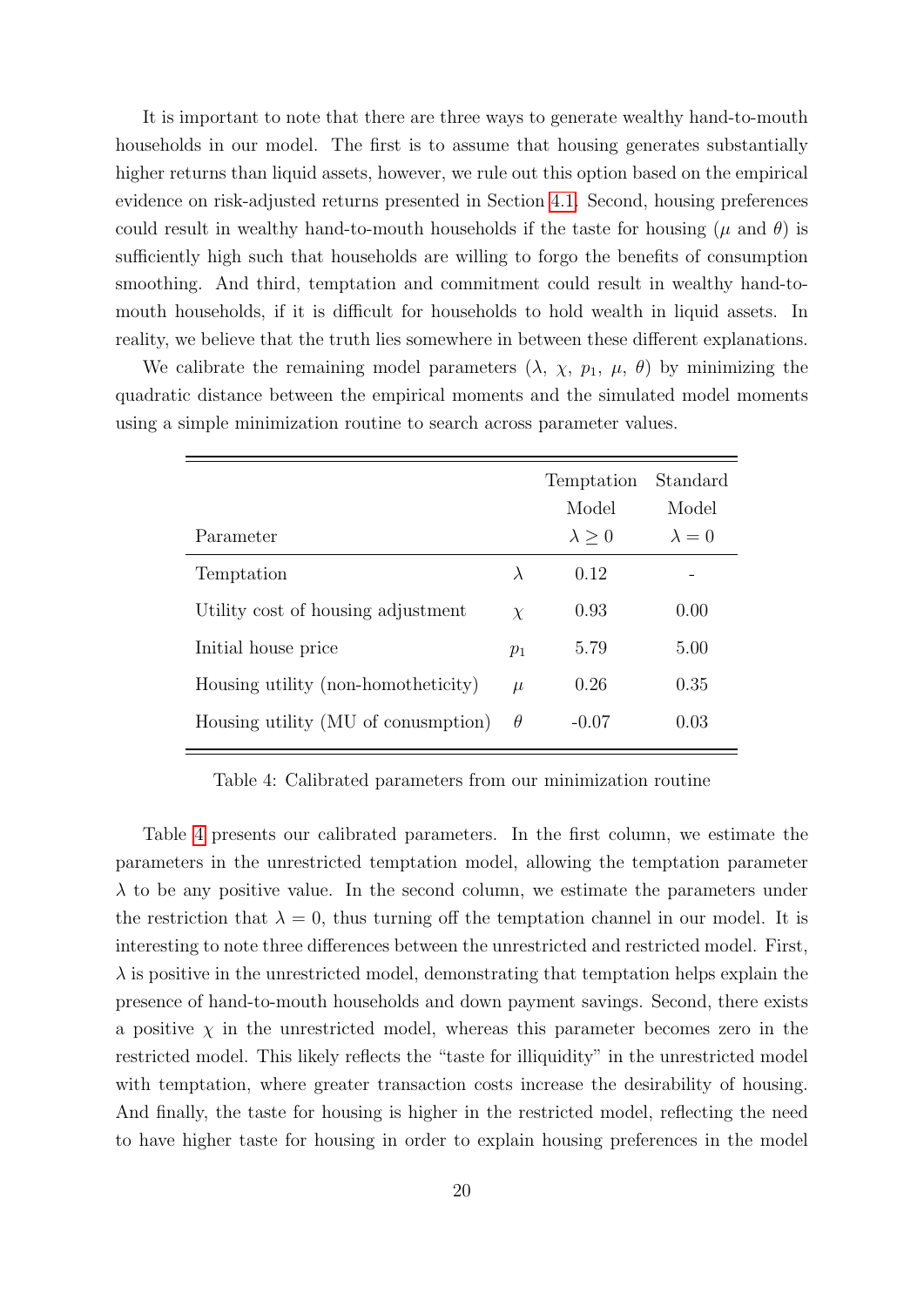without temptation.<sup>[6](#page-20-0)</sup> The moments implied by these two calibrations are presented in Table [5,](#page-20-1) which will be discussed in the next section.

### 4.3 Model Comparison to U.S. Data

In this section we evaluate how well our model matches targeted moments on homeownership, asset holdings, and hand-to-mouth status. Table [5](#page-20-1) reports the empirical moments that we target in column 1, followed by the results from our temptation model  $(\lambda = 0.12)$  and standard model  $(\lambda = 0)$  in columns 2 and 3. We find that our temptation model obtains a good match of these empirical findings. Most importantly, this model is able to match the finding that roughly 20% of households are wealthy hand-to-mouth; we obtain a figure of 21% in our model. Our model is able to achieve this result, despite the fact that housing does not deliver excess returns over liquid assets.

<span id="page-20-1"></span>

|                          | Data   | Temptation<br>Model | Standard<br>Model |
|--------------------------|--------|---------------------|-------------------|
| Wealthy Hand-to-Mouth    | 20\%   | 21%                 | 14\%              |
| Poor Hand-to-Mouth       | $10\%$ | $9\%$               | $0\%$             |
| Liquid over total assets | 25\%   | 29\%                | 33\%              |
| Homeowners               | 68\%   | 68\%                | 72\%              |
| Down payment in advance  | 51%    | 64\%                | 76\%              |

Table 5: Model versus Data

The standard model is not able to match all of the empirical moments. Given that households with standard preferences have no desire for illiquidity, they keep a higher fraction, 33%, of their wealth in liquid form. In addition, the model cannot deliver the observed fractions for hand-to-mouth households. As a large fraction of wealth is kept in liquid form, there are no poor hand-to-mouth households in the simulated sample.

$$
\frac{\partial u(C_t, H_t)/\partial C_t}{\partial H_t} = \theta \phi'(H_t) C_t^{-\gamma} \exp(\theta \phi(H_t)) < 0
$$

<span id="page-20-0"></span><sup>&</sup>lt;sup>6</sup>Since  $\mu$  is positive, an increase in  $\mu$  has a direct positive effect on utility. In addition, it is worth noting that a negative  $\theta$  implies Edgeworth substitutability of consumption and home ownership, as the cross derivative of utility with respect to consumption and home ownership is negative

Similarly, when  $\theta > 0$  implies housing and consumption are compliments. Thus in the unrestricted model, housing and consumption are substitutes, whereas in the restricted model housing and consumption are (weak) compliments.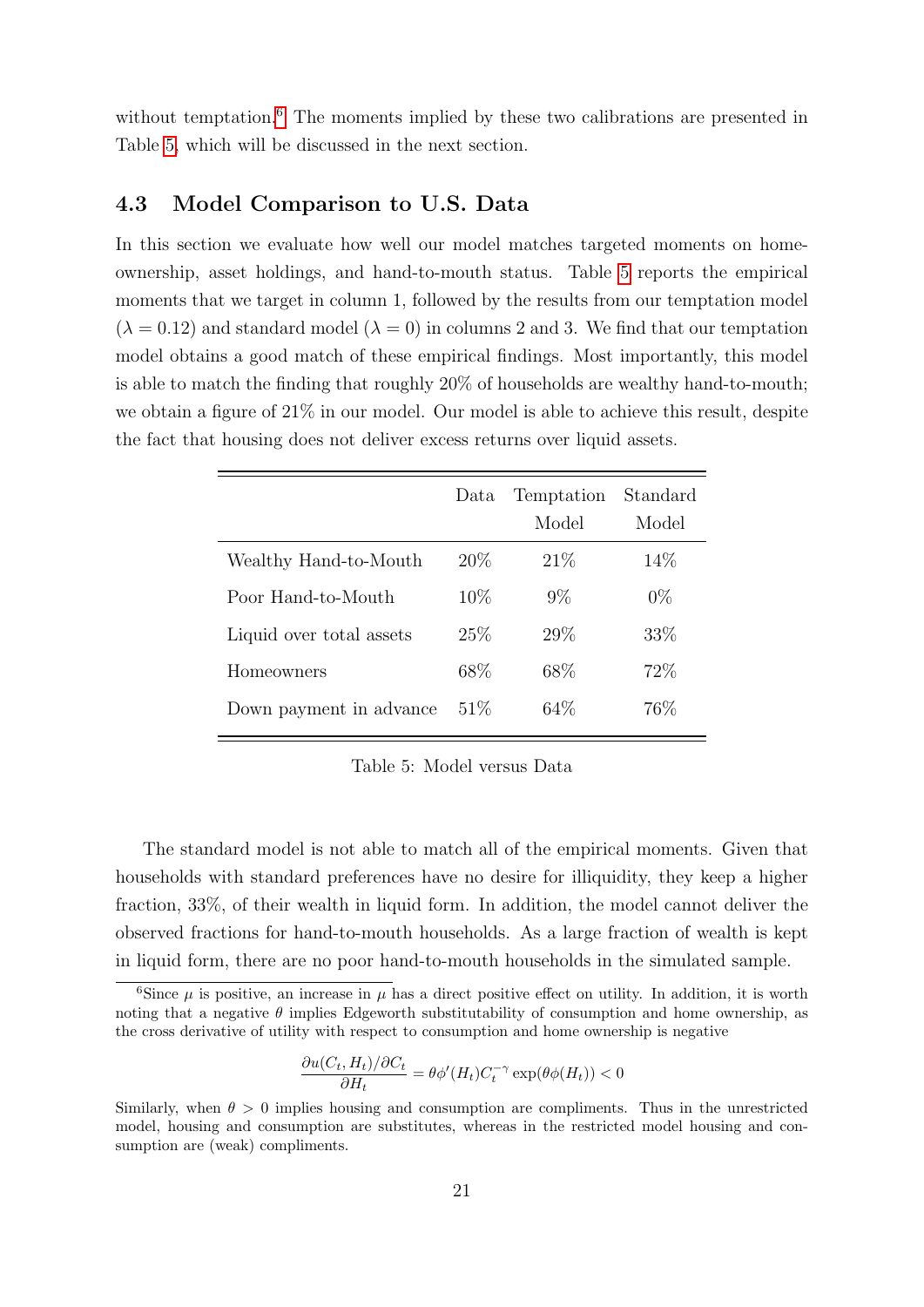The standard model has particular difficulty in matching the share of down payment that is accumulated one year in advance. In the data, households accumulate just 51% of their down payment in liquid assets one year prior to their first home purchase. In the standard model, households instead accumulate 76% of their down payment one year prior to home purchase. This follows from the consumption smoothing motive, which favors a gradual accumulation of liquid assets in order to pay the down payment, rather than an abrupt drop in consumption during the year of home purchase.

One reason that the standard model has such difficulty in matching the empirical moments is because the housing utility parameter  $\mu$  is being pushed in two directions. On one hand, a large  $\mu$  would help the model match the observed share of wealthy hand-to-mouth households. On the other hand, a large  $\mu$  results in an increase in the share of homeowners, as well as a greater motivation to accumulate wealth prior to homeownership.

### 4.4 The Marginal Propensity to Consume

We find that our temptation model delivers an average MPC of 0.35, well within the standard range of empirical estimates. For instance, [Carroll et al.](#page-43-3) [\(2017\)](#page-43-3) report that aggregate MPC estimates for the U.S. range between 0.2 and 0.6, based on a comprehensive summary of the existing empirical literature. In our model, households have a high MPC due to their decision to keep the vast majority of their wealth in illiquid assets, thus restricting their ability to consumption smooth over transitory income shocks. In this section, we examine this issue further by decomposing the average MPC based on measures of liquid assets, net assets, and hand-to-mouth status.

We find that our model obtains a good match of the empirical evidence on MPC heterogeneity based on household asset holdings. Our model is able to replicate two key findings, both of which are difficult to reconcile with a large class of traditional heterogeneous agent models. First, the average MPC declines relatively slowly with household wealth. And second, the average MPC is highest within households that have low liquid wealth.

Empirical evidence on MPC heterogeneity comes from [Fagereng, Holm, and Natvik](#page-43-1) [\(2016,](#page-43-1) hereafter FHN), who study the consumption response to winning the lottery. These authors find that net wealth is unimportant in explaining MPC heterogeneity, once you control for liquid asset holdings. This study is unique in the quality of its data: the authors use administrative tax data from Norway, which contains rich information on household income and asset holdings. The authors find an average MPC of 35% in the year after winning the lottery.[7](#page-21-0) For households with low liquid wealth, the effect

<span id="page-21-0"></span><sup>&</sup>lt;sup>7</sup>This can be interpreted as the marginal propensity to consume out of a transitory and unexpected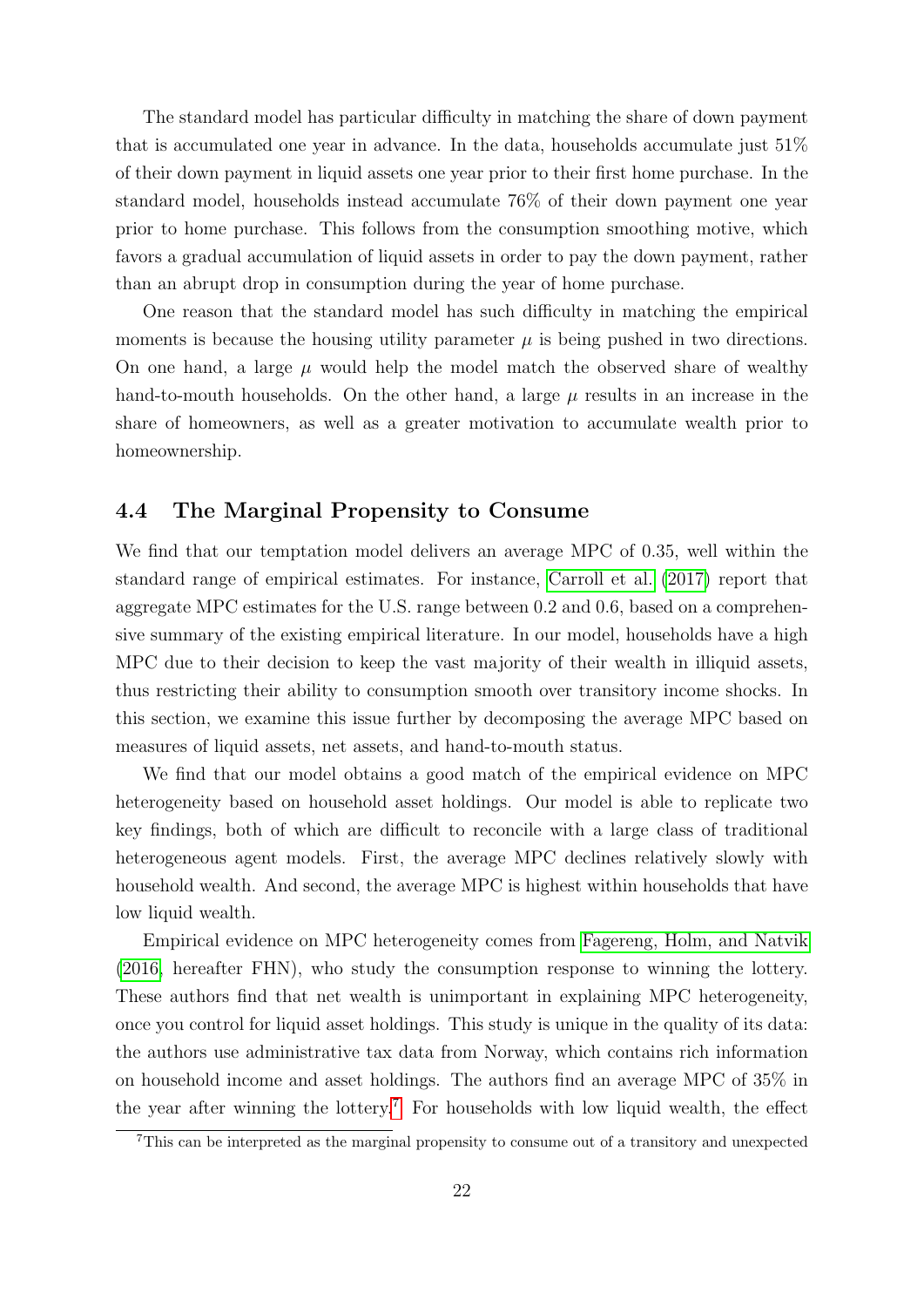is much higher. Households in the lowest quartile of liquid wealth have an MPC of 45 percent, whereas those in the highest quartile have an MPC of 22 percent. While the average MPC declines substantially with liquid wealth, the authors find that it declines much less with net wealth.

These results are broadly consistent with the findings of [Jappelli and Pistaferri](#page-44-3) [\(2014\)](#page-44-3), who use Italian survey data to study the consumption response to unexpected transitory income shocks. These authors find that the average MPC varies substantially based on cash-on-hand (i.e. income and liquid assets). These authors exploit the survey question from the 2010 Italian Survey of Household Income and Wealth, which asks households how much of an unexpected transitory income change they would spend. They find an average MPC of 48 percent in response to a positive shock equal to one month of income.<sup>[8](#page-22-0)</sup> In addition, they find that the average MPC for households in the lowest quintile of cash-on-hand is about 26 percentage points higher than the MPC of those in the top quintile.

These empirical findings are especially interesting compared to traditional incomplete markets models, as developed by Huggett (1993), Aiyagari (1994), and Carroll (1997). While these models are able to match the average MPC, they have trouble replicating the observed MPC heterogeneity. In these models, households attempt to consumption smooth in the face of idiosyncratic income risk and a borrowing constraint. These households accumulate a buffer stock of capital to prevent their borrowing constraint from becoming binding. As a result, net wealth is the main determinant of household MPCs. But even these differences in net wealth are insufficient to explain MPC heterogeneity. For instance, [Jappelli and Pistaferri](#page-44-3) [\(2014\)](#page-44-3) study whether an Ayiagari model with heterogeneous households and a standard calibration is able to replicate the observed MPC distribution. They find that this requires implausibly impatient households:  $\beta$  has to be 0.6 or lower.

To evaluate the performance of our model relative to the empirical evidence, we use our model to replicate the Norwegian lottery experiment. In our model, we simulate 1,000 households each with a different series of income shocks and heterogeneity in their initial earnings. We then take an identical set of 1,000 households and give them an unexpected and transitory income shock equal to 37 percent of their current annual income, the size of the average lottery winning in the sample used by [FHN.](#page-43-1)[9](#page-22-1) We then

income shock, as Norwegians gamble on a regular basis. About 70 percent of Norwegians above age 18 gambled in 2012. The authors perform additional robustness checks to confirm that their results are not being driven by selection into lottery playing.

<span id="page-22-0"></span><sup>&</sup>lt;sup>8</sup>Note that it is impossible to differentiate between durable and nondurable consumption responses here given that the survey question refers to the marginal propensity to spend, not to consume.

<span id="page-22-1"></span><sup>&</sup>lt;sup>9</sup>[FHN](#page-43-1) report an average lottery size of 8.65 and an average income after tax of 23.66, therefore in their sample, the average lottery over net income is around 37 percent.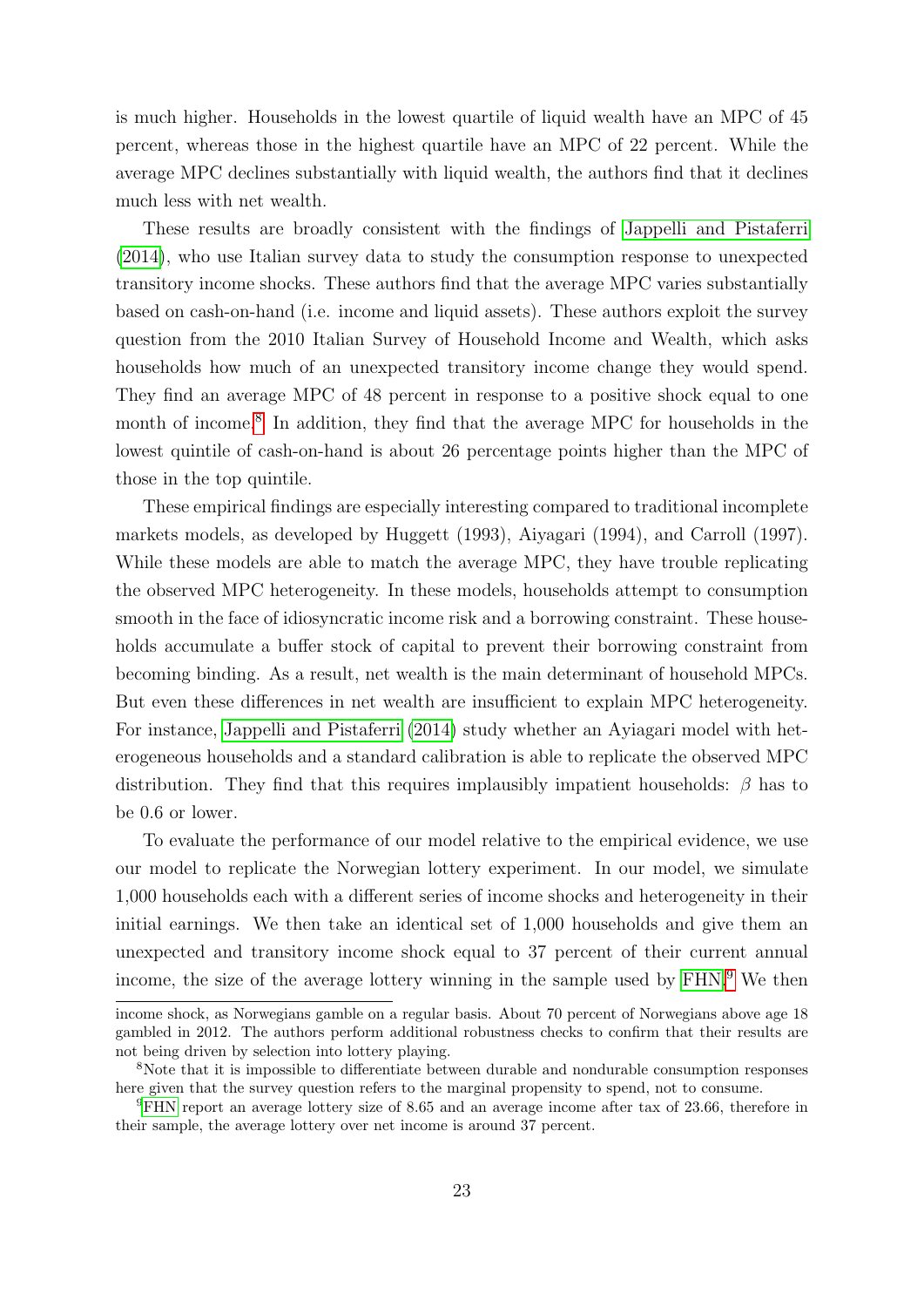compute the consumption response for each household as the difference between their consumption when they received the shock and when they did not. We repeat this procedure for each time period within the life cycle, then average over individuals, in order to measure the consumption response that does not depend on the age at which you win the lottery. In order to compare our results with [FHN,](#page-43-1) we split our simulated households into four quartiles based on their liquid wealth holdings in the year prior to winning the lottery. This allows us to observe the time path of consumption after winning the lottery for households within each quartile.

<span id="page-23-0"></span>

Figure 5: MPC by Liquid Wealth in the Data and the Model

Figure [5](#page-23-0) shows the consumption response to winning the lottery, with the empirical results presented in the left panel and our model results presented in the right panel. In both panels, the household wins the lottery in year zero, therefore the largest consumption response is in this year. There is no consumption response in year  $-1$ , as the lottery winning is entirely unexpected. In the empirical evidence from [FHN,](#page-43-1) we see that households in the lowest quartile of liquid wealth (the blue line) have an average MPC of 45 percent in the year that they win the lottery, higher than any of the other quartiles. In contrast, the households in the highest quartile (the purple line) have an average MPC of 22 percent. In our model, we obtain a very similar result, with an average MPC of just over 47 percent for households in the lowest quartile of liquid wealth. The consumption declines with liquid wealth holdings. The only significant difference is that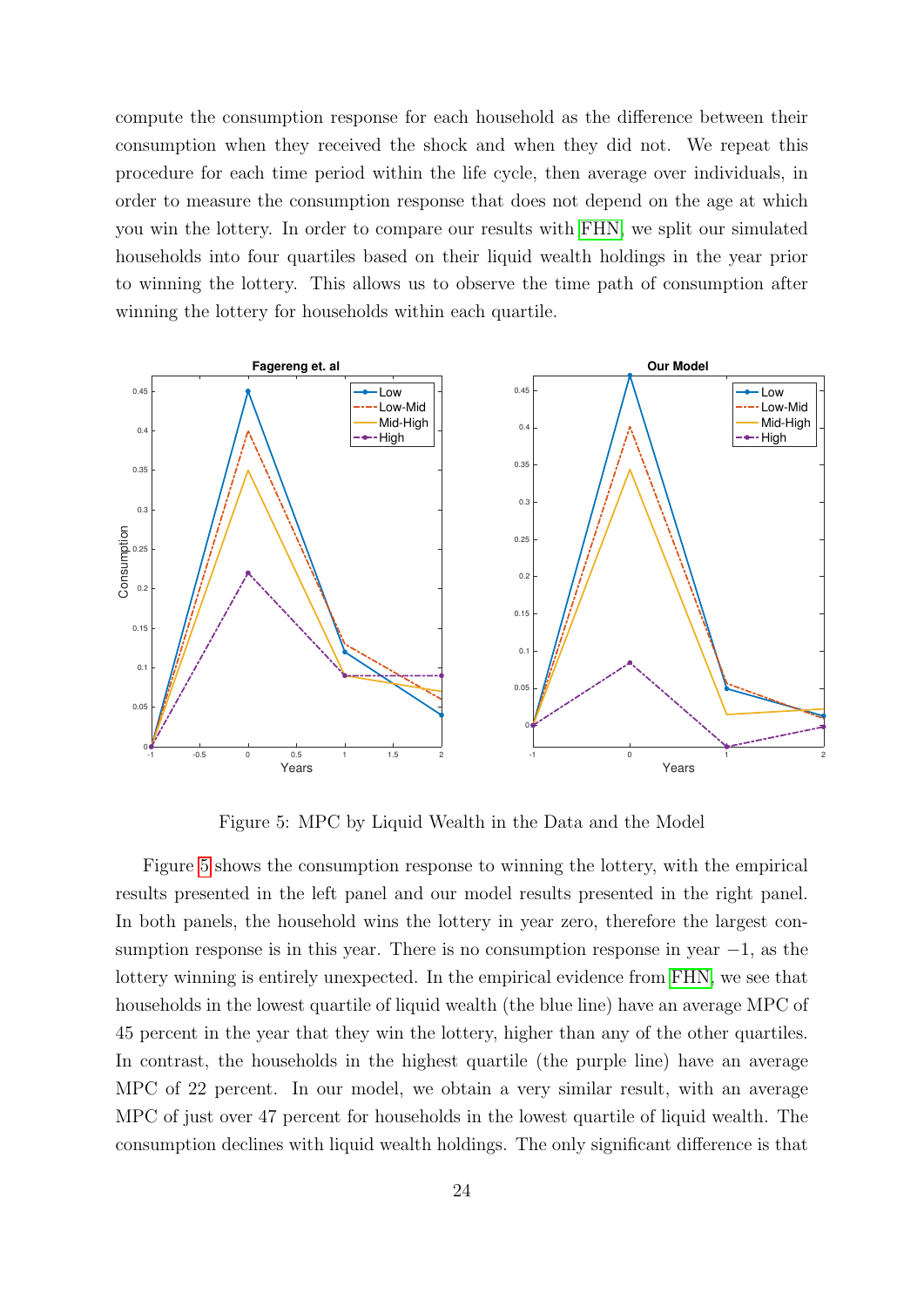households in the high liquid wealth quartile react less to income shocks in our model than observed in the data. In our model, the average MPC for households in the highest quartile of liquid wealth is 8 percent. This difference is probably driven by the fact that [FHN](#page-43-1) are unable to differentiate between durable and nondurable consumption.

Next, we look at the correlation between wealth and MPC, using two different measures of wealth to determine whether liquid wealth or net wealth is more closely correlated with MPCs. We follow the methodology of [FHN,](#page-43-1) who divide households into percentiles based on wealth, then control for age and income within each percentile by performing an OLS regression. Note that we simulate our model using the average shock size in [FHN,](#page-43-1) while they have a richer distribution of shocks in their data. For this reason, differences between the correlations in our model and in [FHN](#page-43-1) have to be interpreted carefully.

Table [6](#page-24-0) presents the correlation between net wealth and MPC (in the first row) and the correlation between liquid wealth and MPC (in the second row). In the empirical evidence from [FHN,](#page-43-1) we see that both measures are negatively correlated with MPC, but the size of this correlation is larger for liquid assets. We obtain a similar result in our model, where both correlations are negative, but the correlation with liquid assets is approximately 5 percentage points lower. These results indicate the importance of wealthy hand-to-mouth households, as these households have high levels of wealth but large MPCs.

<span id="page-24-0"></span>

|                        | $Corr(MPC_t, X_{t-1})$ |           |  |  |
|------------------------|------------------------|-----------|--|--|
| X                      | FHN –                  | Our Model |  |  |
| Net wealth             | $-0.094$               | $-0.057$  |  |  |
| Liquid wealth $-0.137$ |                        | $-0.110$  |  |  |

Table 6: MPC Heterogeneity: Correlations

To better understand these results, we decompose the MPC between wealthy and poor hand-to-mouth households. We perform this decomposition in our model, although unfortunately the empirical counterparts were not measured in [FHN.](#page-43-1) These results are presented in Table [7.](#page-25-1) Not surprisingly, unconstrained (non hand-to-mouth) households are the least responsive to income shocks with an average MPC of 21 percent. It is important to note that the positive MPC for non hand-to-mouth households reflects the mechanical effect of temptation, where a shock to income results in increased consumption today due to increased  $\tilde{c}$ .

Note: Each estimate is constructed by regressing  $MPC_{i,t}$  on  $X_{i,t-1}$  and age in a given percentile of the population by X.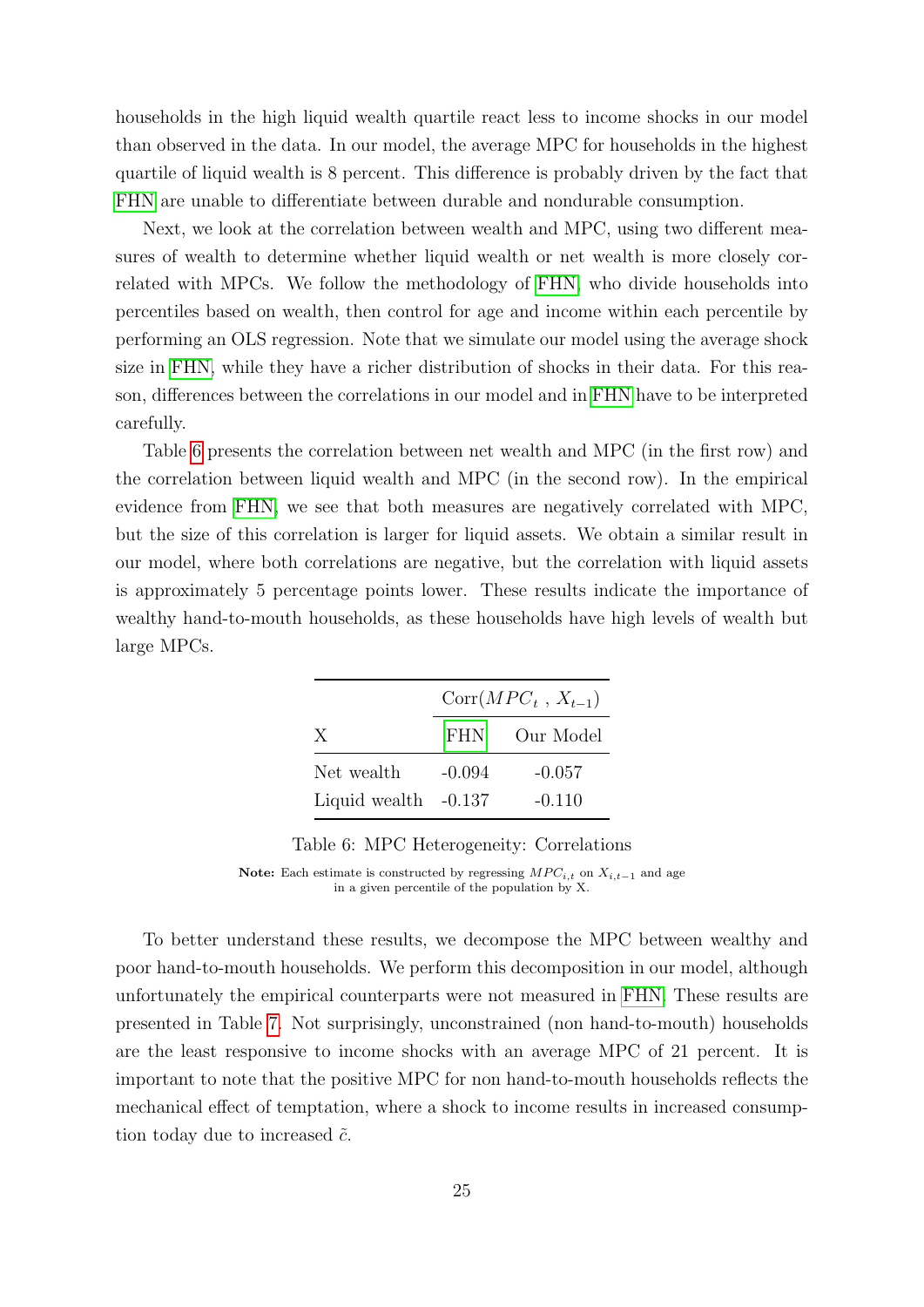In addition, Table [7](#page-25-1) shows that the large variation in MPCs in our model is associated with the existence of wealthy hand-to-mouth households, who have an average MPC of 68 percent, approximately three times larger than the non hand-to-mouth households. This high MPC can be decomposed into two channels: first, the mechanical effect of temptation, and second, the hand-to-mouth behavior implied by holding no liquid assets. The temptation channel is able to explain approximately one third of the high MPC, whereas the hand-to-mouth channel explains the other two thirds. In contrast, the poor hand-to-mouth have an average MPC of 45 percent, in between that of the wealthy and non hand-to-mouth households.

<span id="page-25-1"></span>

|                                          | MPC in our Model |
|------------------------------------------|------------------|
| $\mathbf{Non-}\mathbf{H}$ t $\mathbf{M}$ | 0.21             |
| Poor HtM                                 | 0.45             |
| Wealthy HtM                              | 0.68             |

Table 7: MPC Heterogeneity by Household Type

## <span id="page-25-0"></span>5 The Benefit from Commitment: Micro Evidence

A key implication of our theory is that housing is used as a commitment device for savings. In this section, we present micro evidence that supports this assumption. If housing is used as a commitment device for savings we should observe that homeowners and renters have very different savings behavior. This is because compared to renters homeowners are committed to a high savings track. The basic problem of identification in our case is that in order to determine the effect of housing as a commitment device on savings, we would need to observe the wealth of the households while they are homeowners and renters at the same time. But this is impossible. To overcome this problem, first, we create two groups in our dataset: those households who started as renters but became home owners (transitional renters) and those households who were renters throughout (all-time renters). Then we apply propensity score matching (PSM), to estimate by how much more or less on average the change in wealth would be for a transitional renter if it was an all-time renter. This estimated difference measures the effect of housing as a commitment device.

There are not many papers addressing the possible savings difference between renters and owners. One exception is [Di, Belsky, and Liu](#page-43-4) [\(2007\)](#page-43-4), who show evidence that home ownership is correlated with higher levels of wealth accumulation than renting. They show that the wealth difference between home owners and renters increases with the duration of home ownership. The other is [LeBlanc and Schmidt](#page-45-2) [\(2017\)](#page-45-2), who estimate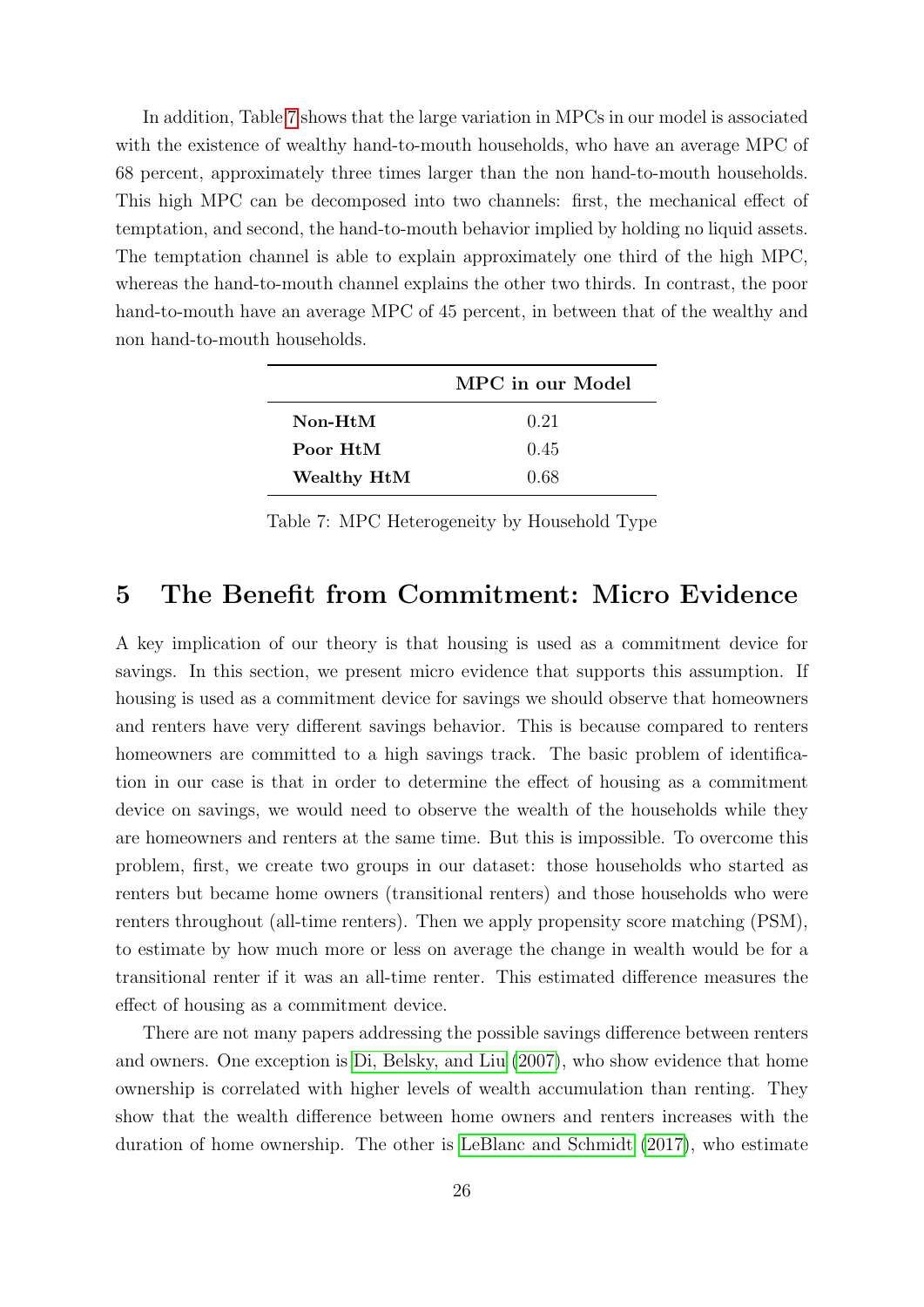that home ownership raises savings by approximately 5,000 euros per year using German data. They interpret this savings difference as some kind of forced savings for homeowners via mortgage repayments. Our approach is most similar to the latter. We innovate upon their method in two important dimensions. First, we control for a variety of psychological measures related to savings preferences and financial sophistication. Second, we use household panel data, which allows us to match households based on lagged net wealth, an important determinant of homeownership.

### <span id="page-26-3"></span>5.1 Data and Descriptive Statistics

In order to examine savings differences between owners and renters we use a panel of about 2000 households in the Netherlands, the so-called DNB Household Survey (DHS).[10](#page-26-0) It has been collected by the CentERdata Institute at Tilburg University since 1993 and is specially designed for gathering information about the psychological and the economic determinants of households' financial behavior. The dataset includes responses to six questionnaires about general household information; work-related information; information on accommodation and mortgages; health and income information; information on assets and liabilities and psychological information. In the descriptive statistics, we focus on the year 2016 in particular, but we use the panel dimension of the survey in the estimation.

#### Measures of Wealth.

The dataset from the 'Assets and Liabilities Questionnaire' contains very detailed information on assets, liabilities and mortgages, which gives us a unique opportunity to investigate savings behavior of renters and owners. We can aggregate 27 asset components, 8 debt components, and 3 mortgage components in order to have a precise estimate of households wealth status.<sup>[11](#page-26-1)</sup>

In Table [8](#page-27-0) we report summary statistics for some wealth components of Dutch households. Their average gross annual income is around 35,000 euros, while average net annual income is around 27,000 euros. In Figure [6](#page-27-1) we show the income distribution separately for renters and homeowners in  $2016<sup>12</sup>$  $2016<sup>12</sup>$  $2016<sup>12</sup>$  It is clear that homeowners on average have higher income than renters. The median household income for homeowners is about  $\epsilon$  30,000, while the median household income for renters is about  $\epsilon$  20,000.

Dutch households' net wealth is about four-five times their annual gross income, of which about 80 percent is kept in illiquid form. In order to compare savings behavior of

<span id="page-26-0"></span><sup>10</sup>Formerly it was known as the CentER Savings Survey.

<span id="page-26-2"></span><span id="page-26-1"></span> $11$ In Appendix [A.2](#page-37-2) we give the definitions for different wealth categories.

<sup>&</sup>lt;sup>12</sup>We use homeowners with mortgages for comparison since households who are able to buy homes without mortgages are normally much more well-off than the average household in the population.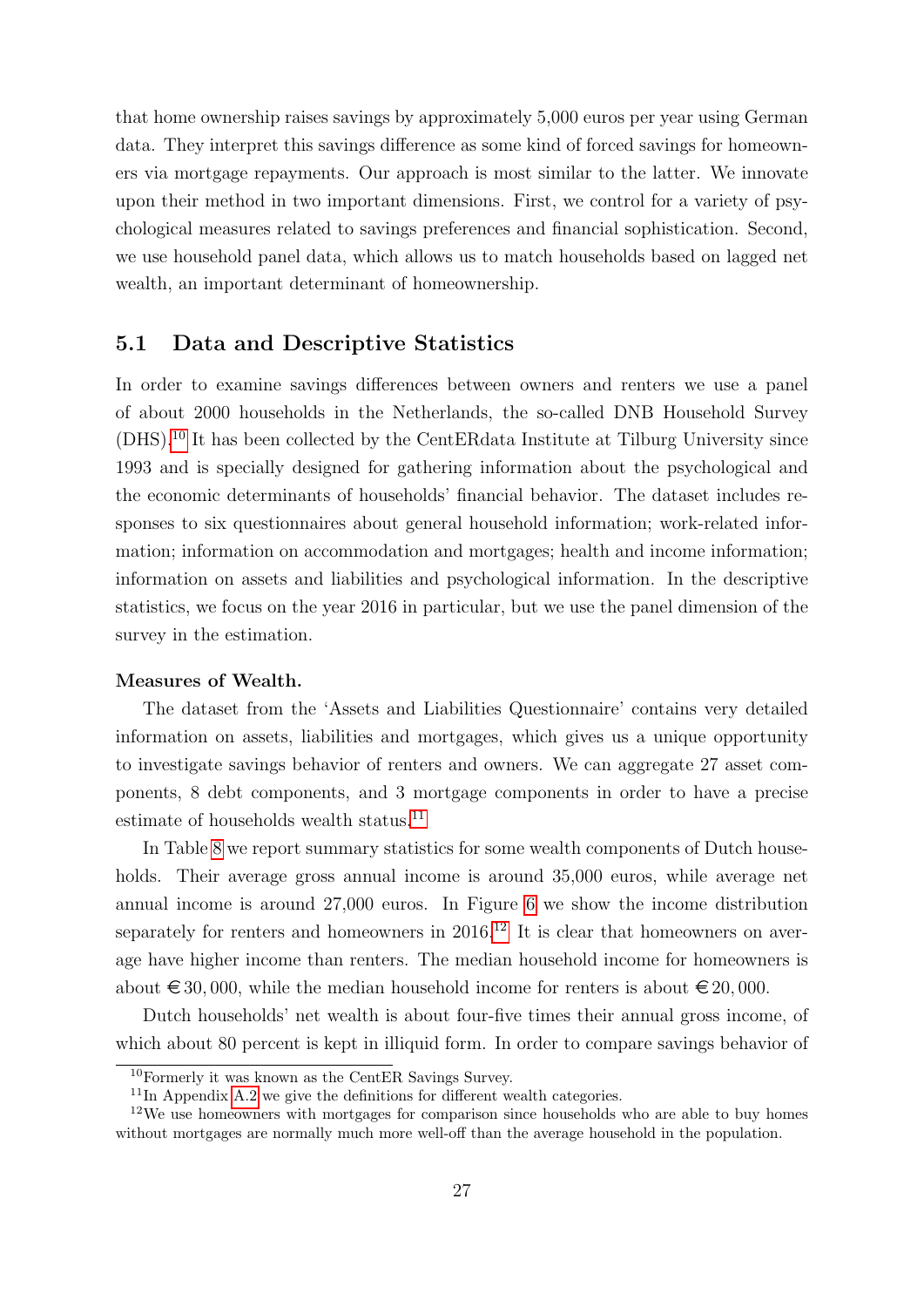<span id="page-27-0"></span>

|                                           | Mean $(\in)$ | $Median(\in)$ | > 0  |
|-------------------------------------------|--------------|---------------|------|
| Total Gross Income (age 22-59)            | 34,953       | 32,745        |      |
| $(\text{age } 22-59)$<br>Total Net Income | 26,920       | 25,380        |      |
| Net Wealth                                | 155,023      | 122,787       | 0.95 |
| Net Liquid Wealth                         | 26, 342      | 11,442        | 0.86 |
| Checking/Saving Acc.                      | 22,984       | 11,000        | 0.94 |
| Mutual Funds                              | 3,742        | 0             | 0.12 |
| Stock/Bond                                | 1,969        | $\cup$        | 0.28 |
| Net Illiquid Wealth                       | 128,681      | 99, 120       | 0.88 |
| Net Housing Wealth                        | 109, 257     | 75,000        | 0.65 |
| Vehicle                                   | 8,374        | 4,688         | 0.78 |
| Insurance Policies                        | 4,633        | $\mathcal{O}$ | 0.17 |

Table 8: Households' Wealth Composition in 2016

Note: We exclude households, which are in the top 5% in the net wealth distribution.

homeowners and renters, we focus on two measures of their savings: their liquid wealth and their net wealth. (see Appendix [A.2](#page-37-2) for details). We use the panel dimension of the DHS Survey and form two groups of households between 1995 and 2016. The first group includes households who are renters over the whole observational period, the all-time renters. The second group includes those households who start as renters and become homeowners at some point over the observational period, the transitional renters.<sup>[13](#page-27-2)</sup>

<span id="page-27-1"></span>

Figure 6: Households' Net Income in 2016

<span id="page-27-2"></span>In Figure [7](#page-28-0) we show the wealth accumulations separately for the two groups. For

<sup>&</sup>lt;sup>13</sup>We restrict our sample to those transitional renters, who are observed at least for four years before and after they become homeowners.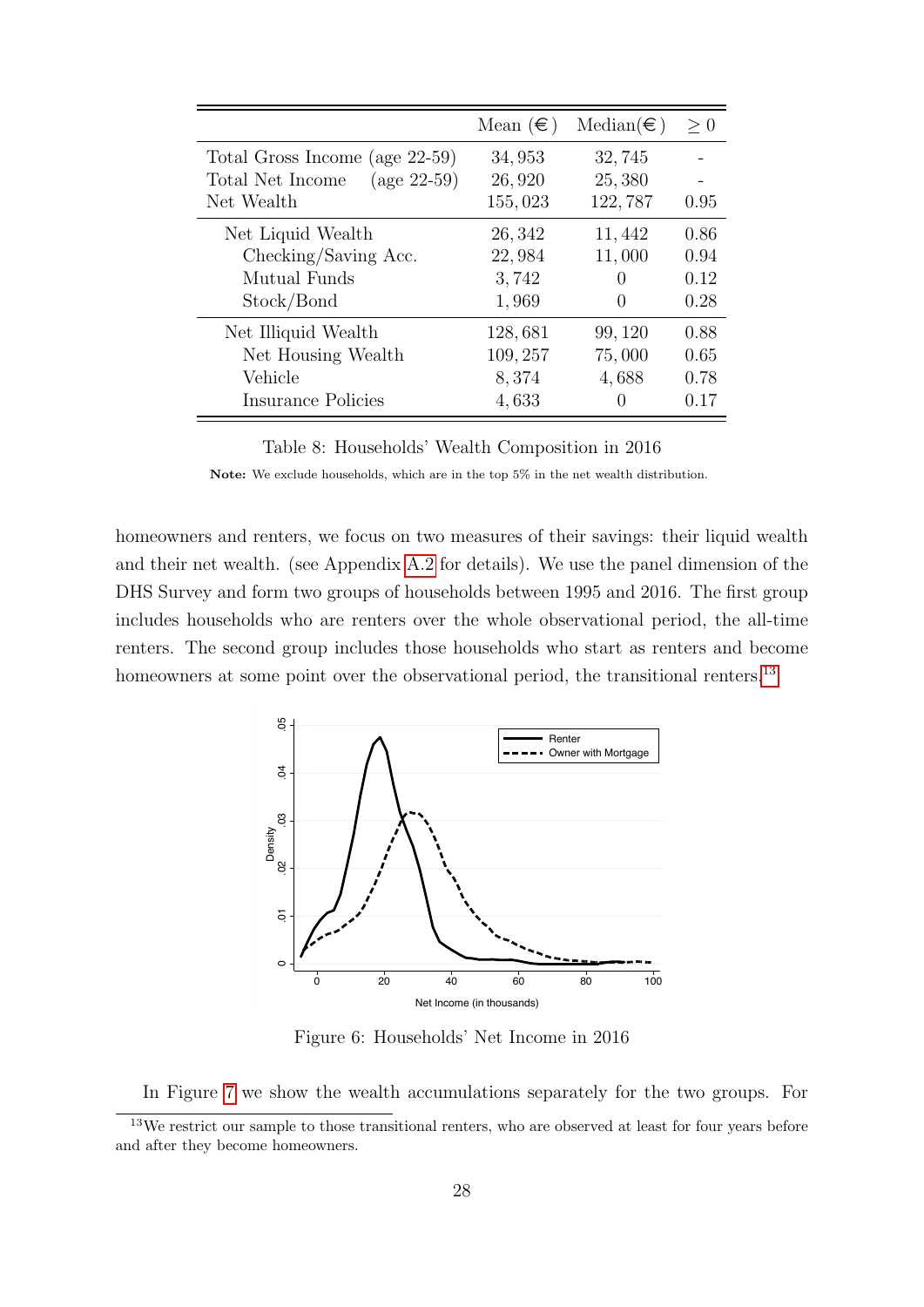<span id="page-28-0"></span>

Figure 7: Unconditional Means for Wealth

transitional renters, year zero represents the period when they become homeowners.<sup>[14](#page-28-1)</sup> For all-time renters timing is arbitrary: we set time to be minus one when households are first observed in the sample.

The level of net liquid wealth over the observational period is stable both for transitional and for all-time renters, and it is on average higher for the former group.[15](#page-28-2) A more striking observation from Figure [7](#page-28-0) is the sizeable difference of net wealth accumulation between the two groups. All-time renters basically have flat net wealth profiles. Transitional renters also exhibit relatively flat profiles before they become homeowners, while this changes dramatically once they become homeowners. Their wealth level increases steadily after time zero.

This observation is in line with our theory that housing is a commitment device for savings, hence it helps to accumulate wealth. Nonetheless, we cannot give a causal interpretation to these results. Households in the two groups might be intrinsically different from each other, leading their savings behavior to be significantly different. In order to identify the effect of housing on savings, we would need to observe the wealth of households while they are homeowners and renters at the same time. As this is impossible, we go further with the analysis by controlling for all the household characteristics that are likely to affect both the choices of home ownership and the savings behavior. In doing so, we make extensive use of another questionnaire in the DHS dataset, the psychological one.

<span id="page-28-1"></span> $14$ Consequently, negative time in Figure [7](#page-28-0) refers to the number of years before homeownership, while positive time to the number of years after homeownership.

<span id="page-28-2"></span><sup>&</sup>lt;sup>15</sup>Given that this group has higher average income, their higher average wealth level in not surprising.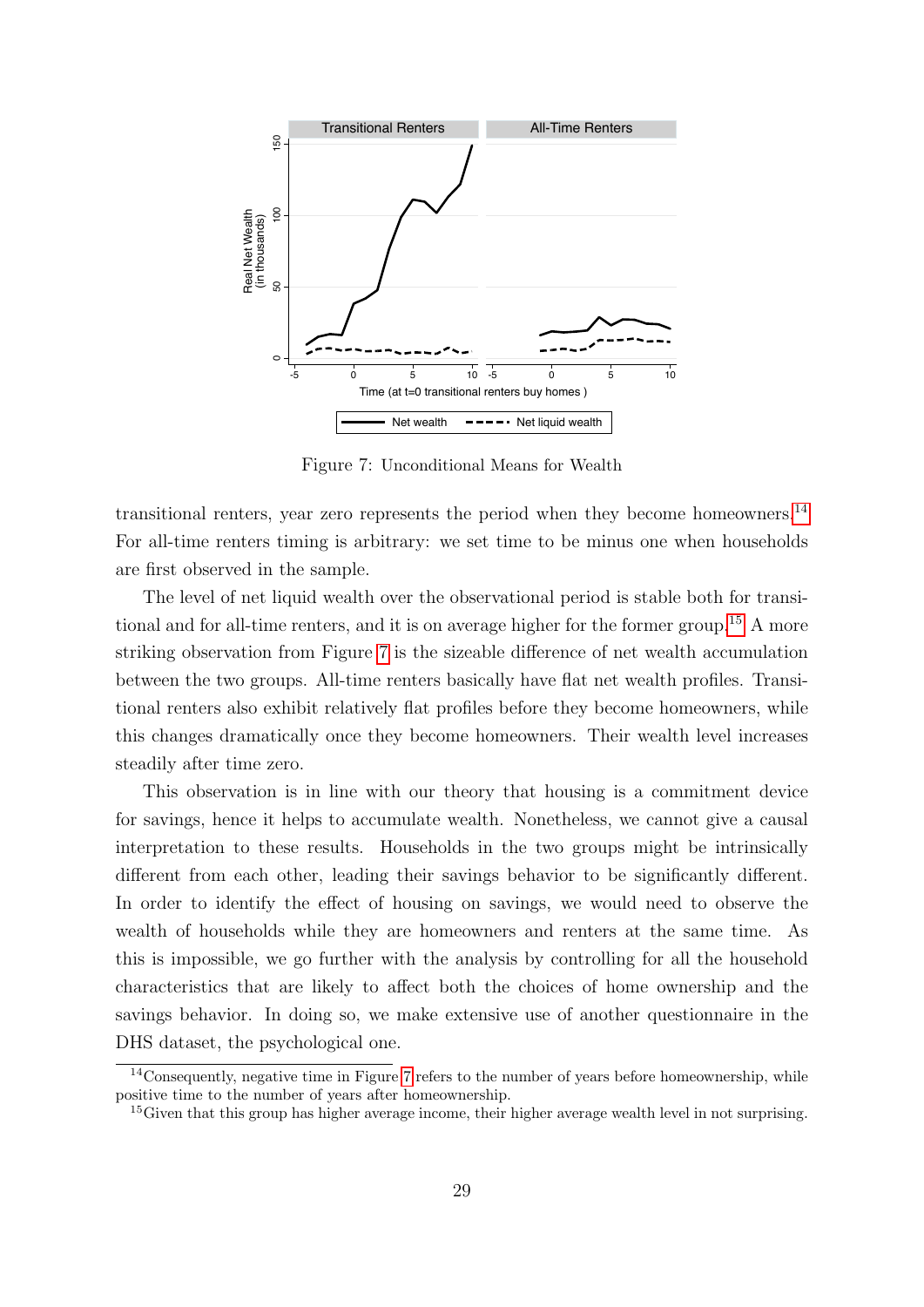Covariates. The DHS psychological questionnaire asks households about their savings behavior from the behavioral point of view. For example, households are asked about their risk attitudes, optimal planning period, attitudes towards loans and their tastes for savings and home ownership. The availability of this survey information helps us proxy for the otherwise unobserved heterogeneity between homeowners and renters that might play an important role in the process of selecting into home ownership.

In Figure [8](#page-30-0) we present the 2016 distributions of the survey answers to some of the most important psychological questions we control for when comparing the two groups of households. These are questions related to discount factors, risk aversions, and temptation. Variables in the first column of Figure [8](#page-30-0) can be related to households' discount factor: these are the questions on how concerned they are about the present, whether they work on things which only pay off later in their life and a more direct question about their planning horizon. The first subfigure in the second column of Figure [8](#page-30-0) shows the distribution of the answers to the question on financial risk-taking behavior. The last two subfigures in the second column present survey answers to questions related to temptation: questions which ask whether households' decision is based on convenience and whether managing household income is easy.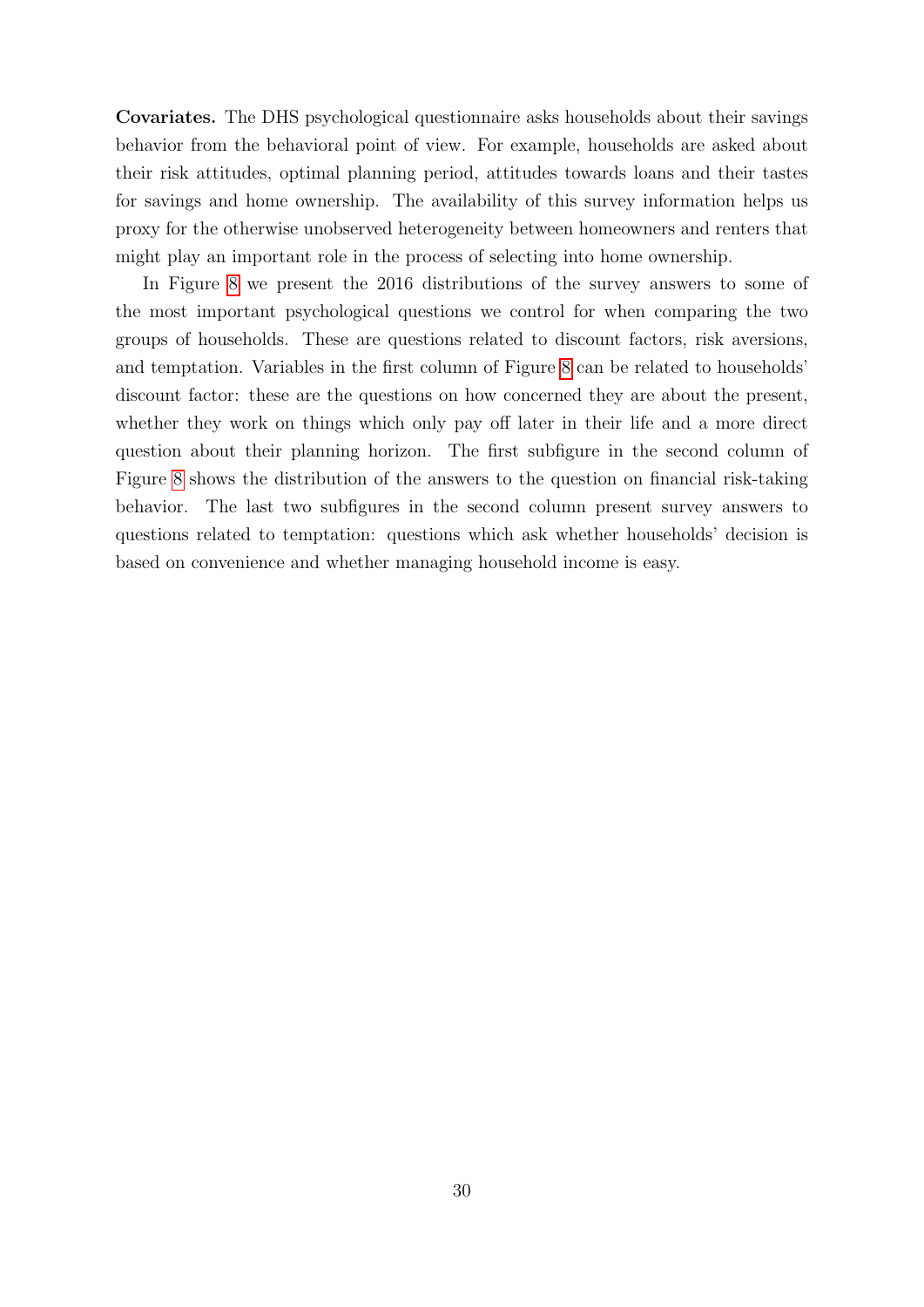<span id="page-30-0"></span>

Figure 8: Psyhological Measures for Renters and Owners

The general conclusion from Figure [8](#page-30-0) is that renters and homeowners are not significantly different along these psychological dimensions. Consequently, it is not likely that they choose ownership status driven by differences in their preferences. The psychological dimensions in which renters and owners differ the most are displayed in the bottom two subfigures in Figure [8:](#page-30-0) renters seem to have slightly shorter planning horizon, while they find managing income a bit harder on average. Note though, that the answers to these two questions are strongly affected by the income status of the households. Since renters have lower income on average, as shown in Figure [6,](#page-27-1) it is not surprising that they have difficulties with planning over longer horizons and with managing income.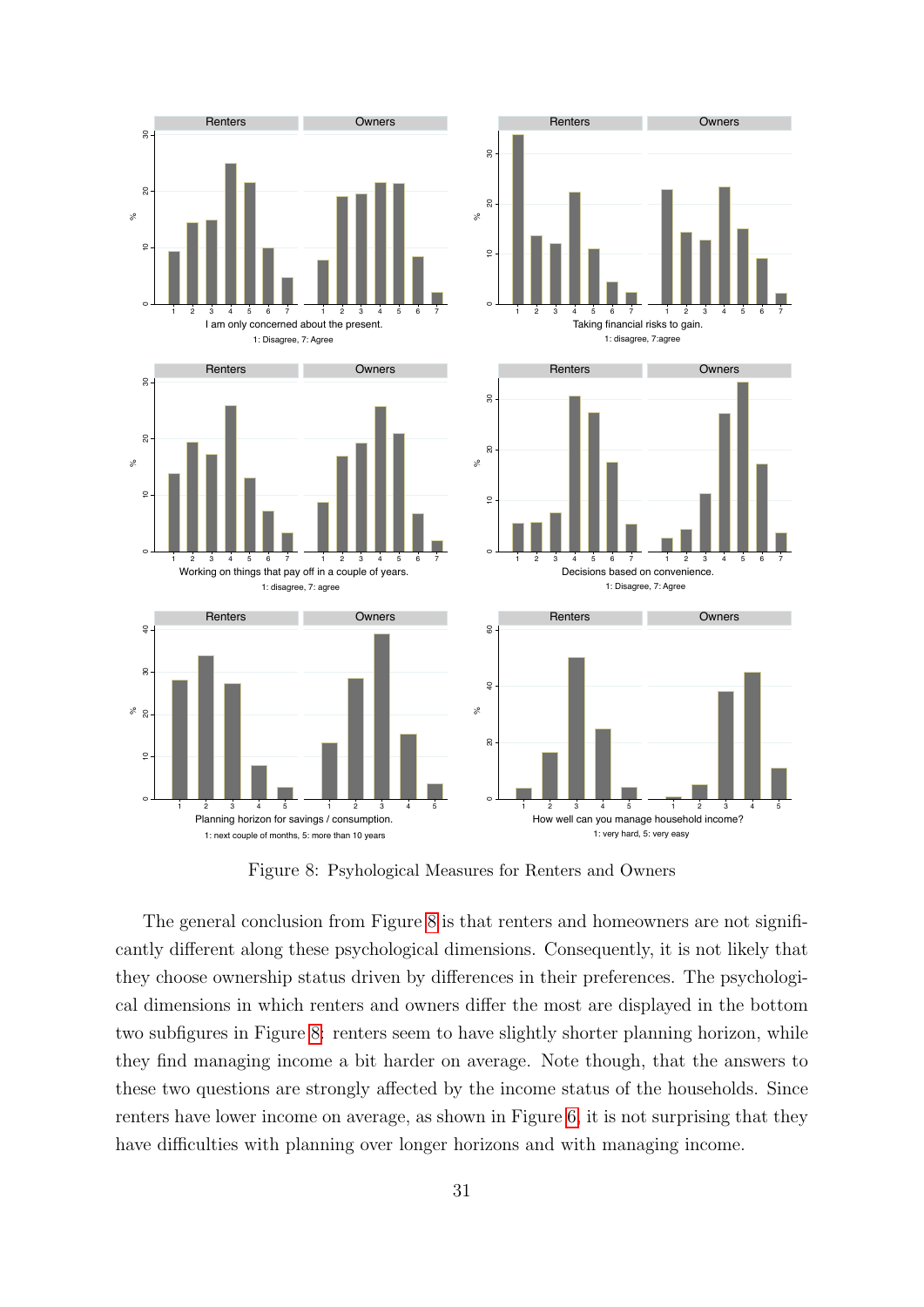Having described all the important variables we use for our analysis, in the next section we give an outline of the empirical method we apply.

### 5.2 Identification Strategy: A Quasi-Experimental Approach

In order to identify the effect of housing on savings we use propensity score matching. It is a quasi-randomization technique, which has lot in common with the experimental techniques, and the approach is very similar to those in the experimental literature.

We focus our attention on two time periods,  $(t_1 \text{ and } t_2)$ , and we use the sample of households described in Section [5.1](#page-26-3) that includes transitional and all-time renters. The first period,  $t_1$ , is defined as the very first observation for each household as they enter the survey. In  $t_1$  both transitional and all-time renters are renters. The second period,  $t_2$ , in turn is defined as the very last observation for each household before they leave the survey. Therefore in period  $t_2$  transitional renters are already homeowners, while all-time renters naturally stay renters. Given that DHS is not a balanced panel the time difference between  $t_1$  and  $t_2$  varies between households. On average this time difference is 6 years in our sample.

We then measure wealth, W, of both groups of households in each period and calculate changes in their wealth,  $\Delta W$  between  $t_1$  and  $t_2$ . Having changes is wealth levels calculated for each group, one might think that we could use the difference-in-differences estimator to gauge the impact of home ownership on wealth accumulation:

$$
\Delta W_1 - \Delta W_0 \tag{22}
$$

where  $\Delta$  refers to the change between periods  $t_1$  and  $t_2$ , while  $W_0$  is the wealth of all-time renters and  $W_1$  is the wealth for transitional renters. Unfortunately, the results of such an estimation could not be interpreted as a causal relationship between home ownership and wealth accumulation since the two groups in the comparison may include intrinsically different households. That is, the home ownership decision itself is endogeneous. Therefore, looking at unconditional means of wealth changes is misleading.

Let us denote by  $\Delta W_{i1}$  the change in accumulated wealth of a transitional renter. Subscript  $i$  is the index of the household, while subscript 1 states that the observed change in wealth,  $\Delta W$ , corresponds to a renter who becomes a homeowner in  $t_2$ . In the same way, we denote by  $\Delta W_{i0}$  the change in accumulated wealth of an all-time renter. Similarly to an experimental setting, we can define the treatment effect (TE) of becoming a homeowner for a single household as

$$
TE_i = \Delta W_{i1} - \Delta W_{i0}.\tag{23}
$$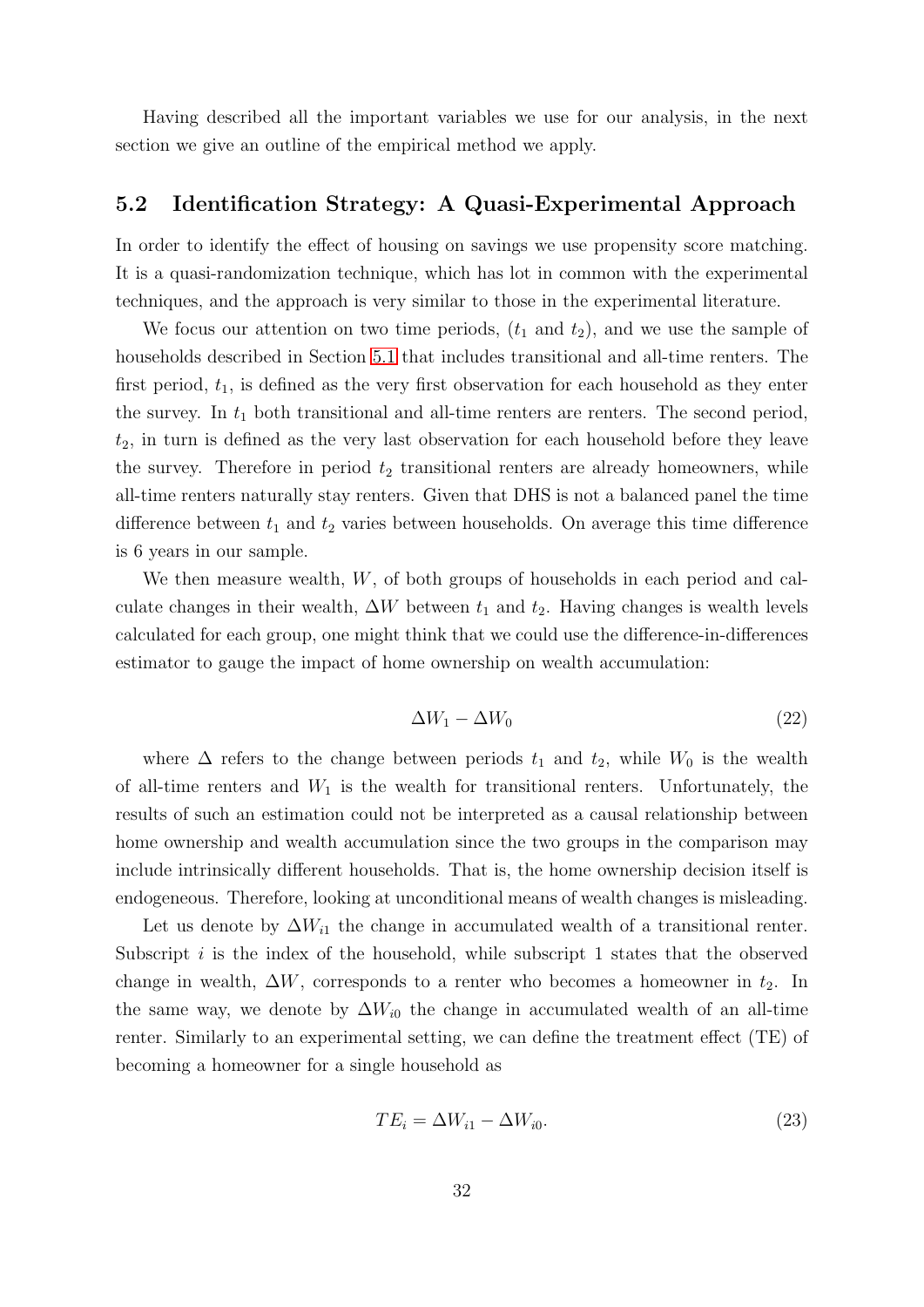We assign households who are transitional renters to the treatment group, while alltime renters are assigned to be in the control group.We are interested is the average treatment effect of treated households (ATT) in the population: how much more or less on average the change in wealth would be for a transitional renter if it was an all-time renter. It is equivalent to write:

<span id="page-32-0"></span>
$$
ATT = E(\Delta W_{i1} | T_i = 1) - E(\Delta W_{i0} | T_i = 1)
$$
\n(24)

where  $T_i$  is an index for treatment that takes a value of 1 if household i is in the treatment group (becomes homeowner), while a value of 0 if the household is in the control group (stays renter).  $E(\Delta W_{i0} | T_i = 1)$ , the second term on the right-hand side of equation [\(24\)](#page-32-0), is not observable. It measures the change in wealth for a transitional renter if it was an all-time renter. If treated and control households systematically differ, i.e. when selection into home ownership is not random, proxying this term with the observable change of wealth of all-time renters,  $E(\Delta W_{i0} | T_i = 0)$ , could lead to systematic biases. In order to get around this problem, we do quasi-randomization following [Rubin](#page-45-4) [\(1977\)](#page-45-4) and [Rosenbaum and Rubin](#page-45-5) [\(1983\)](#page-45-5). That amounts to assume that, conditioning on a set of covariates,  $X_i$ , which simultaneously affects home ownership and wealth accumulation decisions, makes wealth accumulation independent from home ownership status.[16](#page-32-1) This condition is called the Conditional Independence Assumption (CIA):

$$
\Delta W_{i0} \perp \!\!\!\perp T_i \mid X_i \tag{25}
$$

As it is shown in [Heckman, Ichimura, and Todd](#page-44-6) [\(1998\)](#page-44-6), it is enough to use a weaker assumption (the conditional mean independence) in order to estimate the ATT, which directly follows from CIA:

<span id="page-32-2"></span>
$$
E(\Delta W_{i0} \mid X_i, T_i = 1) = E(\Delta W_{i0} \mid X_i, T_i = 0) = E(\Delta W_{i0} \mid X_i)
$$
\n(26)

As the transition into home ownership does not predict changes in wealth after controlling for observables, taking two households with the same observable characteristics, one transitional renter and one all-time renter, is like comparing the two households in a randomized experiment. The drawback of this approach is that matching transitional renters with all-time renters when the number of covariates is high is sometimes impossible. In order to increase the likelihood of finding exact matches, we follow the suggestion by [Rosenbaum and Rubin](#page-45-5) [\(1983\)](#page-45-5). Instead of using the covariates separately, we calculate a so-called propensity score for the matching procedure: which is the conditional

<span id="page-32-1"></span> $\frac{16X_i}{16X_i}$  has to contain all the information about the wealth accumulation that was available to the household at the point of deciding on homeowenrship.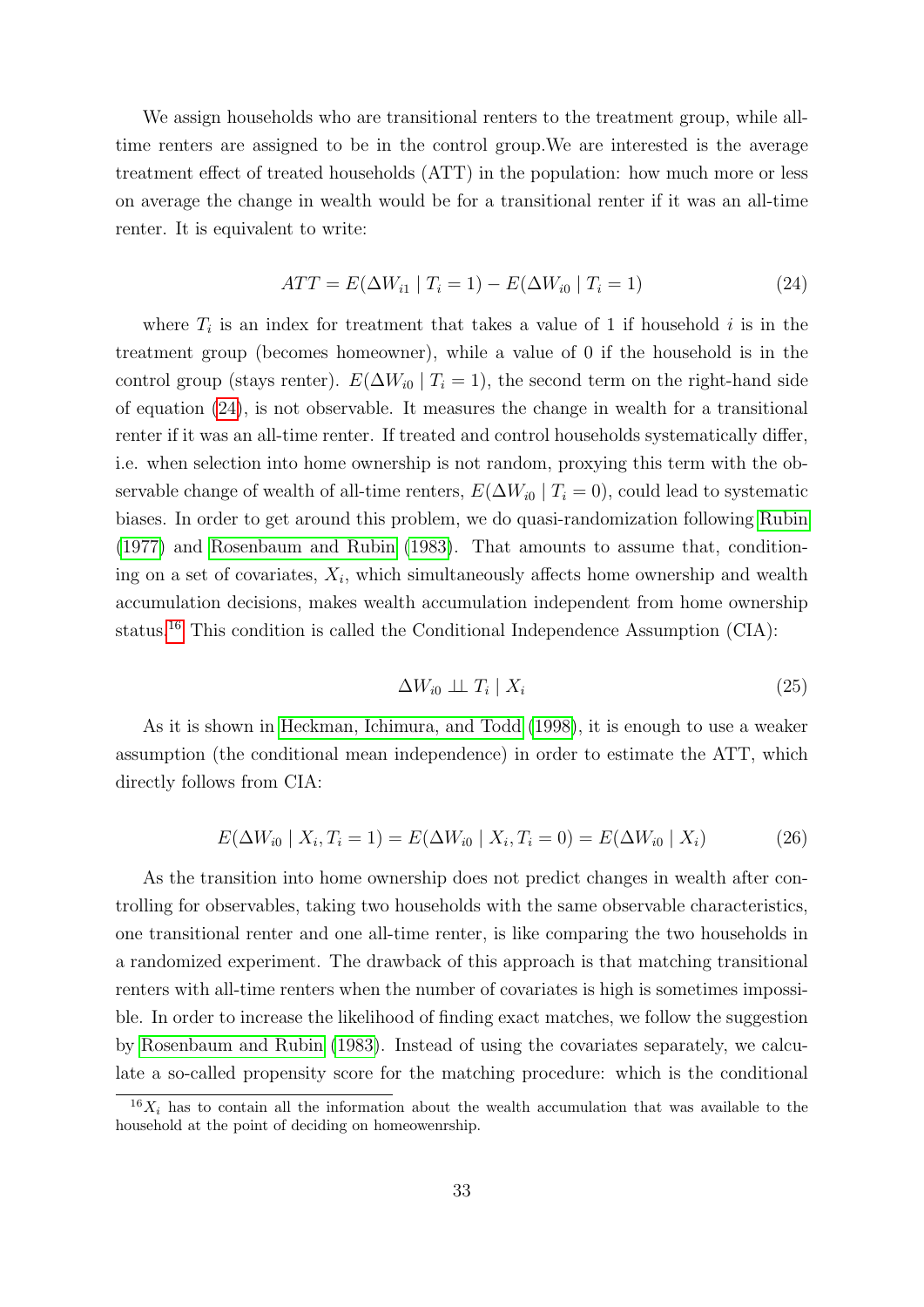probability of becoming a homeowner given the set of covariates:

$$
p(X_i) \equiv Pr(T_i = 1 \mid X_i)
$$
\n<sup>(27)</sup>

Using this single score makes it easier to find for each transitional renter a similar all-time renter in the sample.<sup>[17](#page-33-0)</sup> Equation  $(26)$ , the conditional mean independence assumption, can also be rewritten in terms of the propensity score,  $p(X<sub>i</sub>)$ , as

$$
E(\Delta W_{i0} \mid p(X_i), T_i = 1) = E(\Delta W_{i0} \mid p(X_i), T_i = 0) = E(\Delta W_{i0} \mid p(X_i))
$$
 (28)

In order to implement this strategy in practice, we need good households level data on wealth, W, and on household characteristics, X, that might affect home ownership status and wealth accumulation simultaneously. This is why using the Dutch Households Survey Data is particularly well-suited for our purpose: it has very precise accounting of the different wealth components of households, while it also has numerous measures for households' preferences, tastes, and attitudes towards savings.

In order to estimate the propensity score, which is the probability of becoming a homeowner, we use a probit model. Then we need to find for each transitional renter a comparison group of similar all-time renters in the sample, as indicated by their propensity scores. This selection is based on a pre-defined distance criteria between propensity scores for treated and control households. We apply kernel matching, which defines a neighborhood for each treated household and calculates the counterfactual change in wealth for them using all control households within that neighborhood. In order to summarize the information from each control households in the neighborhood weights are associated to each of these controls. These weights are proportional to the proximity of the propensity scores for the treated and the control households.[18](#page-33-1)

## 5.3 Results

Turning to our result, in Table [9](#page-34-0) we report the before and after match means of the most important variables in the propensity score both for transitional and all-time renters in the sample.[19](#page-33-2) Before the matching, we see significant differences between the two groups. All-time renters tend to be older and have lower net wealth than transitional renters for example.

<span id="page-33-0"></span><sup>&</sup>lt;sup>17</sup>Note that matching only works if observables do not predict transition to home ownership exactly. This assumption ensures that transitional renters have a counterpart in the group of all-time renters:  $p(X_i) < 1$ 

<span id="page-33-1"></span><sup>18</sup>See more on kernel-based matching techniques in [Heckman, Ichimura, and Todd](#page-44-7) [\(1997\)](#page-44-7) and [Heck](#page-44-6)[man, Ichimura, and Todd](#page-44-6) [\(1998\)](#page-44-6) for example.

<span id="page-33-2"></span><sup>19</sup>Table [A.2](#page-40-0) in the appendix lists all the variables in the propensity score.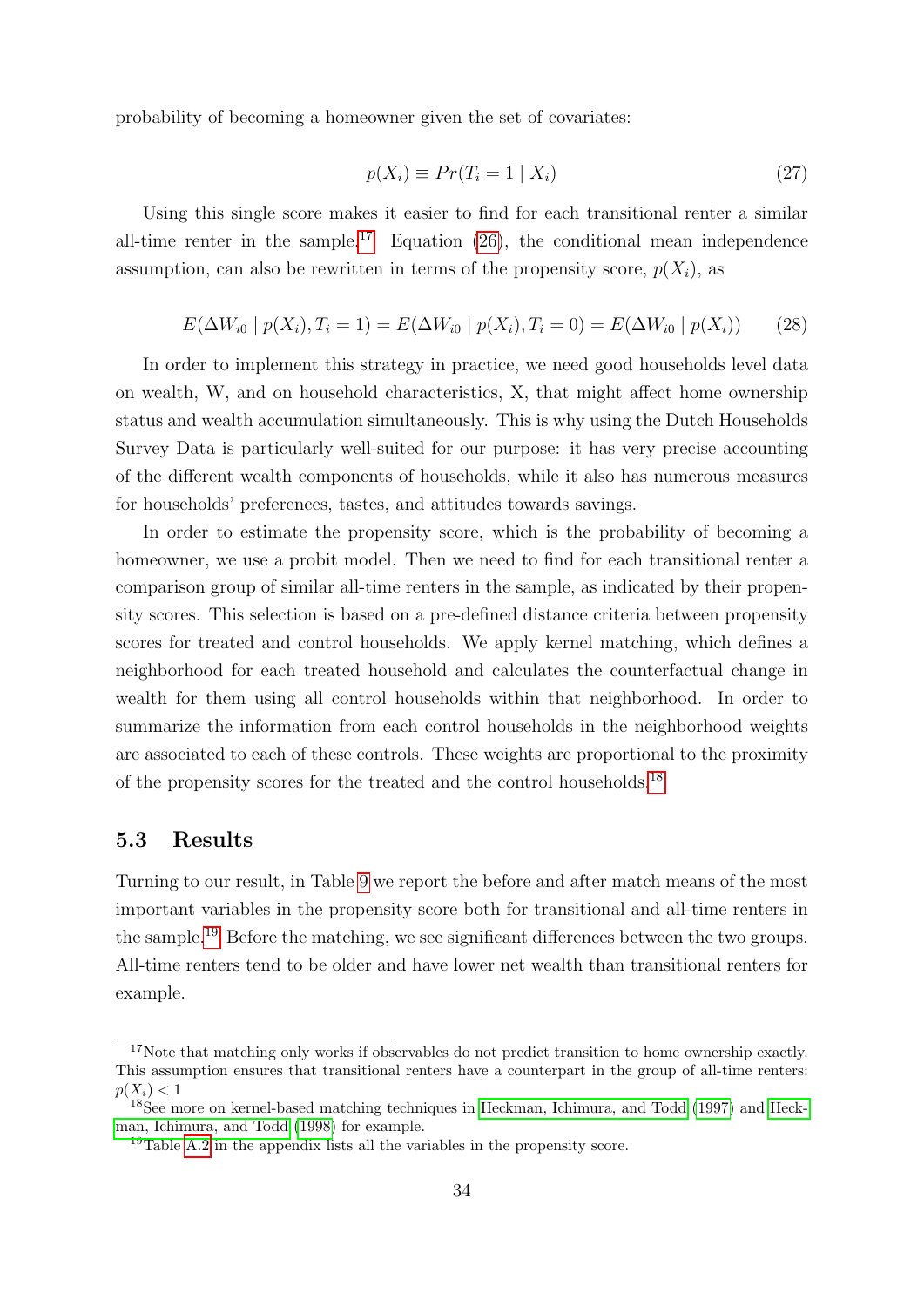<span id="page-34-0"></span>

|                                | Before                 |                    | After                  |                    |
|--------------------------------|------------------------|--------------------|------------------------|--------------------|
|                                | Transitional<br>Renter | All-time<br>Renter | Transitional<br>Renter | All-time<br>Renter |
| Age                            | 34.16                  | 43.28              | 35.00                  | 35.44              |
| Log of respondent's wealth     | 8.03                   | 7.02               | 8.02                   | 8.15               |
| Education of acquaintances     |                        |                    |                        |                    |
| Vocational                     | 0.018                  | 0.096              | 0.021                  | 0.035              |
| Lower secondary                | 0.053                  | 0.132              | 0.064                  | 0.064              |
| $Secondary/Pre-univ.$          | 0.098                  | 0.189              | 0.106                  | 0.138              |
| Senior vocational training     | 0.170                  | 0.240              | 0.191                  | 0.165              |
| Colleges/First year univ.      | 0.411                  | 0.211              | 0.383                  | 0.403              |
| University                     | 0.250                  | 0.121              | 0.234                  | 0.193              |
| Hard to manage income.         | 0.116                  | 0.289              | 0.138                  | 0.147              |
| Dislike take financial risks   | 0.625                  | 0.536              | 0.628                  | 0.651              |
| Interest in long term projects | 0.286                  | 0.189              | 0.266                  | 0.287              |
| Sacrifice present for future   | 0.393                  | 0.229              | 0.372                  | 0.396              |
| Propensity score               | 0.574                  | 0.174              | 0.507                  | 0.500              |

Table 9: Before and After Match Means

In turn, the after-match means confirm that our matching strategy is effective in creating a good control group: most of the covariates are now well balanced between the treatment and the control groups. As a result, our after-match sample includes households who do not differ significantly on observable characteristics, other than their homeownership status.

<span id="page-34-1"></span>

| Variable                   | Sample     | Transitional | All-Time | Difference | T-stat  |
|----------------------------|------------|--------------|----------|------------|---------|
|                            |            | Renter       | Renter   |            |         |
| $\Delta$ Net Liquid Wealth | Unmatched  | $-503$       | 1,208    | $-1,711$   | $-0.41$ |
|                            | <b>ATT</b> | $-501$       | 1,493    | $-1,994$   | $-0.27$ |
| $\Delta$ Net Wealth        | Unmatched  | 45, 320      | $-1,449$ | 46,770     | 5.78    |
|                            | <b>ATT</b> | 42, 188      | 2, 217   | 39,971     | 2.89    |

Table 10: Treatment Effects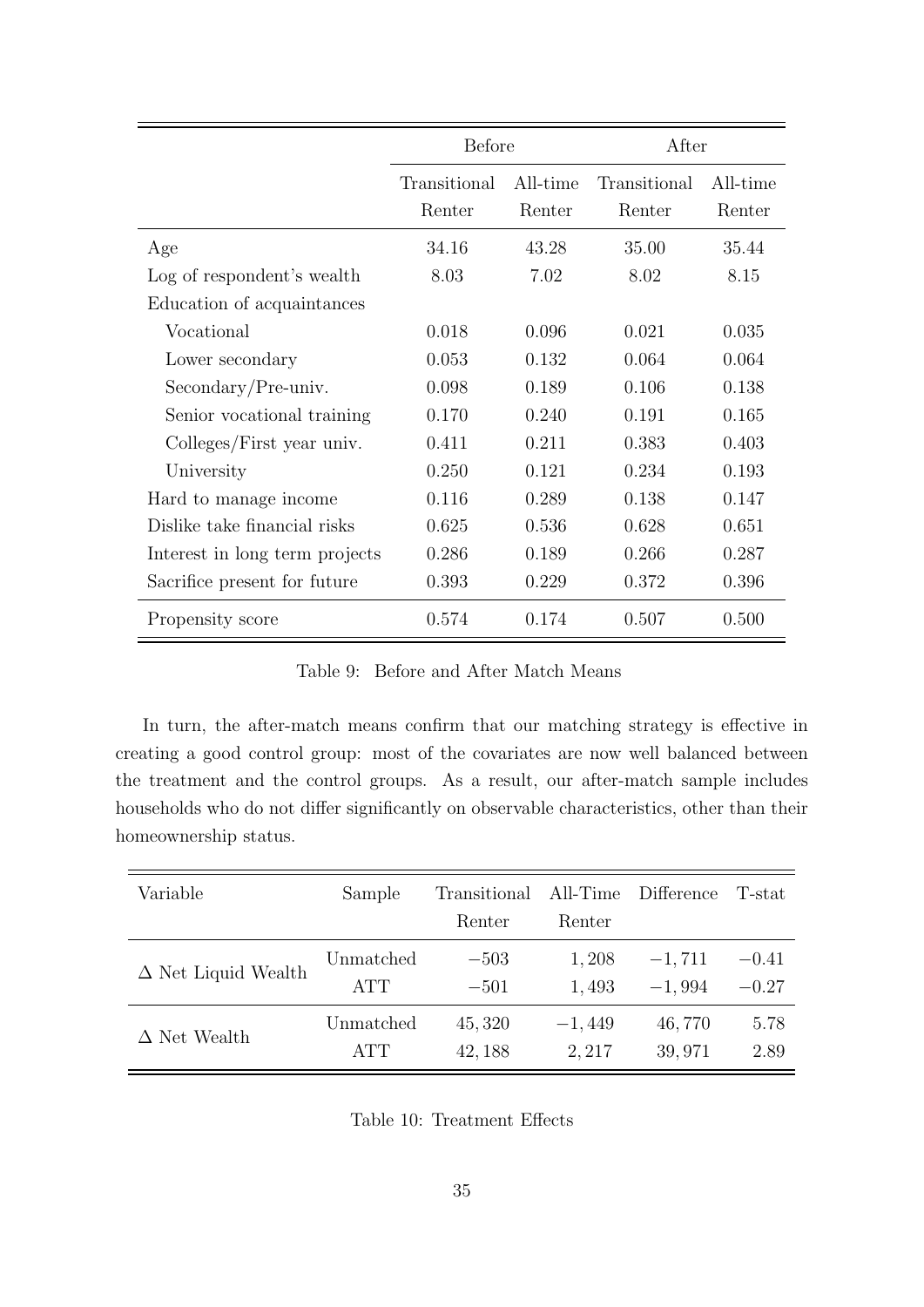Our main results are summarized in Table [10.](#page-34-1) The net liquid wealth change for transitional and all-time renters shows that households' savings behavior is not affected by homeownership. Liquid wealth changes for the two groups do not differ significantly. This is not the case if we compare net wealth changes instead of liquid wealth changes: the change in net wealth for transitional renters is about 40,000 euro more on average than that for all- time renters.

Given that transitional renters are observed on average for six years after they become homeowners, this wealth difference for transitional renters results in approximately 6,600 euro of additional savings per year, which is over a quarter of their average annual net income. This finding is in line with the evidence from [LeBlanc and Schmidt](#page-45-2) [\(2017\)](#page-45-2), who estimates that home ownership raises savings by approximately 5,000 euro per year.

We interpret our results as providing strong supporting evidence for our theory. If they have the opportunity, tempted households invest in housing assets, with which they commit to a high savings track. Having a house, which most of the time has to be financed by some sort of mortgage, makes a household pay a fixed amount in each month for a long period of time. This additional mortgage payment serves in affect as self-imposed forced savings.

## 6 Conclusion

In this paper, we build a life-cycle model which implies a demand for commitment devices for savings. Our model is able to provide theoretical foundations for several empirical observations, which are hard to reconcile with standard life-cycle models.

First, a large fraction of US households owns a housing asset but no liquid asset. Standard models have difficulty to explain the existence of these wealthy hand-to-mouth households. We show that the commitment value of housing generates the observed fraction of wealthy hand-to-mouth households in the population even if the return on housing is lower than on the liquid asset. The pioneering work of [Kaplan and Violante](#page-44-2) [\(2014\)](#page-44-2) showed that the fraction of wealthy hand- to-mouth households in the population can be explained by a life-cycle model with a low-return liquid asset and a high-return illiquid asset. However, their model is unable to do so if a liquid asset with a higher return than housing is available. Since such high-yielding liquid assets are available in practice, our work is an essential step towards understanding the existence of wealthy hand-to-mouth households.

Second, the large empirical heterogeneity in MPCs by wealth is hard to explain in standard models such as [Bewley](#page-42-1) [\(1977\)](#page-42-1), [Aiyagari](#page-42-2) [\(1994\)](#page-42-2) or [Krusell and Smith](#page-45-3) [\(1998\)](#page-45-3). As shown in [Jappelli and Pistaferri](#page-44-3) [\(2014\)](#page-44-3) one needs an implausibly low discount factor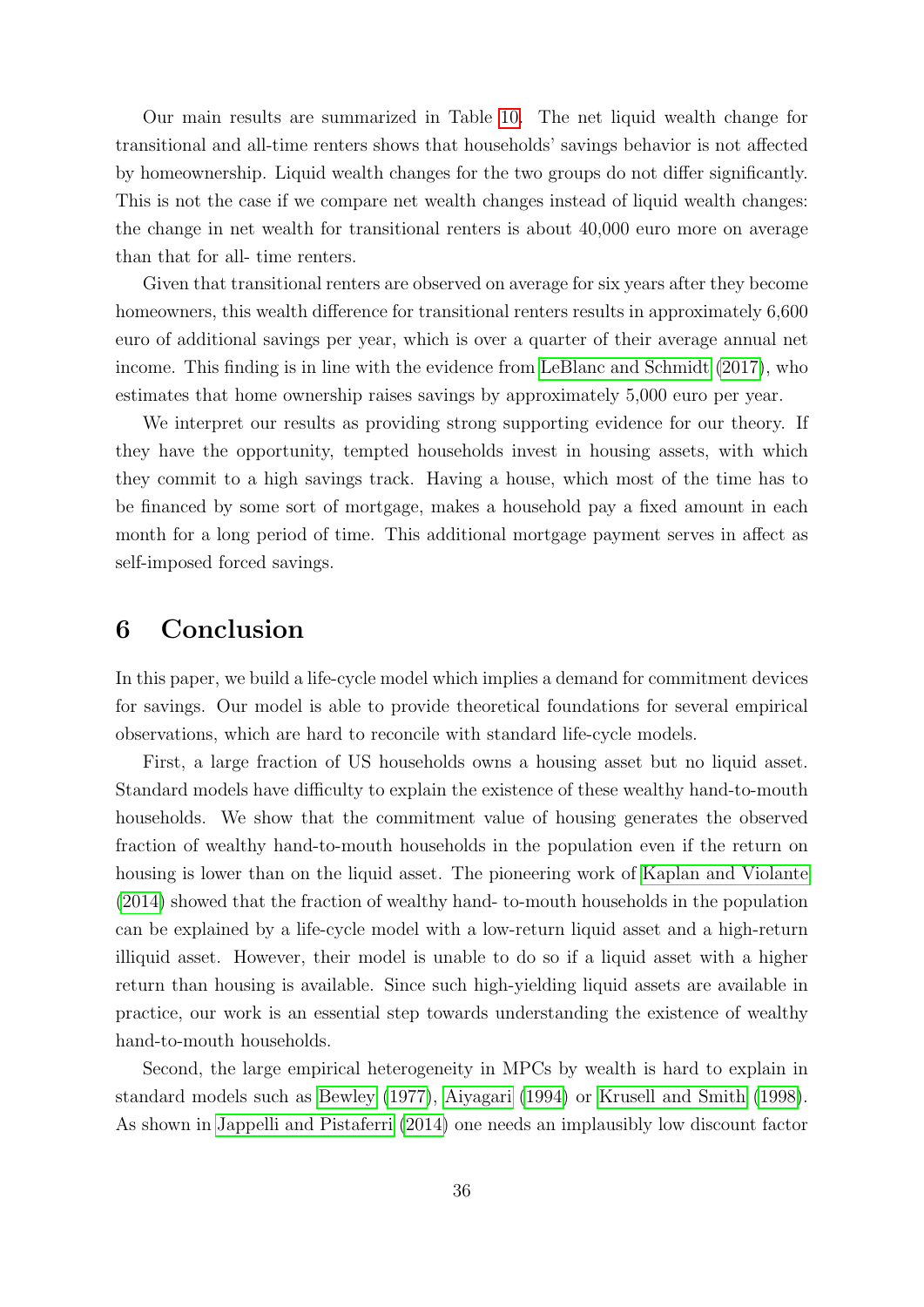to generate the observed MPC heterogeneity in these models. By contrast, our model implies a strong negative correlation between liquid assets and MPCs. This is due to the presence of wealthy hand- to-mouth households, who have high levels of wealth, and therefore high targeted consumption, but no liquid wealth as their savings are locked into illiquid housing assets.

Third, our theory that housing is used as a commitment device for savings has a clear implication: savings should increase significantly after households become homeowners. We find empirical evidence that strongly confirms this prediction. We show that the liquid savings of renters do not change significantly after they become homeowners, while their total net savings increase by over a quarter of their average net income per year. This implies that homeowners total savings exceed those of comparable renters by the amount homeowners keep in illiquid housing assets. This additional savings of homeowners reflects the commitment benefit of housing.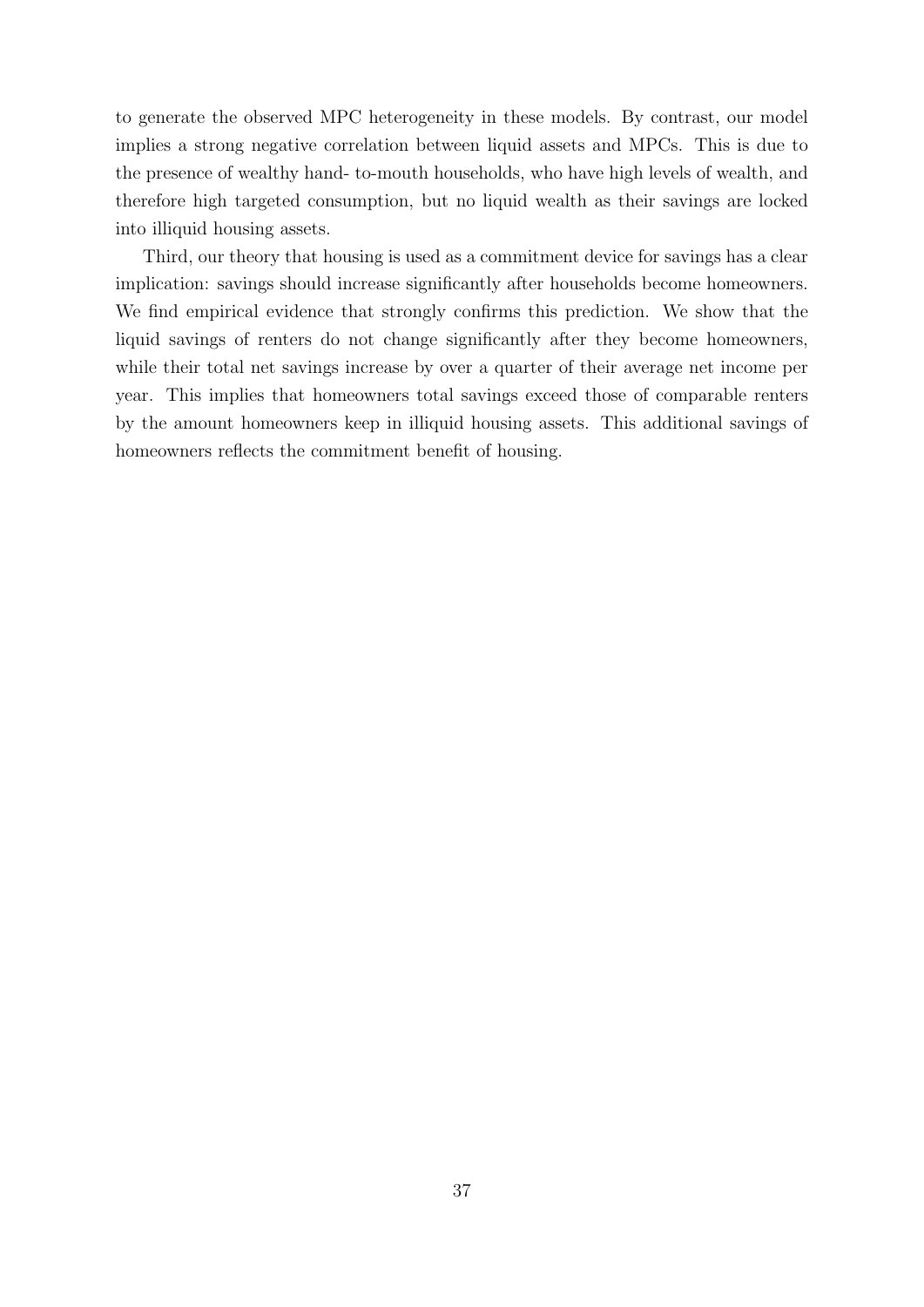## A Appendix

## <span id="page-37-1"></span><span id="page-37-0"></span>A.1 Model Parameters

| Parameter        |                                          | Value            |
|------------------|------------------------------------------|------------------|
| T                | number of years as adult                 | 60               |
| W                | number of years as worker                | 45               |
| $\beta$          | discount factor                          | 0.98             |
| $\gamma$         | risk aversion parameter                  | 1.50             |
| $\phi$           | relative utility from apartment to house | 0.5              |
| $\eta$           | relative price of apartment to house     | 0.60             |
| f                | fixed cost of moving                     | 0.05             |
| $\psi$           | down-payment requirement                 | 0.10             |
| $\boldsymbol{r}$ | stock return                             | 2.1              |
| $r^H$            | housing return                           | 2.1              |
| $r^M$            | mortgage interest rate                   | 4.0              |
| $\rho$           | income persistence                       | 0.65             |
| $\sigma_z$       | std. dev. income shock                   | 0.15             |
| $\omega$         | replacement rate                         | 0.60             |
| $A_0$            | starting liquid wealth                   | 0                |
| $H_0$            | starting housing wealth                  | $\left( \right)$ |

Table A.1: Static Annual Parameters

## <span id="page-37-2"></span>A.2 DHS Financial Data

Total Gross Income: Gross salary, early retirement benefit, pension, disability benefits, unemployment benefits, profits (only positive), alimony and rateable value of accommodation

Total Net Income: (+) Total Gross Income, scholarship, parental support, study loan, inheritance, rent allowance, interest, dividend and real estate income (letting of rooms) (-) income tax

Net Wealth: Net Non-Housing Wealth plus Net Housing Wealth

Net Non-Housing Wealth: (+) Checking accounts, employer-sponsored savings plans, savings and deposit (accounts, deposit books, savings certificates, insurance policies,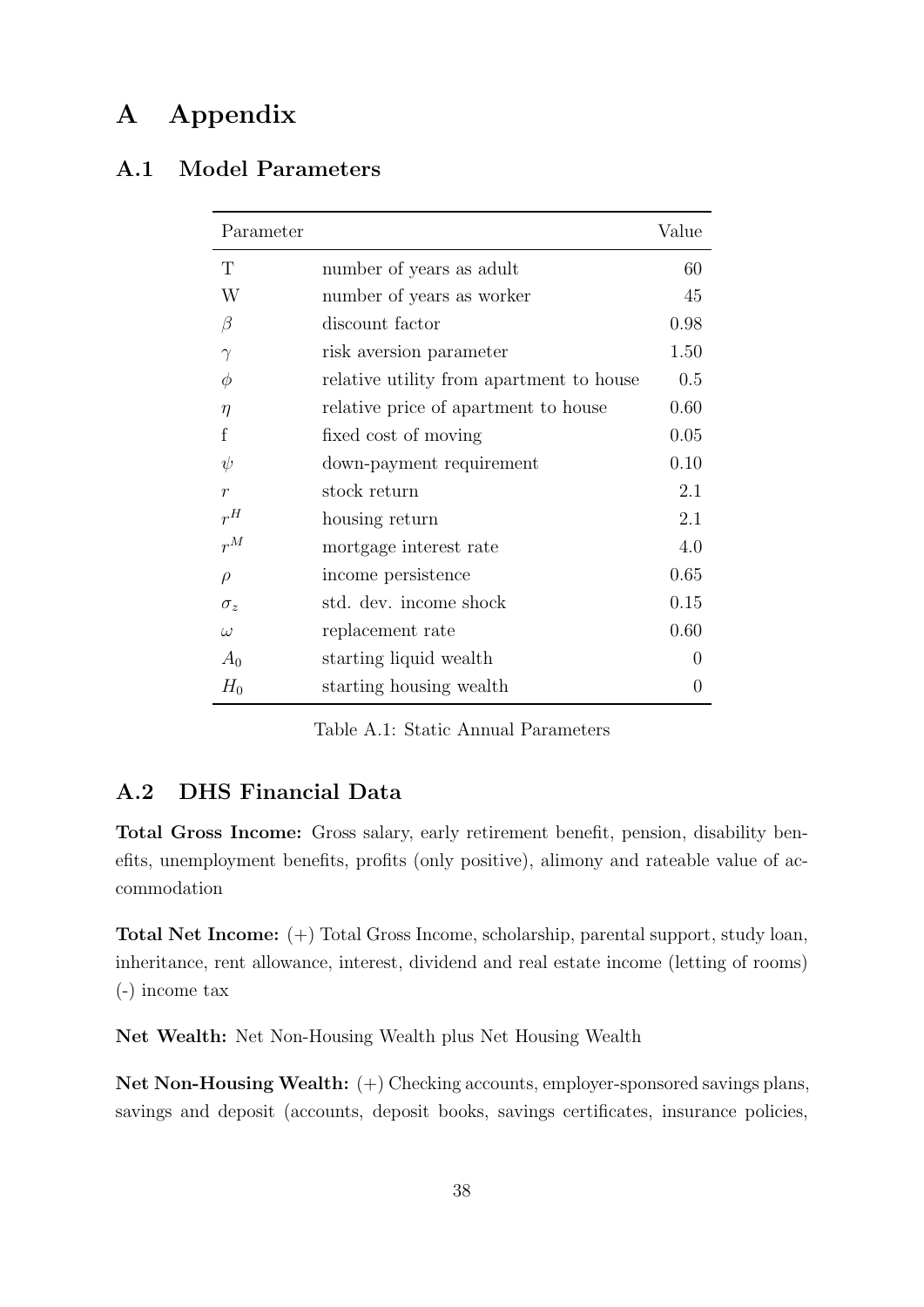growth (funds, mutual funds, bonds, stocks and shares, put- and call-options, cars, (motorbikes, boats, trailers, money left out to family -) private loans, lines (of credit, finance debts, loans from family and friends, study loans and (credit card debts, other debts

Net Housing Wealth: (+) value of first house, value of second house (-) mortgage on the first house, mortgage on the second house

## A.3 DHS Psychological Data

1. I am only concerned about the present.

Question: "I am only concerned about the present, because I trust that things will work themselves out in the future."

Answer: scale from 1 (extremely uncharacteristic) to 7 (extremely characteristic)

2. Decisions based on convenience.

Question: "Whether something is convenient for me or not, to a large extent determines the decisions that I take or the actions that I undertake."

Answer: scale from 1 (extremely uncharacteristic) to 7 (extremely characteristic)

3. Working on things that pay off in a couple of years.

Question: "I often work on things that will only pay off in a couple of years."

Answer: scale from 1 (extremely uncharacteristic) to 7 (extremely characteristic)

4. Taking financial risk to gain.:

Question: "If I want to improve my financial position, I should take financial risks."

Answer: scale from 1 (totally disagree) to 7 (totally agree)

5. Planning horizon for savings / consumption.

Question:"People use different periods when they decide about what part of the income to spend, and what part to save. Which of the periods mentioned below is in your household most important with regard to planning expenditures and savings?"

Answer: 1 (next couple of months), 2 (the next year), 3 (the next couple of years), 4 (next 5-10 years), 5 (more than 5 years)

6. How well can you manage households income?

Question: "How well can you manage on the total income of your household?"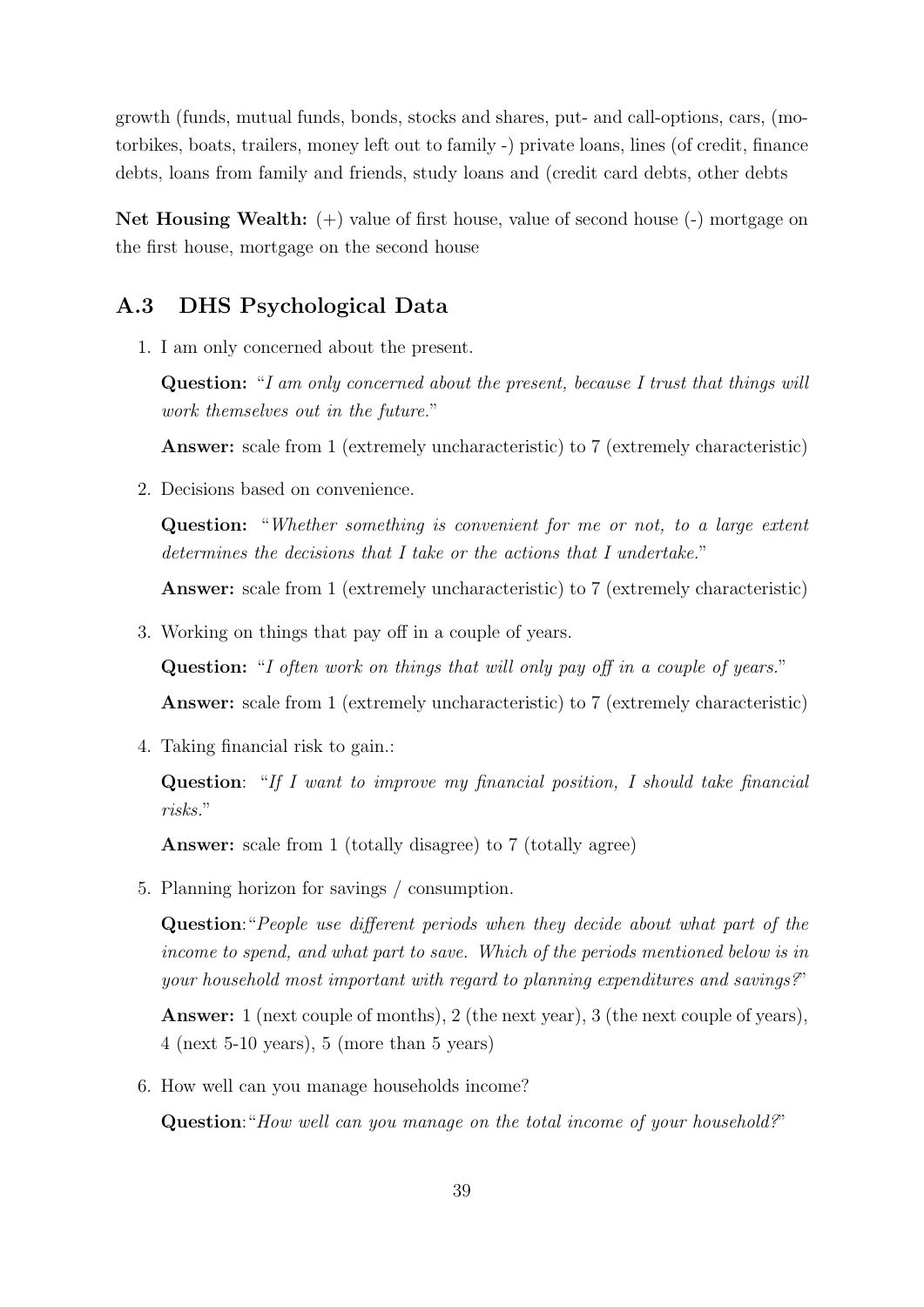Answer: 1 (it is very hard), 2 (it is hard), 3(it is neither hard nor easy), 4 (it is easy), 5 (it is very easy)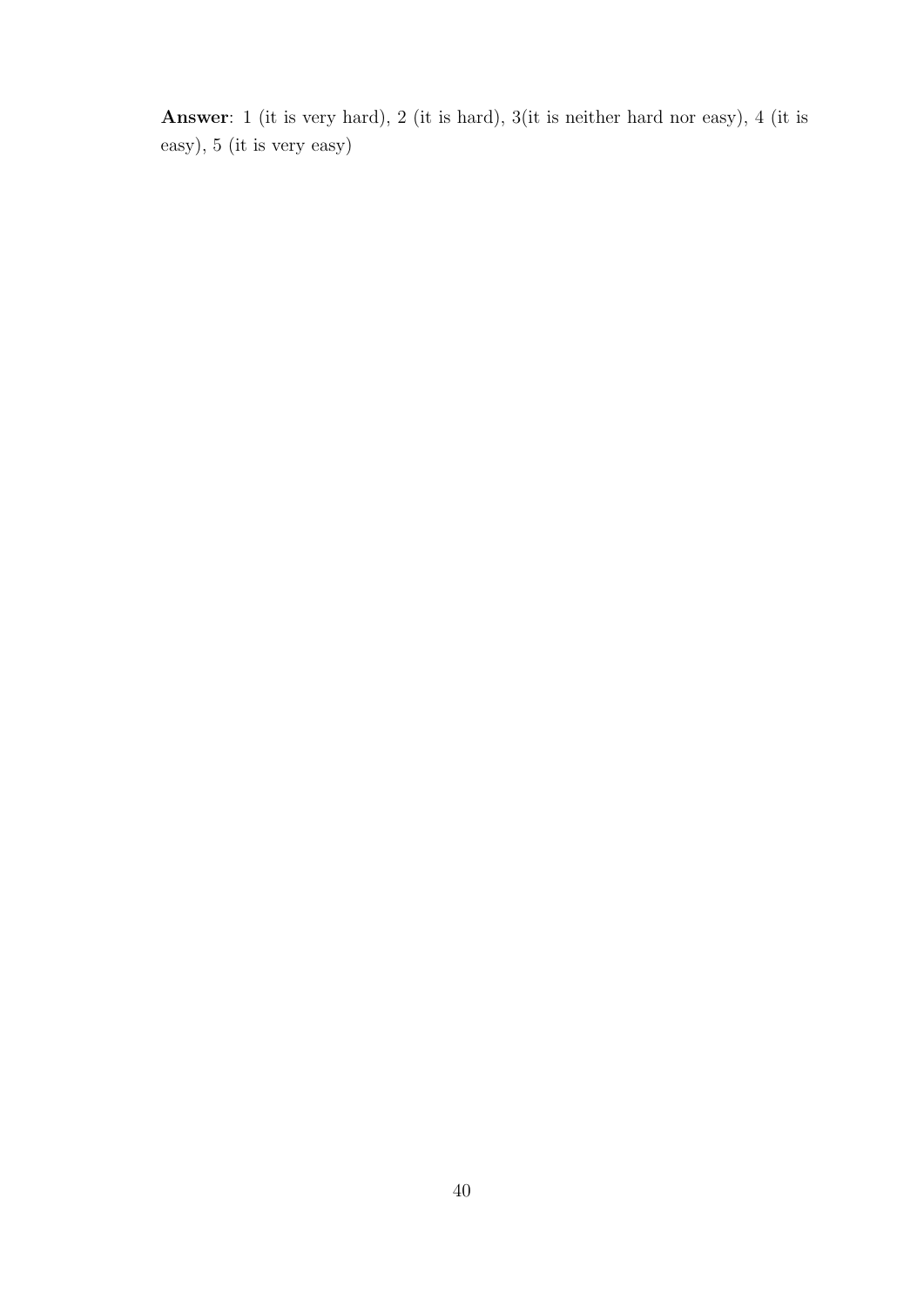## <span id="page-40-0"></span>A.4 Matching Results

|                            |       | <b>Before</b> |       | After  |
|----------------------------|-------|---------------|-------|--------|
|                            | Owner | Renter        | Owner | Renter |
| HH income                  |       |               |       |        |
| $€10-14k$                  | 0.071 | 0.182         | 0.085 | 0.076  |
| $€14-22k$                  | 0.161 | 0.236         | 0.170 | 0.137  |
| $€22-40k$                  | 0.384 | 0.286         | 0.362 | 0.397  |
| $€40-75k$                  | 0.286 | 0.121         | 0.277 | 0.282  |
| €75 $k$ or more            | 0.027 | 0.018         | 0.021 | 0.035  |
| Log of respondent's wealth | 8.03  | 7.02          | 8.02  | 8.15   |
| Age                        | 34.16 | 43.28         | 35.00 | 35.44  |
| Age <sup>2</sup>           | 1240  | 2005          | 1306  | 1353   |
| Number of kids             | 0.446 | 0.389         | 0.425 | 0.441  |
| Future number of kids      | 0.821 | 0.382         | 0.660 | 0.513  |
| Living with kids           | 0.241 | 0.250         | 0.245 | 0.250  |
| Future living with kids    | 0.411 | 0.225         | 0.340 | 0.260  |
| Future married             | 0.375 | 0.286         | 0.351 | 0.310  |
| Living with partner        | 0.482 | 0.475         | 0.500 | 0.472  |
| Future living with partner | 0.705 | 0.493         | 0.670 | 0.603  |
| Degree of urbanization     |       |               |       |        |
| High                       | 0.259 | 0.286         | 0.287 | 0.287  |
| Moderate                   | 0.152 | 0.161         | 0.117 | 0.191  |
| Low                        | 0.143 | 0.125         | 0.128 | 0.148  |
| Very low                   | 0.107 | 0.150         | 0.128 | 0.107  |
| Education of acquaintances |       |               |       |        |
| Vocational                 | 0.018 | 0.096         | 0.021 | 0.035  |
| Lower secondary            | 0.053 | 0.132         | 0.064 | 0.064  |
| Secondary/Pre-univ.        | 0.098 | 0.189         | 0.106 | 0.138  |
| Senior vocational training | 0.170 | 0.240         | 0.191 | 0.165  |
| Colleges/First year univ.  | 0.411 | 0.211         | 0.383 | 0.403  |
| University                 | 0.250 | 0.121         | 0.234 | 0.193  |
| Year dummies               |       |               |       |        |
| 2002                       | 0.259 | 0.225         | 0.255 | 0.284  |
| 2004                       | 0.143 | 0.150         | 0.149 | 0.100  |
| 2006                       | 0.107 | 0.107         | 0.106 | 0.123  |
| 2008                       | 0.018 | 0.025         | 0.021 | 0.014  |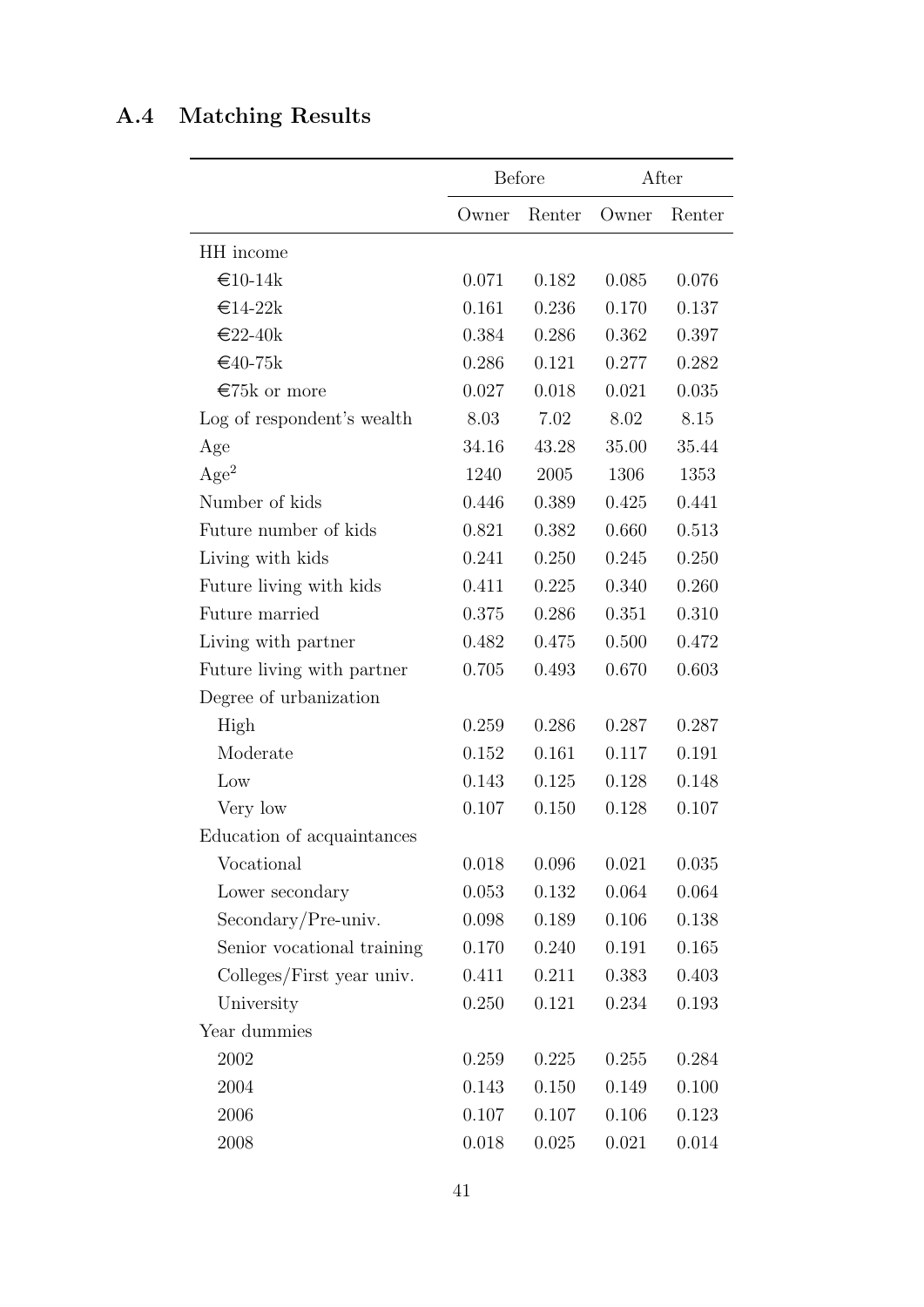| 2010                           | 0.036 | 0.079 | 0.043 | 0.017 |
|--------------------------------|-------|-------|-------|-------|
| 2012                           | 0.027 | 0.118 | 0.032 | 0.035 |
| 2014                           | 0.098 | 0.082 | 0.096 | 0.108 |
| Hard to manage income.         | 0.116 | 0.289 | 0.138 | 0.147 |
| Makes sense to save now        | 0.321 | 0.336 | 0.319 | 0.349 |
| Dislike take financial risks   | 0.625 | 0.536 | 0.628 | 0.651 |
| Short planning period          | 0.607 | 0.657 | 0.649 | 0.695 |
| Planning period for savings    |       |       |       |       |
| The next year                  | 0.259 | 0.186 | 0.266 | 0.251 |
| The next couple of years       | 0.321 | 0.250 | 0.277 | 0.258 |
| The next 5 to 10 years         | 0.063 | 0.061 | 0.064 | 0.038 |
| More than 10 years             | 0.009 | 0.032 | 0.011 | 0.085 |
| Decision made by convenience   | 0.473 | 0.461 | 0.479 | 0.531 |
| Very concerned with future     | 0.464 | 0.393 | 0.457 | 0.505 |
| Only concerned with present    | 0.170 | 0.196 | 0.138 | 0.180 |
| Interest in long term projects | 0.286 | 0.189 | 0.266 | 0.287 |
| Sacrifice present for future   | 0.393 | 0.229 | 0.372 | 0.396 |
| Propensity score               | 0.574 | 0.174 | 0.507 | 0.500 |

Table A.2: Before and After Match Means for Treated and Control Groups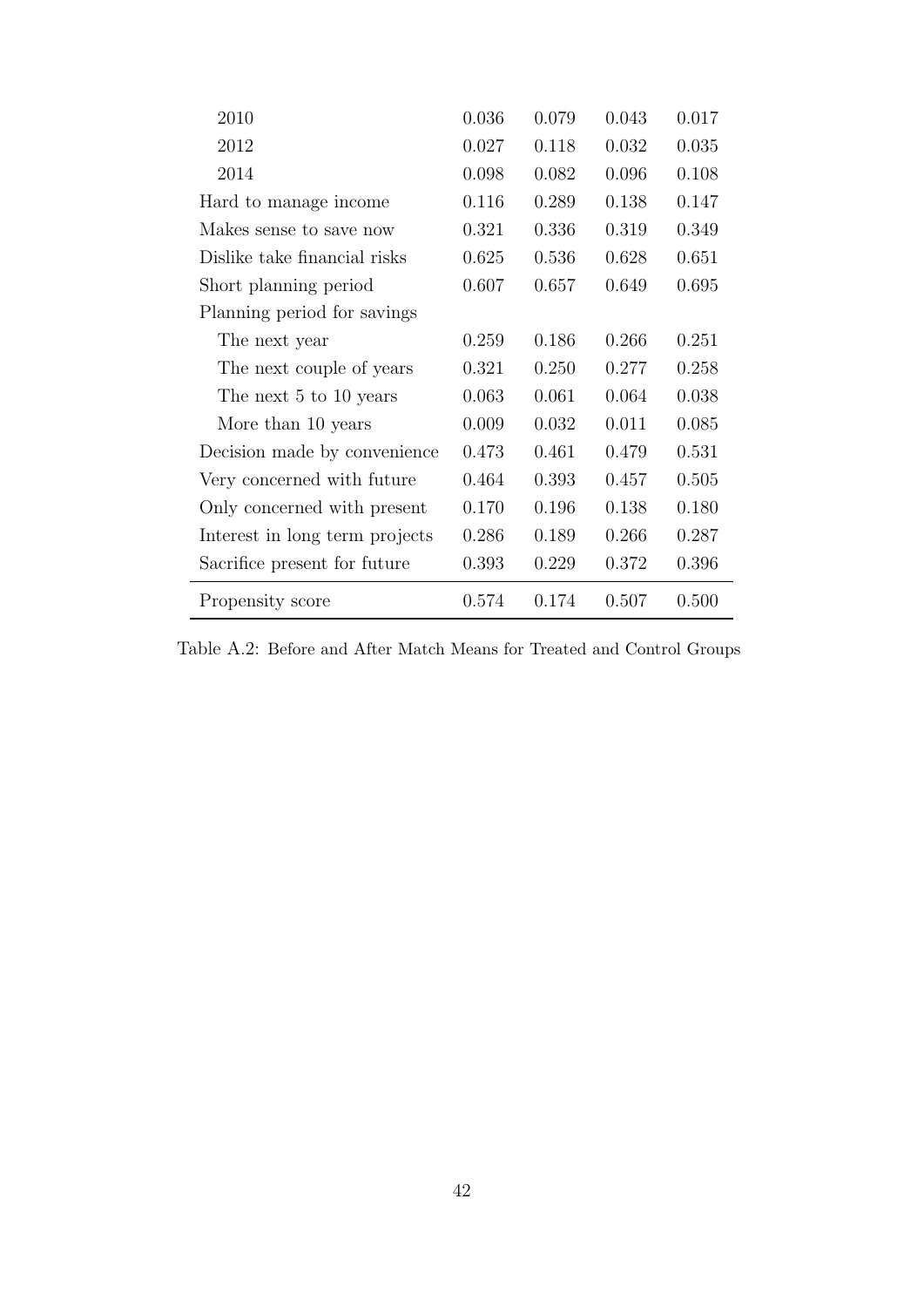## References

- <span id="page-42-2"></span>Aiyagari, Rao S. 1994. "Uninsured Idiosyncratic Risk and Aggregate Saving." Quarterly Journal of Economics 109 (3):659–684.
- Angelini, Viola, Agar Brugiavini, and Guglielmo Weber. 2014. "The Dynamics of Homeownership among the 50+ in Europe." Journal of Population Economics 27 (3):797– 823.
- Angelini, Viola, Alessandro Bucciol, Matt Wakefield, and Guglielmo Weber. 2013. "Can Temptation Explain Housing Choices in Later Life?" Netspar Discussuion Paper  $(05).$
- Ariely, Dan and Klaus Wartenbroch. 2002. "Procastrination, Deadlines and Performance: Self-Control by Precommitment." Psychological Science 13 (3):219–224.
- <span id="page-42-0"></span>Attanasio, Orazio P., Renata Bottazzi, Hamish Low, Lars Neisham, and Matt Wakefield. 2012. "Modeling the Demand for Housing over the Lifecycle." Review of Economic Dynamics 15 (1):10–53.
- <span id="page-42-3"></span>Attanasio, Orazio P. and Guglielmo Weber. 1995. "Is Consumption Growth Consistent with Intertemporal Optimization? Evidence from the Consumer Expenditure Survey." Journal of Political Economy 103(6):1121–1157.
- Bajari, Patrick, Phoebe Chan, Dirk Krueger, and Daniel Miller. 2012. "A Dynamic Model of Housing Demand: Evidence and Policy Implications." International Economic Review 54:409–442.
- Battistin, Erich, Agar Brugiavini, Enrico Rettore, and Guglielmo Weber. 2009. "The Retirement Consumption Puzzle: Evidence from a Regression Discontinuity Approach." American Economic Review 99(5):2209–2226.
- Bernheim, B.Douglas. 1995. "Do Households Appreciate Their Financial Vulnerabilities? An Analysis of Actions, Perceptions, and Public Policy." Tax Policy and Economic Growth :1–30.
- Beshears, John, James J. Choi, David Laibson, Brigitte C. Madrian, and Jung Sakong. 2011. "The Demand for Commitment: Evidence from a Savings Experiment." NBER Working Paper .
- <span id="page-42-1"></span>Bewley, Truman F. 1977. "The Permanent Income Hypothesis: A Theoretical Formulation." Journal of Economic Thepry 16 (2):252–292.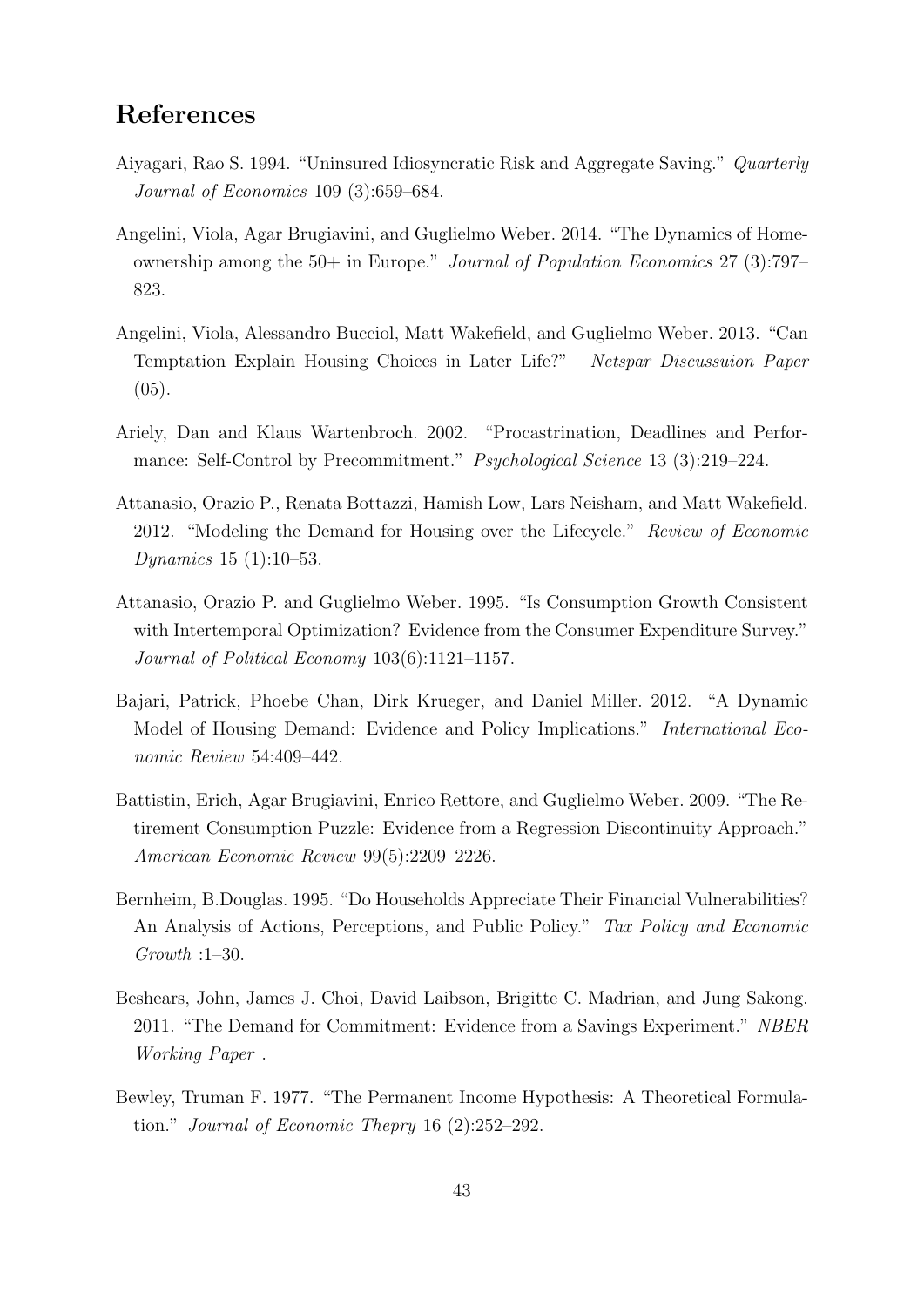- Bhutta, Neil and Benjamin Keys. 2016. "Interest Rates and Equity Extraction during the Housing Boom." American Economic Review 1006 (7):1742–1774.
- <span id="page-43-5"></span>Blundell, Richard, Martin Browning, and Costas Meghir. 1994. "Consumer Demand and the Life-Cycle Allocation of Household Expenditures." Review of Economic Studies  $(61):57-80.$
- <span id="page-43-3"></span>Carroll, Christopher, Jiri Slacalek, Kiichi Tokuoka, and Matthew N. White. 2017. "The Distribution of Wealth and the Marginal Propensity to Consume." Forthcoming, Quantitative Economics .
- Carroll, Christopher D. and Andrew A. Samwick. 1997. "The Nature of Precautionary Wealth." *Journal of Monetary Economics* 40(1):41–71.
- <span id="page-43-6"></span>Charles, Kerwin Kofi and Erik Hurst. 2002. "The Transition To Home Ownership And The Black-White Wealth Gap." The Review of Economics and Statistics 84 (2):281– 297.
- Christelis, Dimitris, Dimitris Georgarakos, Tullio Jappelli, Luigi Pistaferri, and Maarten van Rooij. 2017. "Asymmetric Conusmption Effects of Transitory Income Shocks." Centre for Studies in Economics and Finance Working Paper (467).
- DeJong, David and Marla Ripoll. 2007. "Do Self-Control Preferences Help Explain the Puzzling Behavior of Asset Prices?" Journal of Monetary Economics 54 (4).
- <span id="page-43-4"></span>Di, Zhu Xiao, Eric Belsky, and Xiaodong Liu. 2007. "Do Homeowners Achieve More Household Wealth In The Long Run?" Journal of Housing Economics 16:274–290.
- <span id="page-43-1"></span>Fagereng, Andreas, MArtin B. Holm, and Gisle J. Natvik. 2016. "MPC Heterogeneity and Household Balance Sheets." Statistics Noway Discussion Papers (852).
- <span id="page-43-0"></span>Flavin, Marjorie and Takashi Yamashita. 2002. "Owner-Occupied Housing and the Composition of the Household Portfolio." American Economic Review 92:345–362.
- <span id="page-43-2"></span>Galí, Jordi, J. David López-Salido, and Javier Vallés. 2004. "Rule-of-Thumb Consumers and the Design of Interest Rate Rules." Journal of Money, Credit and Banking 36 (4).
- Gorea, Denis and Virgiliu Midrigan. 2017. "Liquidity Constraints in the U.S. Housing Market." NBER Working Paper (23345).
- Gul, Faruk and Gul Pesendorfer. 2005. "The Revealed Preference Theory of Changing Tastes." Review of Economic Studies 72:429–448.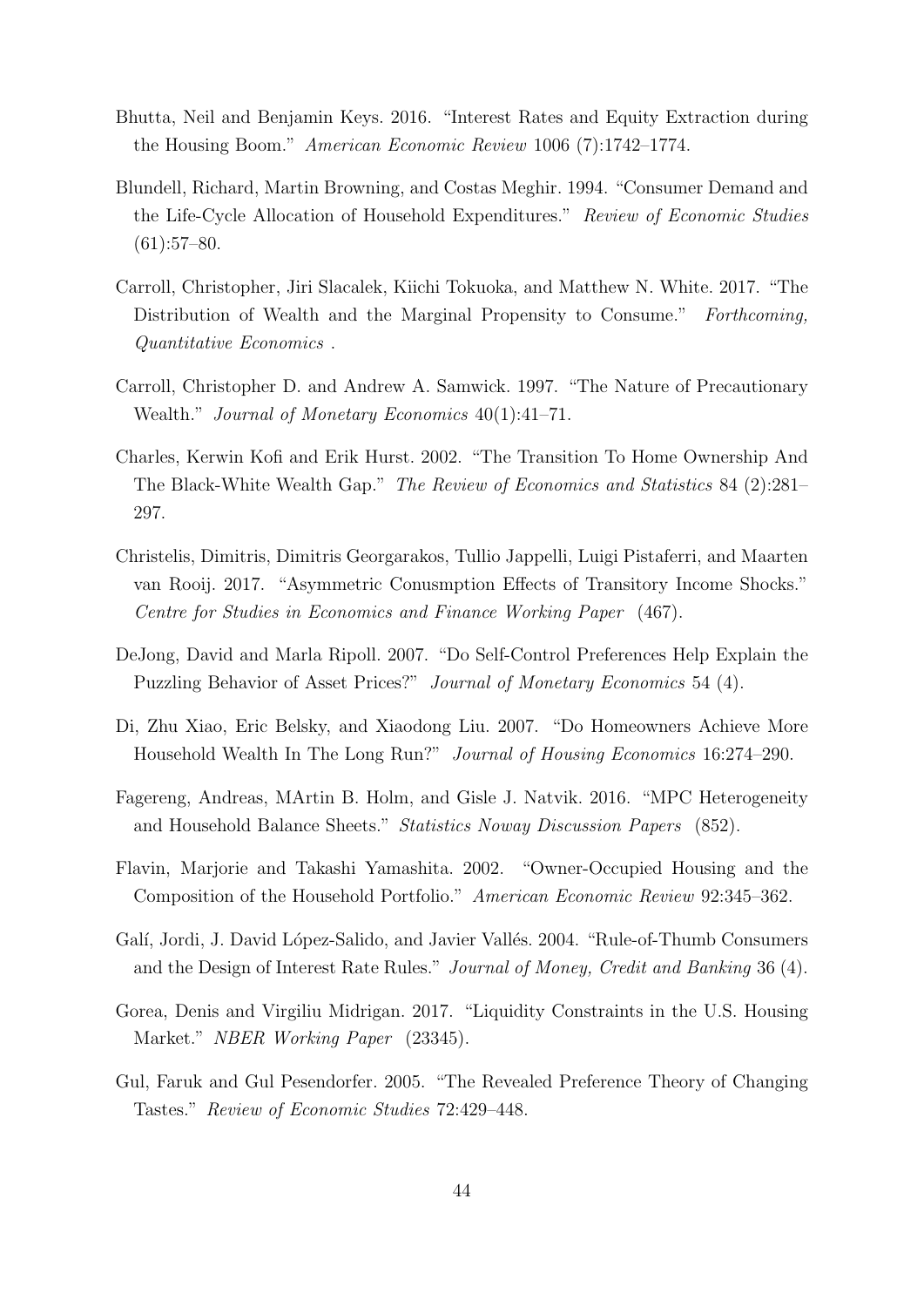- <span id="page-44-1"></span>Gul, Faruk and Wolfgang Pesendorfer. 2001. "Temptation and Self-Control." Econometrica 69 (6):1403–1435.
	- -. 2004. "Self Control, Revealed Preference, and Consumption Choice." Review of Economic Dynamics 7:243–264.
- Harris, Christopher and David Laibson. 2001. "Dynamic Choices of Hyperbolic Consumers." Econometrica 69:935–957.
- <span id="page-44-5"></span>Haurin, Donald R, Patric H Hendershott, and Susan M Wachter. 1997. "Borrowing Constraints and the Tenure Choice of Young Households." Journal of Housing Research 8 (2):137.
- <span id="page-44-7"></span>Heckman, James J., Hidehiko Ichimura, and Petra Todd. 1997. "Matching As An Econometric Evaluation Estimator: Evidence from Evaluating a Job Training Programme." Review of Economic Studies 64:605–654.
- <span id="page-44-6"></span>—. 1998. "Matching As An Econometric Evaluation Estimator." Review of Economic Studies 65:261–294.
- Hurst, Erik and Frank Stafford. 2005. "Home is Where the Equity Is: Liquidity Constraints, Refinancing and Consumption." Journal of Money, Credit and Banking 36 (6):985–1014.
- Imrohoroglu, Ayse, Selahattin Imrohoroglu, and Douglas Joines. 2003. "Time Inconsistent Preferences and Social Security." Quarterly Journal of Economics 118 (2):745– 784.
- <span id="page-44-3"></span>Jappelli, Tullio and Luigi Pistaferri. 2014. "Fiscal Policy and MPC Heterogeneity." American Economic Journal: Macroeconomics 6 (4):107–136.
- <span id="page-44-4"></span>Kaldor, Nicholas. 1955. "Alternative Theories of Distribution." Review of Economic Studies 23 (2):83–100.
- <span id="page-44-2"></span>Kaplan, Greg and Giovanni L. Violante. 2014. "A Model of the Consumption Response to Fiscal Stimulus Payments." Econometrica 82 (4):1199–1239.
- <span id="page-44-0"></span>Kaplan, Greg, Giovanni L. Violante, and Justion Weidner. 2014. "The Wealthy Handto-Mouth." Brookings Papers on Economic Activity .
- Kocherlakota, Narayana R. 1996. "Reconsideration-Proofness: A Refinement for Infinte Horizon Time Inconsistency." Games and Economic Behavior 15 (1):33–54.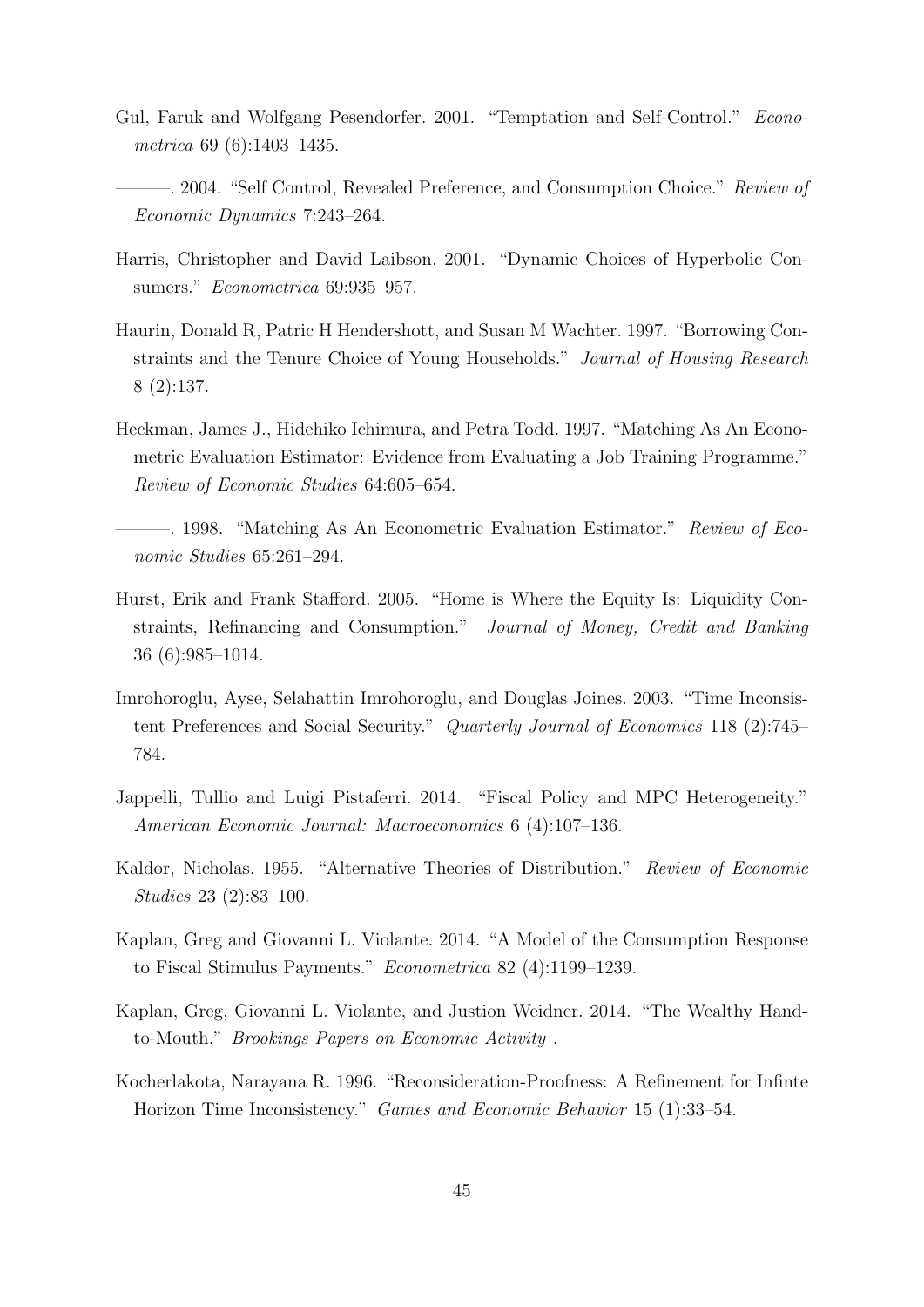———. 2001. "Looking for Evicence of Time-Incoonsistent Preferences in Asset Market Data." Federal Reserve Bank of Minneapolis Quarterly Review 25 (3):13–24.

- Kovacs, Agnes. 2017. "Present Bias, Temptation and Commitment Over the Lif-Cycle: Estimating and Simulating Gul-Pesendorfer Preferences." mimeo .
- Krusell, Per, Burhanettin Kuruşçu, and Anthony A. Smith. 2009. "How Much Can Taxation Alleviate Temptation and Self-Control Problems?" Working Paper .
- Krusell, Per, Burhanettin Kuruscu, and Anthony A. Smith. 2010. "Temptation and Taxation." Econometrica 78 (6):2063–2084.
- <span id="page-45-3"></span>Krusell, Per and Anthony A. Smith. 1998. "Income and Wealth Heterogeneity In The Macroeconomy." Journal of Political Economy 106 (5):867–896.
- Laibson, David. 1997. "Golden Eggs and Hyperbolic Discounting." Quarterly Journal of Economics :443–477.
	- ———. 1998. "Life-cycle Consumption and Hyperbolic Discount Functions." European Economic Review Papers and Proceedings 42(3-5):861–871.
- <span id="page-45-2"></span>LeBlanc, Julia and Tobias Schmidt. 2017. "Do Homeowners Save More? Evidence From the Panel on Household Finances (PHF)." mimeo.
- <span id="page-45-1"></span>Mankiw, Gregory N. 2000. "The Savers-Spenders Theory of Fiscal Policy." American Economic Review 90 (2):120–125.
- Phelps, Edmund and Robert A. Pollak. 1968. "On Second-Best National Saving and Game-Equilibrium Growth." The Review of Economic Studies 35:185–199.
- <span id="page-45-0"></span>Piazzesi, Monika, Martin Schneider, and Selale Tuzel. 2007. "Housing, Consumption and Asset Pricing." Journal of Financial Economics 83(3):531–569.
- Poterba, James and Todd Sinai. 2008. "Income Tax Provisions Affecting Owner-Occupied Housing: Revenue Costs and Incentive Effects." NBER Working Paper (14253).
- <span id="page-45-5"></span>Rosenbaum, Paul R. and Donald B. Rubin. 1983. "The Central Role of the Propensity Score in Observational Studies for Causal Effects." Biometrika 70 (1):41–55.
- <span id="page-45-4"></span>Rubin, Donald. 1977. "Assignment to a Treatment Group on the Basis of a Covariate." Journal of Educational Statistics 2:1–26.